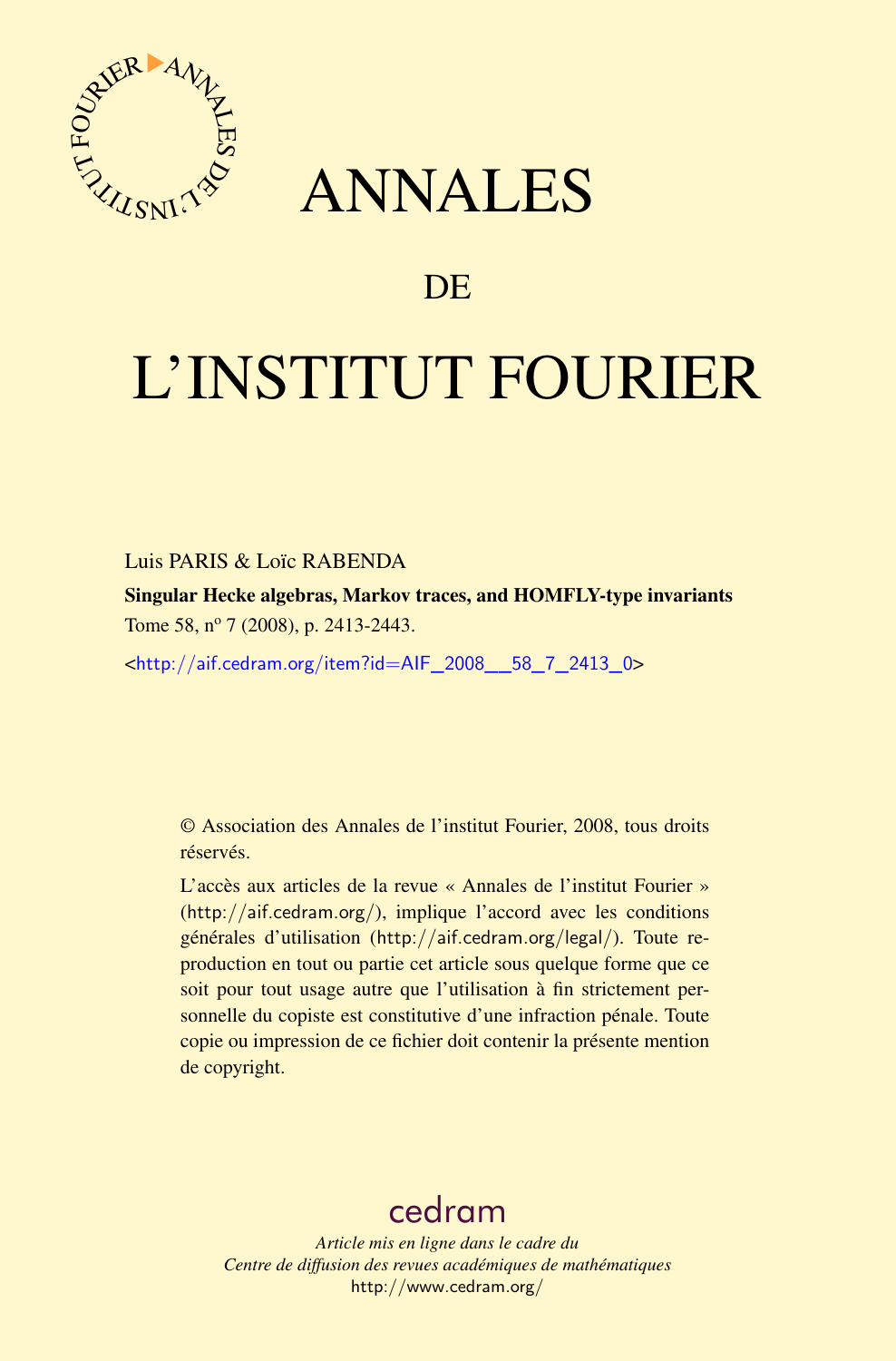#### SINGULAR HECKE ALGEBRAS, MARKOV TRACES, AND HOMFLY-TYPE INVARIANTS

#### **by Luis PARIS & Loïc RABENDA**

ABSTRACT. — We define the singular Hecke algebra  $\mathcal{H}(SB_n)$  as the quotient of the singular braid monoid algebra  $\mathbb{C}(q)[SB_n]$  by the Hecke relations  $\sigma_k^2 = (q 1\{\sigma_k+q, 1\leq k\leq n-1\}$ . We define the notion of Markov trace in this context, fixing the number d of singular points, and we prove that a Markov trace determines an invariant on the links with d singular points which satisfies some skein relation. Let  $TR_d$  denote the set of Markov traces with d singular points. This is a  $\mathbb{C}(q, z)$ -vector space. Our main result is that  $TR<sub>d</sub>$  is of dimension  $d+1$ . This result is completed with an explicit construction of a basis of  $TR_d$ . Thanks to this result, we define a universal Markov trace and a universal HOMFLY-type invariant on singular links. This invariant is the unique invariant which satisfies some skein relation and some desingularization relation.

RÉSUMÉ. — On définit l'algèbre de Hecke singulière  $\mathcal{H}(SB_n)$  comme le quotient de l'algèbre de monoïde  $\mathbb{C}(q)[SB_n]$  par les relations de Hecke  $\sigma_k^2 = (q-1)\sigma_k + q$ ,  $1 \leq k \leq n-1$ . On définit la notion de trace de Markov dans ce cadre, en fixant le nombre d de points singuliers, et on démontre qu'une trace de Markov détermine un invariant sur les entrelacs à d points singuliers qui vérifie une relation d'écheveau. Soit  $\mathrm{TR}_d$  l'ensemble des traces de Markov à  $d$  points singuliers fixés. C'est un espace vectoriel sur  $\mathbb{C}(q, z)$ . Notre résultat principal est que TR<sub>d</sub> est de dimension  $d+1$ . Ce résultat est complété par une construction explicite d'une base de  $TR_d$ . Grâce à ces résultats, nous définissons une trace de Markov universelle et un invariant universel de type HOMFLY sur les entrelacs singuliers. Cet invariant est l'unique invariant qui vérifie une certaine relation d'écheveau et une certaine relation de désingularisation.

#### **1. Introduction**

The *Hecke algebra*  $\mathcal{H}(B_n)$  of the symmetric group is a one parameter deformation of the symmetric group algebra studied in representation theory as well as in knot theory. Let  $\mathbb{K} = \mathbb{C}(q)$  be the field of rational functions on

*Keywords:* Singular Hecke algebra, singular link, singular knot, singular braid, Markov trace.

*Math. classification:* 57M25, 20C08, 20F36 .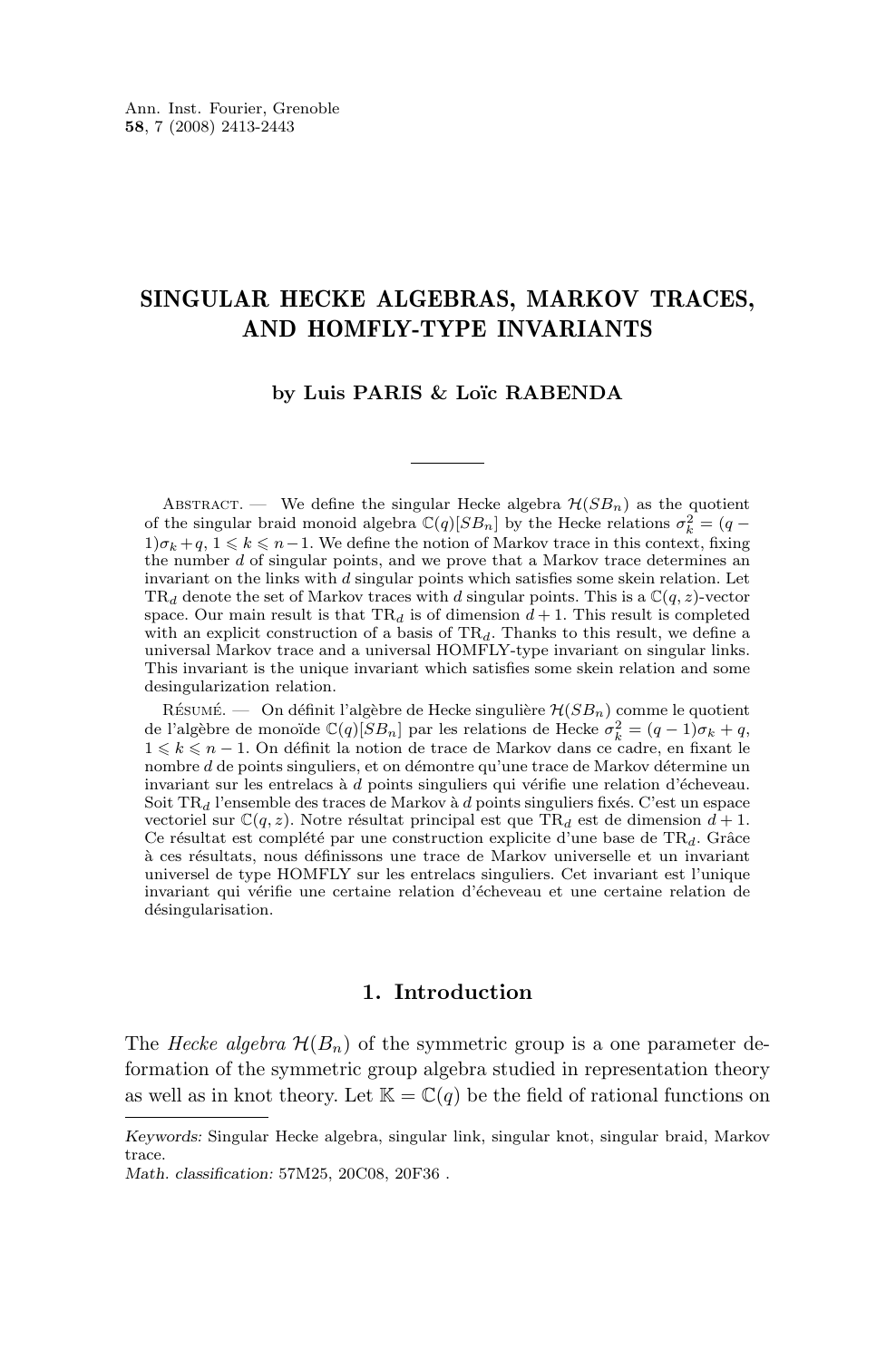a variable q, and let  $B_n$  denote the braid group on n strands. Then  $\mathcal{H}(B_n)$ is the quotient of the group algebra  $\mathbb{K}[B_n]$  by the relations

$$
\sigma_k^2 = (q-1)\sigma_k + q \,, \quad 1 \leq k \leq n-1 \,,
$$

where  $\sigma_1, \ldots, \sigma_{n-1}$  are the standard generators of  $B_n$ .

Let z be a new variable. A *Markov trace* on the tower of algebras  $\{\mathcal{H}(B_n)\}_{n=1}^{+\infty}$  is defined to be a collection of K-linear maps

$$
\text{tr}_n: \mathcal{H}(B_n) \to \mathbb{K}(z), \quad n \geqslant 1,
$$

such that

- $\operatorname{tr}_n(\alpha\beta) = \operatorname{tr}_n(\beta\alpha)$  for all  $\alpha, \beta \in B_n$  and all  $n \geq 1$ ;
- $\operatorname{tr}_{n+1}(\beta) = \operatorname{tr}_n(\beta)$  for all  $\beta \in B_n \subset B_{n+1}$  and all  $n \geq 1$ ;
- $\operatorname{tr}_{n+1}(\beta \sigma_n) = z \cdot \operatorname{tr}_n(\beta)$  for all  $\beta \in B_n$  and all  $n \geq 1$ .

Let  $\mathcal{L}_0$  denote the set of (isotopy classes of) links in  $\mathbb{R}^3$ . According to Jones [\[7\]](#page-31-0), a Markov trace  $T = {\{\text{tr}_n\}}_{n=1}^{+\infty}$  on  ${\{\mathcal{H}(B_n)\}}_{n=1}^{+\infty}$  determines a link invariant  $I_T : \mathcal{L}_0 \to \mathbb{K}(\sqrt{y})$ , where  $y = \frac{z-q+1}{qz}$ . On the other hand, by a result of Ocneanu (see [\[7\]](#page-31-0), [\[3\]](#page-30-0)), there exists a unique Markov trace which takes the value 1 on the identity. In particular, the set of Markov traces form a one dimensional  $K(z)$ -vector space spanned by the Ocneanu trace.

Let A be an abelian group, let  $I : \mathcal{L}_0 \to A$  be an invariant, and let  $t, x \in A$ . We say that I satisfies the  $(t, x)$  *skein relation* if

$$
t^{-1} \cdot I(L_+) - t \cdot I(L_-) = x \cdot I(L_0),
$$

for all links  $L_+, L_-, L_0 \in \mathcal{L}_0$  that have the same link diagram except in a neighborhood of a crossing where they are as in Figure 1.1. It is wellknown that there exists a unique invariant  $I: \mathcal{L}_0 \to \mathbb{C}[t^{\pm 1}, x^{\pm 1}]$  which satisfies the  $(t, x)$  skein relation and which takes the value 1 on the trivial knot. This invariant is equal to  $I_T$  (up to a change of variables), where T is the Ocneanu trace, and it is called the *HOMFLY polynomial* (see [\[3\]](#page-30-0), [\[6\]](#page-30-0),  $[7], [10]$  $[7], [10]$  $[7], [10]$ .



*Figure 1.1.* The links  $L_{+}$ ,  $L_{-}$ , and  $L_{0}$ .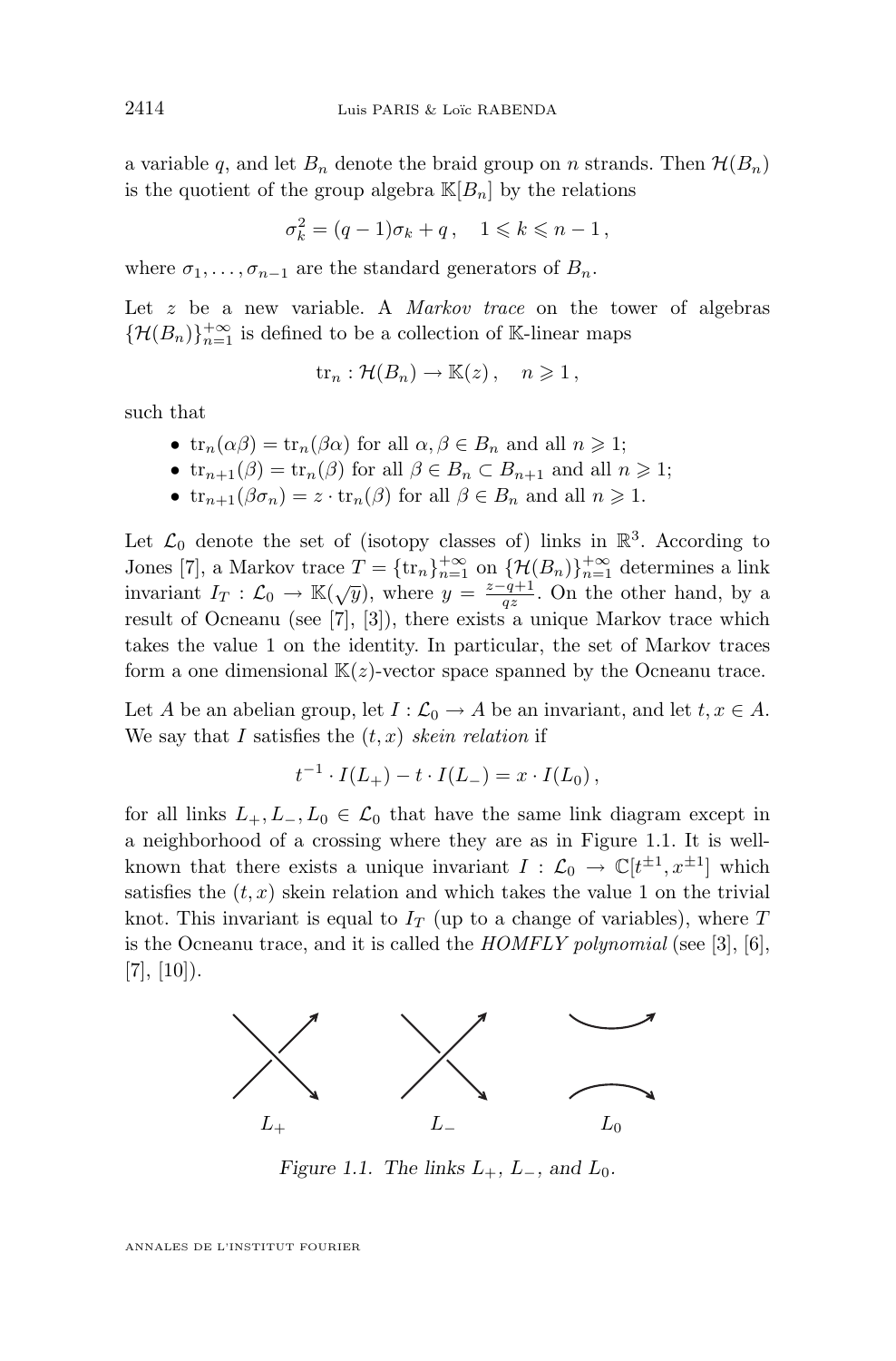Our goal in this paper is to extend these constructions to the singular braids and links.

Let  $SB_n$  denote the monoid of singular braids on n strands. After some preliminaries on singular links and braids in Section 2, we develop the study of singular Hecke algebras, Markov traces, and related singular link invariants in Section 3. We define the *singular Hecke algebra* in a naïve way, as the quotient of the singular braid monoid algebra  $\mathbb{K}[SB_n]$  by the Hecke relations

$$
\sigma_k^2 = (q-1)\sigma_k + q \,, \quad 1 \leq k \leq n-1 \,.
$$

For  $d \geq 0$ , let  $S_d B_n$  denote the set of braids with d singular points. The algebra  $\mathcal{H}(SB_n)$  has a natural graduation

$$
\mathcal{H}(SB_n)=\bigoplus_{d=0}^{+\infty}\mathcal{H}(S_dB_n)\,,
$$

where  $\mathcal{H}(S_dB_n)$  is the linear subspace of  $\mathcal{H}(SB_n)$  spanned by  $S_dB_n$ . The algebra  $\mathcal{H}(SB_n)$  itself is of infinite dimension, but we show that each subspace  $\mathcal{H}(S_dB_n)$  of the graduation is of finite dimension over K (see Proposition [3.1\)](#page-7-0).

A Markov trace on the sequence  $\{\mathcal{H}(S_dB_n)\}_{n=1}^{+\infty}$  is defined in the same way as a Markov trace on  $\{\mathcal{H}(B_n)\}_{n=1}^{+\infty}$ . Let  $\mathcal{L}_d$  denote the set of (isotopy classes of) links with  $d$  singular points. We prove that a Markov trace T on  $\{\mathcal{H}(S_dB_n)\}_{n=1}^{+\infty}$  determines an invariant  $I_T: \mathcal{L}_d \to \mathbb{K}(\sqrt{y})$  (see Proposition [3.3\)](#page-10-0), and that this invariant satisfies the  $(t, x)$  skein relation for  $t = \sqrt{q}\sqrt{y}$  and  $x = \sqrt{q} - \frac{1}{\sqrt{q}}$  (see Proposition [3.4\)](#page-11-0). Conversely, any invariant  $I : \mathcal{L}_d \to \mathbb{C}(\sqrt{q}, \sqrt{y})$  which satisfies the  $(t, x)$  skein relation is of the form  $I = I_T$ , where T is a Markov trace on  $\{\mathcal{H}(S_dB_n)\}_{n=1}^{+\infty}$  (with coefficients in  $\mathbb{C}(\sqrt{q}, \sqrt{y})$ .

Section 4 contains the main result of the paper. Let  $TR_d$  denote the set of traces on  $\mathcal{H}(S_dB_n)$ . This is a  $\mathbb{K}(z)$ -vector space. We prove that the dimension of TR<sub>d</sub> is  $d + 1$ , and construct an explicit basis of TR<sub>d</sub> (see Theorem [4.7\)](#page-15-0).

Let  $\mathcal L$  denote the set of all (isotopy classes of) singular links. Thanks to Section 4, we define in Section 5 a universal trace and a universal HOMFLYtype invariant  $\hat{I}: \mathcal{L} \to \mathbb{C}(\sqrt{q}, \sqrt{y})[X, Y]$ , where  $y, X, Y$  are variables. We prove that  $\tilde{I}$  distinguishes two singular links  $L, L' \in \mathcal{L}_d$  (where d is fixed) if and only if there exists an invariant  $I: \mathcal{L}_d \to \mathbb{C}(\sqrt{q}, \sqrt{y})$  which satisfies the (t, x) skein relation for  $t = \sqrt{q}\sqrt{y}$  and  $x = \sqrt{q} - \frac{1}{\sqrt{q}}$ , and which distinguishes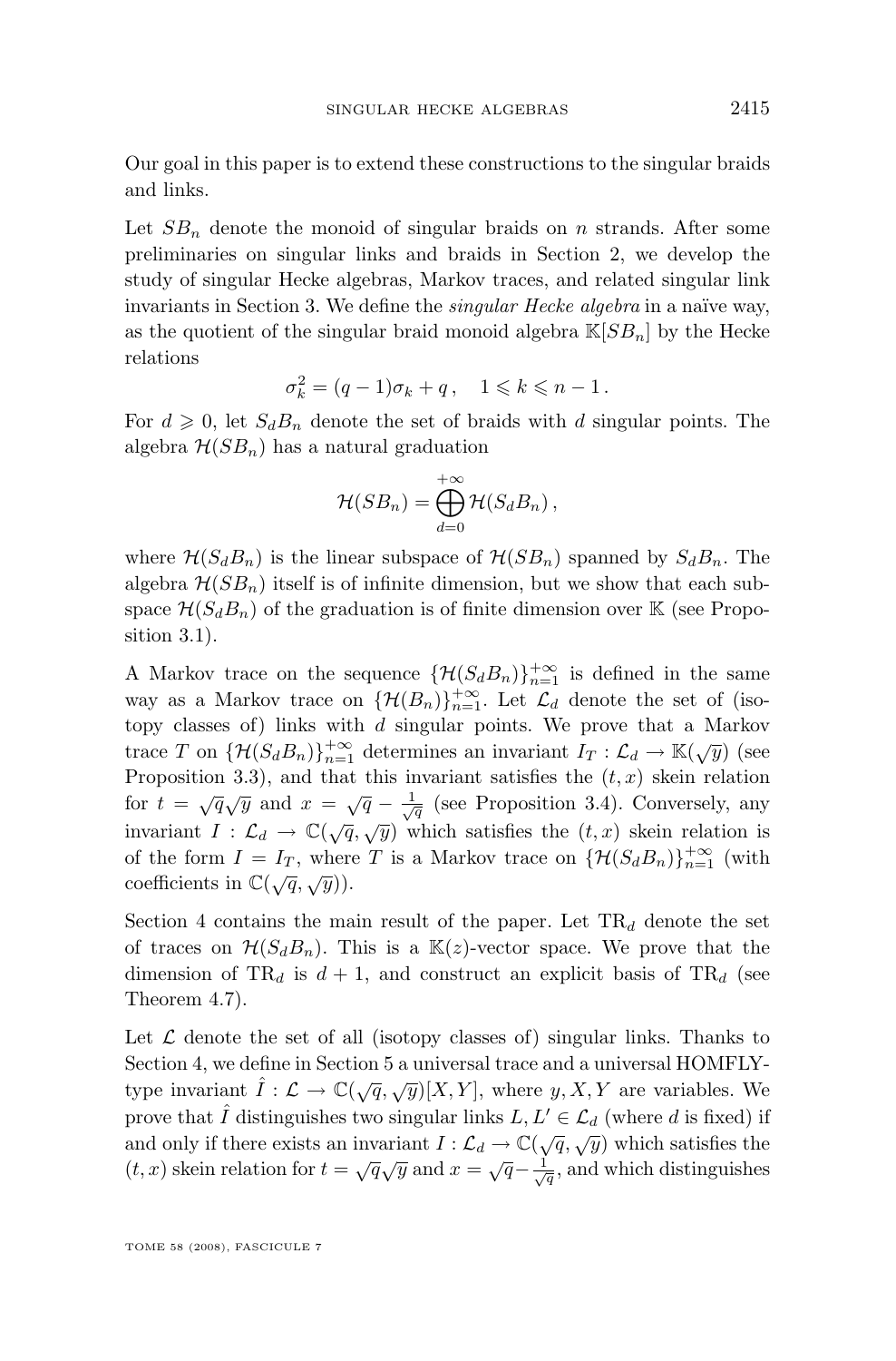L and L' (see Theorem [5.3\)](#page-27-0). We also prove that  $\hat{I}$  is the unique invariant with values in  $\mathbb{C}[t^{\pm 1}, x^{\pm 1}, X, Y]$ , which satisfies the  $(t, x)$  skein relation and some desingularization relation, and which takes the value 1 on the trivial knot (see Proposition [5.4](#page-29-0) and Theorem [5.5\)](#page-29-0).

Our invariant  $\hat{I}$  is more or less equivalent to the invariant of Kauffman and Vogel defined in [\[9\]](#page-31-0). More precisely, the invariant of Kauffman and Vogel is a specialization of our invariant (see Lemma [5.6\)](#page-30-0), but this specialization does not make much difference. Nevertheless, their approach is different from ours in the sense that they use singular Reidemeister moves to prove that their invariant is an invariant. They define some "generalized Hecke algebras" and define a Markov trace on this family of generalized Hecke algebras from which they can recover their invariant, but they definition of generalized Hecke algebra involves many relations besides the Hecke ones that are not natural in the context of an algebraic study.

Note that the notion of Markov traces to study singular braids and links is also present in [\[1\]](#page-30-0), but the considered algebra in this paper is a one parameter deformation of  $\mathbb{C}[B_n]$ , which is specially adapted to study Vassiliev invariants, but which has nothing to do with the Hecke relations.

#### **2. Singular links and braids**

Let  $n \geq 1$ , and let  $\mathbb{S}_1, \ldots, \mathbb{S}_n$  be n copies of the circle  $\mathbb{S}^1$ . A *singular link on n* components is defined to be a smooth immersion  $L : \mathbb{S}_1 \cup \cdots \cup \mathbb{S}_n \to \mathbb{R}^3$ whose image has finitely many singularities (called *singular points*) that are all ordinary double points. In this context, the admissible isotopies preserve the local structures. Moreover, the circle  $\mathbb{S}^1$  as well as the links are always assumed to be oriented.

Let  $\mathcal{P} = \{P_1, \ldots, P_n\}$  be a set of n punctures in  $\mathbb{R}^2$  (except mention of the contrary, we will always assume  $P_k = (k, 0)$  for all  $1 \leq k \leq n$ ). A *singular braid on n strands based at*  $P$  is defined to be a *n*-tuple  $\beta = (b_1, \ldots, b_n)$  of smooth paths,  $b_k : [0,1] \to \mathbb{R}^2 \times [0,1]$ , such that:

- There exists a permutation  $\chi \in \text{Sym}_n$  such that  $b_k(0) = (P_k, 0)$  and  $b_k(1) = (P_{\chi(k)}, 1)$  for all  $1 \leq k \leq n$ .
- $\beta_k(t)$  runs monotonically on the third coordinate for all  $1 \leq k \leq n$ .
- The image of  $\beta_1 \cup \cdots \cup \beta_n$  has finitely many singularities (called *singular points*) that are all ordinary double points.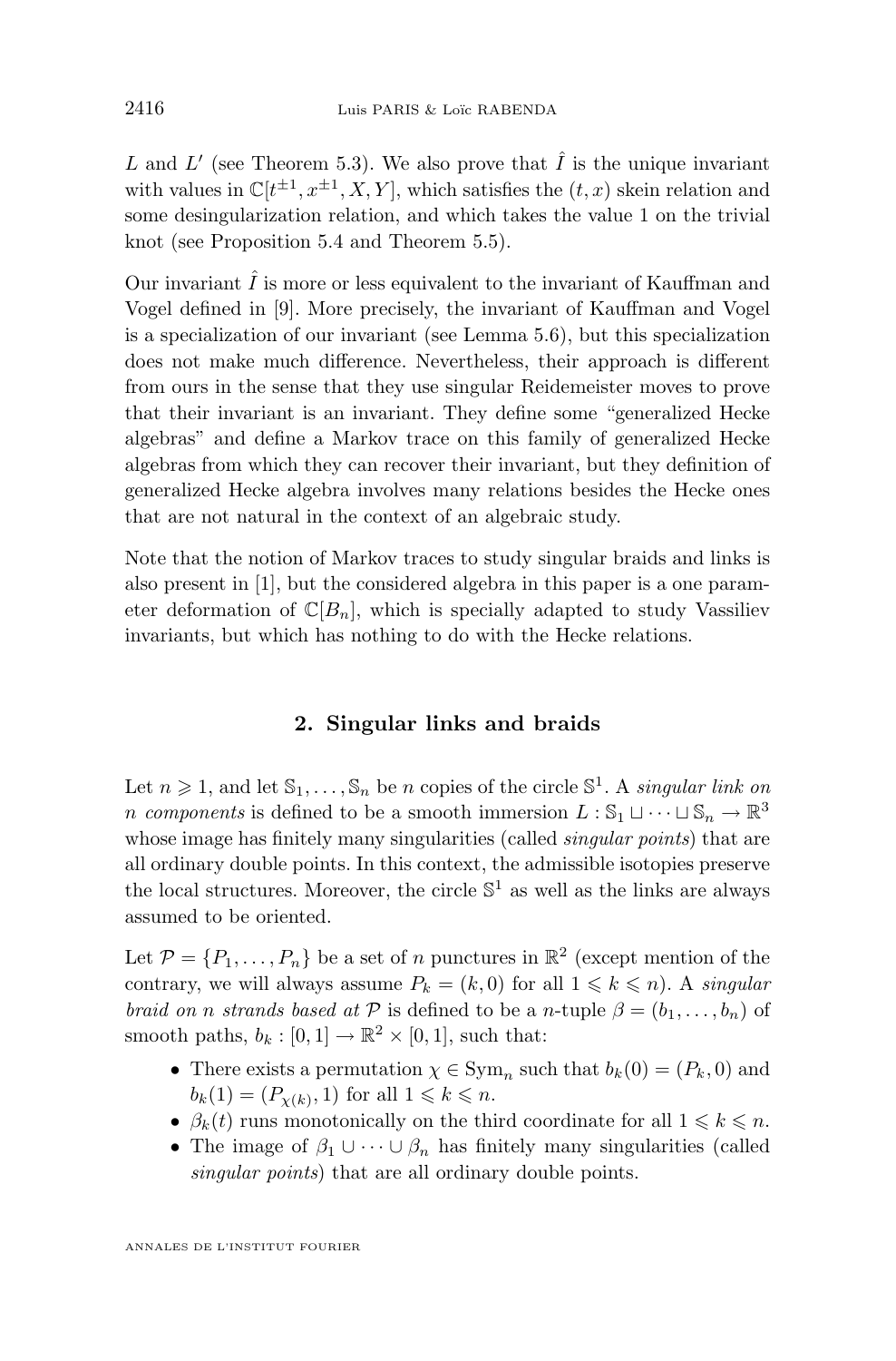<span id="page-5-0"></span>The isotopy classes of singular braids form a monoid (and not a group) called the *singular braid monoid on n strands* and denoted by  $SB_n$ . The monoid operation is the concatenation.

THEOREM 2.1 (Baez [\[1\]](#page-30-0), Birman [\[2\]](#page-30-0)). — *The monoid*  $SB_n$  *has a monoid presentation with generators*

$$
\sigma_1, \ldots, \sigma_{n-1}, \sigma_1^{-1}, \ldots, \sigma_{n-1}^{-1}, \tau_1, \ldots, \tau_{n-1}
$$

*and relations*

$$
\sigma_k \sigma_k^{-1} = \sigma_k^{-1} \sigma_k = 1 \quad \text{for } 1 \leq k \leq n-1,
$$
  
\n
$$
\sigma_k \tau_k = \tau_k \sigma_k \quad \text{for } 1 \leq k \leq n-1,
$$
  
\n
$$
\sigma_k \sigma_l \sigma_k = \sigma_l \sigma_k \sigma_l \quad \text{if } |k - l| = 1,
$$
  
\n
$$
\sigma_k \sigma_l \tau_k = \tau_l \sigma_k \sigma_l \quad \text{if } |k - l| = 1,
$$
  
\n
$$
\sigma_k \sigma_l = \sigma_l \sigma_k \quad \text{if } |k - l| \geq 2,
$$
  
\n
$$
\sigma_k \tau_l = \tau_l \sigma_k \quad \text{if } |k - l| \geq 2,
$$
  
\n
$$
\tau_k \tau_l = \tau_l \tau_k \quad \text{if } |k - l| \geq 2.
$$

The braid  $\sigma_k$  in the above presentation is the standard k-th generator of the braid group  $B_n$  (see Figure 2.1). The braid  $\tau_k$  is a singular braid with a single singular point which involves the k-th strand and the  $(k + 1)$ -th strand (see Figure 2.1).



*Figure 2.1.* Generators of  $SB_n$ .

From a singular braid  $\beta = (b_1, \ldots, b_n)$  one can construct a singular link, called the *closure* of  $\beta$  and denoted by  $\hat{\beta}$ , connecting  $(P_k, 0)$  with  $(P_k, 1)$ for all  $1 \leq k \leq n$  as in Figure [2.2.](#page-6-0)

Theorem 2.2 (Birman [\[2\]](#page-30-0)). — *Every singular link is a closed singular braid.*

Now, consider the set  $\bigcup_{n=1}^{+\infty} SB_n$  of all singular braids. We may often use the notation  $(\beta, n)$  to denote a braid  $\beta \in SB_n$  in case we want to emphasize the number *n* of strands.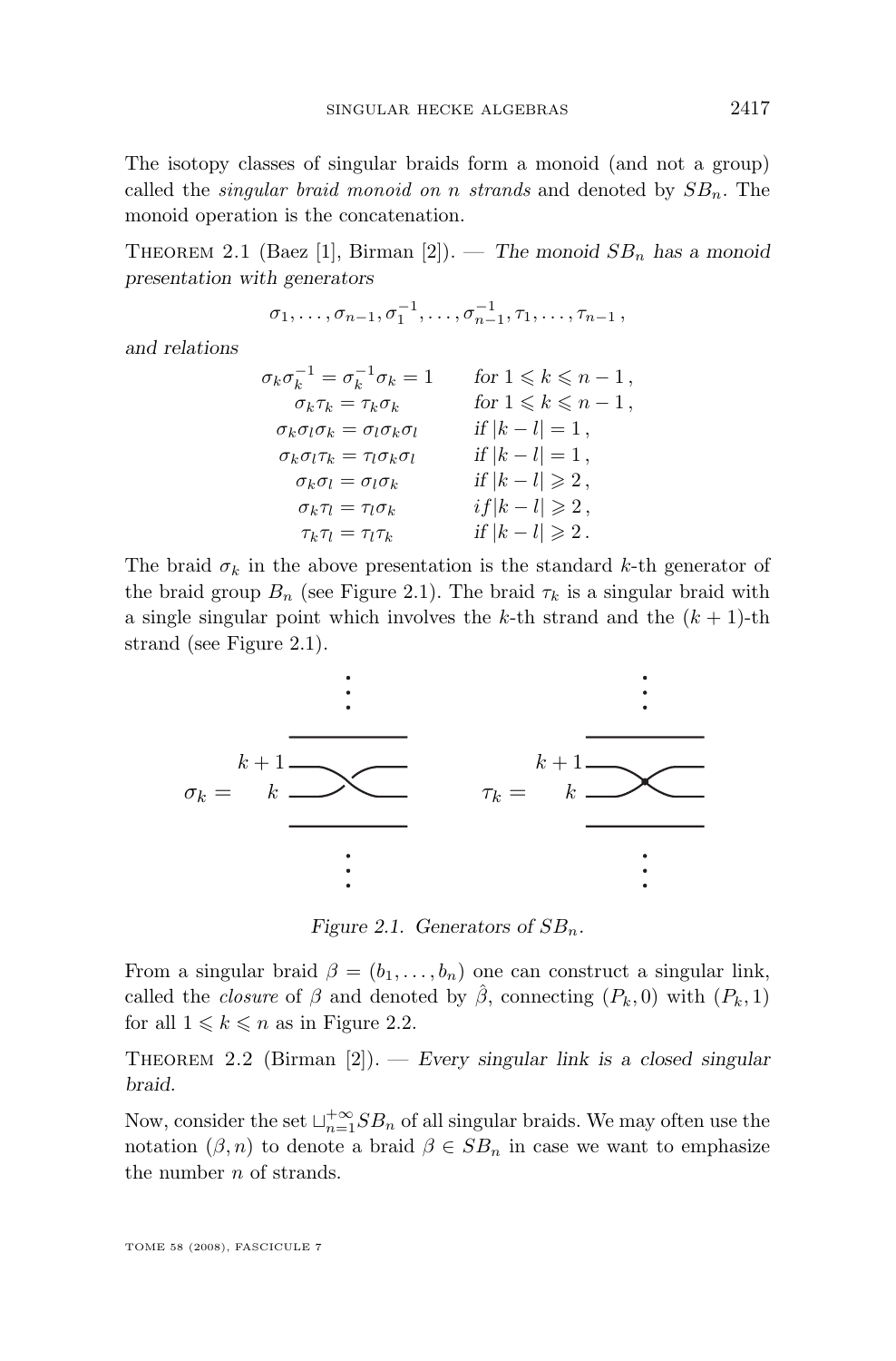<span id="page-6-0"></span>

*Figure 2.2. A closed singular braid.*

We say that two singular braids  $(\alpha, n)$  and  $(\beta, m)$  are connected by a *Markov move* if either

- $n = m$ ,  $\alpha = \gamma_1 \gamma_2$ , and  $\beta = \gamma_2 \gamma_1$ , for some  $\gamma_1, \gamma_2 \in SB_n$ ; or
- $n = m + 1$  and  $\alpha = \beta \sigma_m^{\pm 1}$ ; or
- $m = n + 1$  and  $\beta = \alpha \sigma_n^{\pm 1}$ .

THEOREM 2.3 (Gemein [\[5\]](#page-30-0)). — Let  $(\alpha, n)$  and  $(\beta, m)$  be two singular *braids. Then*  $\hat{\alpha}$  *and*  $\hat{\beta}$  *are isotopic if and only if*  $(\alpha, n)$  *and*  $(\beta, m)$  *are connected by a finite sequence of Markov moves.*

#### **3. Singular Hecke algebras, Markov traces, and singular link invariants**

Recall that  $\mathbb{K} = \mathbb{C}(q)$  denotes the field of rational functions on a variable q. We define the *singular Hecke algebra*  $\mathcal{H}(SB_n)$  to be the quotient of the monoid algebra  $\mathbb{K}[SB_n]$  by the relations

(3.1) 
$$
\sigma_k^2 = (q-1)\sigma_k + q, \quad 1 \leq k \leq n-1.
$$

For  $d \geq 0$ , we denote by  $S_d B_n$  the set of (isotopy classes of) singular braids on *n* strands with *d* singular points, and by  $\mathbb{K}[S_dB_n]$  the K-linear subspace of  $\mathbb{K}[SB_n]$  spanned by  $S_dB_n$ . Note that  $S_0B_n = B_n$  is the braid group, and  $\mathbb{K}[S_0B_n] = \mathbb{K}[B_n]$  is the group algebra of  $B_n$ . We have the graduation

$$
\mathbb{K}[SB_n] = \bigoplus_{d=0}^{+\infty} \mathbb{K}[S_d B_n].
$$

The relations (3.1) that define the singular Hecke algebra involve only elements of degree zero, thus the graduation of  $\mathbb{K}[SB_n]$  induces a graduation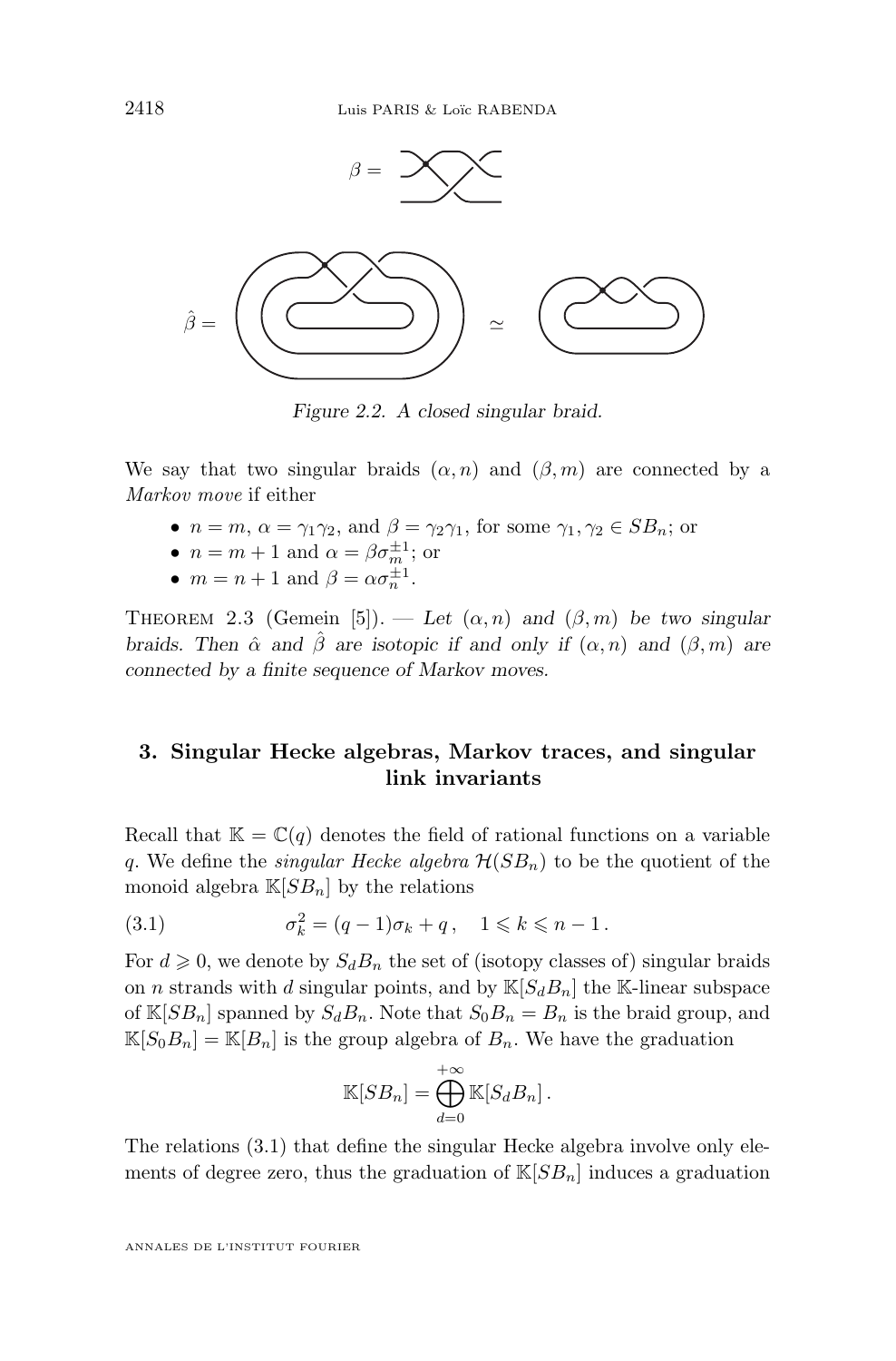<span id="page-7-0"></span>of  $\mathcal{H}(SB_n)$ :

$$
\mathcal{H}(SB_n)=\bigoplus_{d=0}^{+\infty}\mathcal{H}(S_dB_n)\,,
$$

where  $\mathcal{H}(S_dB_n)$  is the K-linear subspace of  $\mathcal{H}(SB_n)$  spanned by  $S_dB_n$ .

It is known that  $\mathcal{H}(B_n)$  has dimension n!, and has a basis  $\mathcal{B}_n$  which can be described as follows. For  $n \geq 2$  we set

$$
\mathcal{U}_n = \{1, \sigma_{n-1}, \sigma_{n-1}\sigma_{n-2}, \ldots, \sigma_{n-1}\sigma_{n-2}\cdots\sigma_2\sigma_1\}.
$$

Then  $\mathcal{B}_n$  is defined by induction on n by

$$
\mathcal{B}_1 = \{1\}, \quad \mathcal{B}_n = \{\beta u \; ; \; \beta \in \mathcal{B}_{n-1} \text{ and } u \in \mathcal{U}_n\} \quad \text{ if } n \geqslant 2.
$$

The singular Hecke algebra  $\mathcal{H}(SB_n)$  is not of finite dimension, but each subspace  $\mathcal{H}(S_dB_n)$  of the graduation is of finite dimension. Indeed:

PROPOSITION 3.1. — Let  $d \geq 0$ , and let  $n \geq 2$ . Let  $\mathcal{C}_{d,n}$  denote the set of *singular braids of the form*  $\tau_{i_1} \cdots \tau_{i_d} \beta$ , where  $1 \leq i_j \leq n-1$  for  $1 \leq j \leq d$ , and  $\beta \in \mathcal{B}_n$ . Then  $\mathcal{C}_{d,n}$  spans  $\mathcal{H}(S_dB_n)$ .

*Proof. —* Observe that the Hecke relation [\(3.1\)](#page-6-0) implies that

$$
\sigma_k^{-1} = q^{-1} \sigma_k - q^{-1} (q - 1)
$$
, for all  $1 \le k \le n - 1$ .

Let  $i, j \in \{1, \ldots, n-1\}$  such that  $|i - j| = 1$ , and let  $a \ge 1$ . We calculate  $\sigma_i^2 \tau_j^a$  in two ways. Firstly,

$$
\sigma_i^2 \tau_j^a = \sigma_i \sigma_j^{-1} \sigma_j \sigma_i \tau_j^a
$$
  
\n
$$
= \sigma_i \sigma_j^{-1} \tau_i^a \sigma_j \sigma_i
$$
  
\n
$$
= q^{-1} \sigma_i \sigma_j \tau_i^a \sigma_j \sigma_i - q^{-1} (q - 1) \sigma_i \tau_i^a \sigma_j \sigma_i
$$
  
\n
$$
= q^{-1} \tau_j^a \sigma_i \sigma_j^2 \sigma_i - q^{-1} (q - 1) \tau_i^a \sigma_i \sigma_j \sigma_i
$$
  
\n
$$
= q^{-1} (q - 1) \tau_j^a \sigma_i \sigma_j \sigma_i + (q - 1) \tau_j^a \sigma_i + q \tau_j^a - q^{-1} (q - 1) \tau_i^a \sigma_i \sigma_j \sigma_i
$$

Secondly,

$$
\sigma_i^2 \tau_j^a = (q-1)\sigma_i \tau_j^a + q\tau_j^a.
$$

These two equalities imply

(3.2) 
$$
\sigma_i \tau_j^a = q^{-1} \tau_j^a \sigma_i \sigma_j \sigma_i - q^{-1} \tau_i^a \sigma_i \sigma_j \sigma_i + \tau_j^a \sigma_i.
$$

On the other hand, by Theorem [2.1,](#page-5-0) if  $i, j \in \{1, ..., n-1\}$  are such that  $|i - j| \neq 1$ , then

(3.3) 
$$
\sigma_i \tau_j^a = \tau_j^a \sigma_i \,.
$$

Equalities (3.2) and (3.3) show that every element of  $\mathcal{H}(S_dB_n)$  is a linear combination of elements of the form  $\tau_{i_1} \cdots \tau_{i_d} \omega$ , where  $1 \leq i_j \leq n-1$  for  $1 \leq j \leq d$ , and  $\omega \in \mathcal{H}(B_n)$ . Now, since  $\mathcal{B}_n$  is a basis of  $\mathcal{H}(B_n)$ , we conclude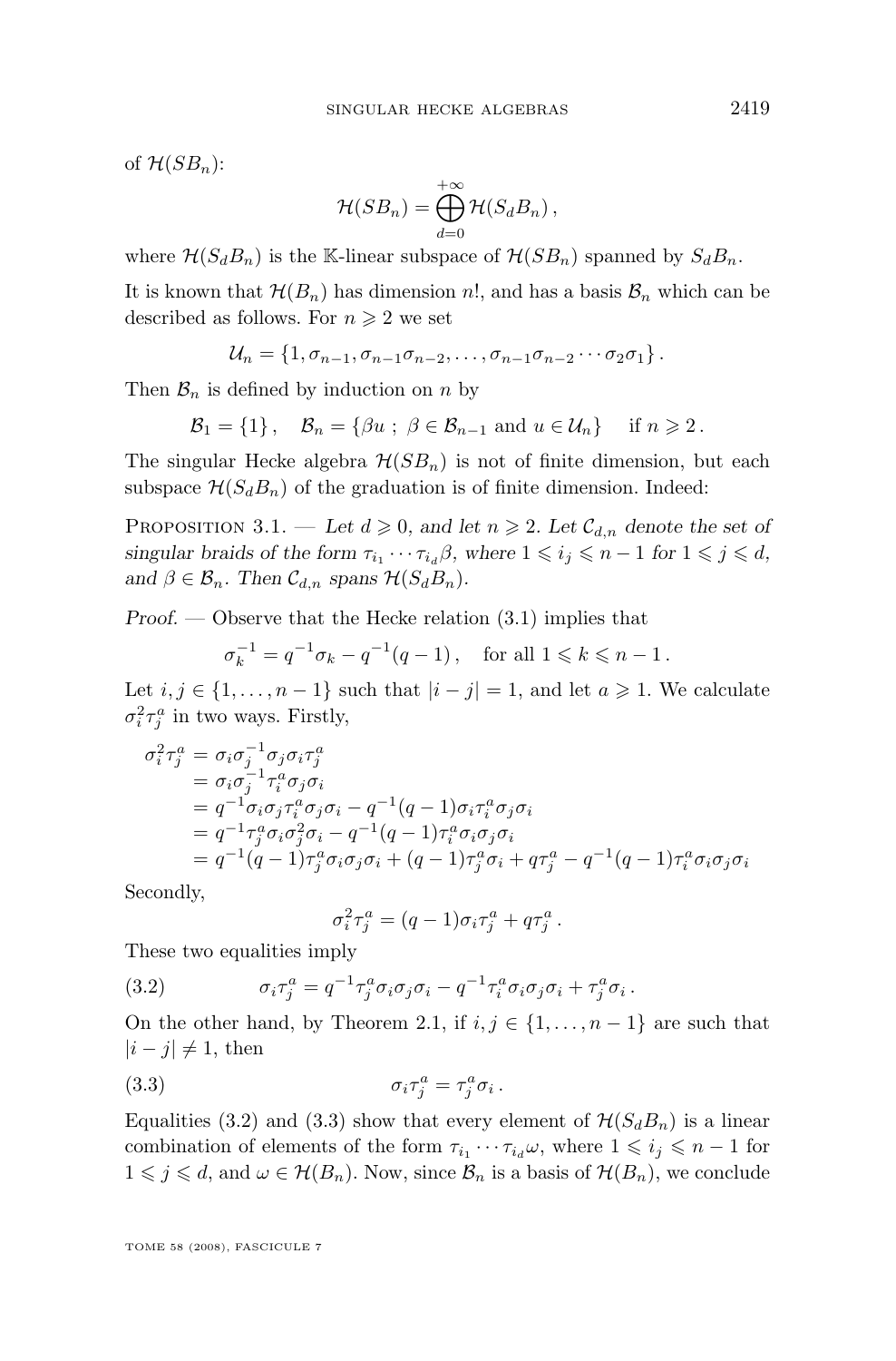<span id="page-8-0"></span>that every element of  $\mathcal{H}(S_dB_n)$  is a linear combination of elements of the form  $\tau_{i_1} \cdots \tau_{i_d} \beta$ , where  $1 \leqslant i_j \leqslant n-1$  for  $1 \leqslant j \leqslant d$ , and  $\beta \in \mathcal{B}_n$ . However,  $\mathcal{C}_{d,n}$  is not a basis of  $\mathcal{H}(S_dB_n)$  in general. Indeed:

LEMMA 3.2. — Let  $i, j \in \{1, ..., n-1\}$  *such that*  $|i-j|=1$ *, and let a* ≥ 1*. Then*

(3.4) 
$$
\tau_i^a (\sigma_i \sigma_j + \sigma_j \sigma_i - (q-1)\sigma_i - (q-1)\sigma_j + (q^2 - q + 1))
$$
  
= 
$$
\tau_j^a (\sigma_i \sigma_j + \sigma_j \sigma_i - (q-1)\sigma_i - (q-1)\sigma_j + (q^2 - q + 1)).
$$

*Proof.* — Recall the equality  $(3.2)$  in the proof of Proposition [3.1:](#page-7-0)

$$
\sigma_i \tau_j^a = q^{-1} \tau_j^a \sigma_i \sigma_j \sigma_i - q^{-1} \tau_i^a \sigma_i \sigma_j \sigma_i + \tau_j^a \sigma_i.
$$

We multiply this equality on the right hand side by  $\sigma_i^{-1} \sigma_j^{-1}$  and we get

$$
\overline{a}
$$

$$
\sigma_i \tau_j^a \sigma_i^{-1} \sigma_j^{-1} = q^{-1} \tau_j^a \sigma_i - q^{-1} \tau_i^a \sigma_i + \tau_j^a \sigma_j^{-1}
$$
  
\n
$$
\Leftrightarrow \sigma_i \sigma_i^{-1} \sigma_j^{-1} \tau_i^a = q^{-1} \tau_j^a \sigma_i - q^{-1} \tau_i^a \sigma_i + q^{-1} \tau_j^a \sigma_j - q^{-1} (q-1) \tau_j^a
$$

$$
\Leftrightarrow q^{-1}\sigma_j\tau_i^a - q^{-1}(q-1)\tau_i^a = q^{-1}\tau_j^a\sigma_i - q^{-1}\tau_i^a\sigma_i + q^{-1}\tau_j^a\sigma_j - q^{-1}(q-1)\tau_j^a
$$
 thus

(3.5) 
$$
\sigma_j \tau_i^a = \tau_j^a (\sigma_i + \sigma_j - (q-1)) - \tau_i^a (\sigma_i - (q-1)).
$$

Now, we apply twice (3.5) to  $\sigma_i \sigma_j \tau_i^a$  and obtain

$$
\sigma_i \sigma_j \tau_i^a = \sigma_i \tau_j^a (\sigma_i + \sigma_j - (q-1)) - \sigma_i \tau_i^a (\sigma_i - (q-1))
$$
  
\n
$$
= \tau_i^a (\sigma_i + \sigma_j - (q-1))^2 - \tau_j^a (\sigma_j - (q-1)) (\sigma_i + \sigma_j - (q-1))
$$
  
\n
$$
- \tau_i^a \sigma_i (\sigma_i - (q-1))
$$
  
\n
$$
= \tau_i^a (\sigma_i \sigma_j + \sigma_j \sigma_i - (q-1) \sigma_i - (q-1) \sigma_j + (q^2 - q + 1))
$$
  
\n
$$
- \tau_j^a (\sigma_j \sigma_i - (q-1) \sigma_i - (q-1) \sigma_j + (q^2 - q + 1)).
$$

Since  $\sigma_i \sigma_j \tau_i^a = \tau_j^a \sigma_i \sigma_j$ , it follows that

$$
\tau_i^a(\sigma_i \sigma_j + \sigma_j \sigma_i - (q-1)\sigma_i - (q-1)\sigma_j + (q^2 - q + 1))
$$
  
= 
$$
\tau_j^a(\sigma_i \sigma_j + \sigma_j \sigma_i - (q-1)\sigma_i - (q-1)\sigma_j + (q^2 - q + 1)).
$$

*Remark.* — We do not know the dimension of  $\mathcal{H}(S_dB_n)$  if  $d \geq 1$  and  $n \geqslant 3$ .

We turn now to the definition of a Markov trace, but, before, we make the following remark.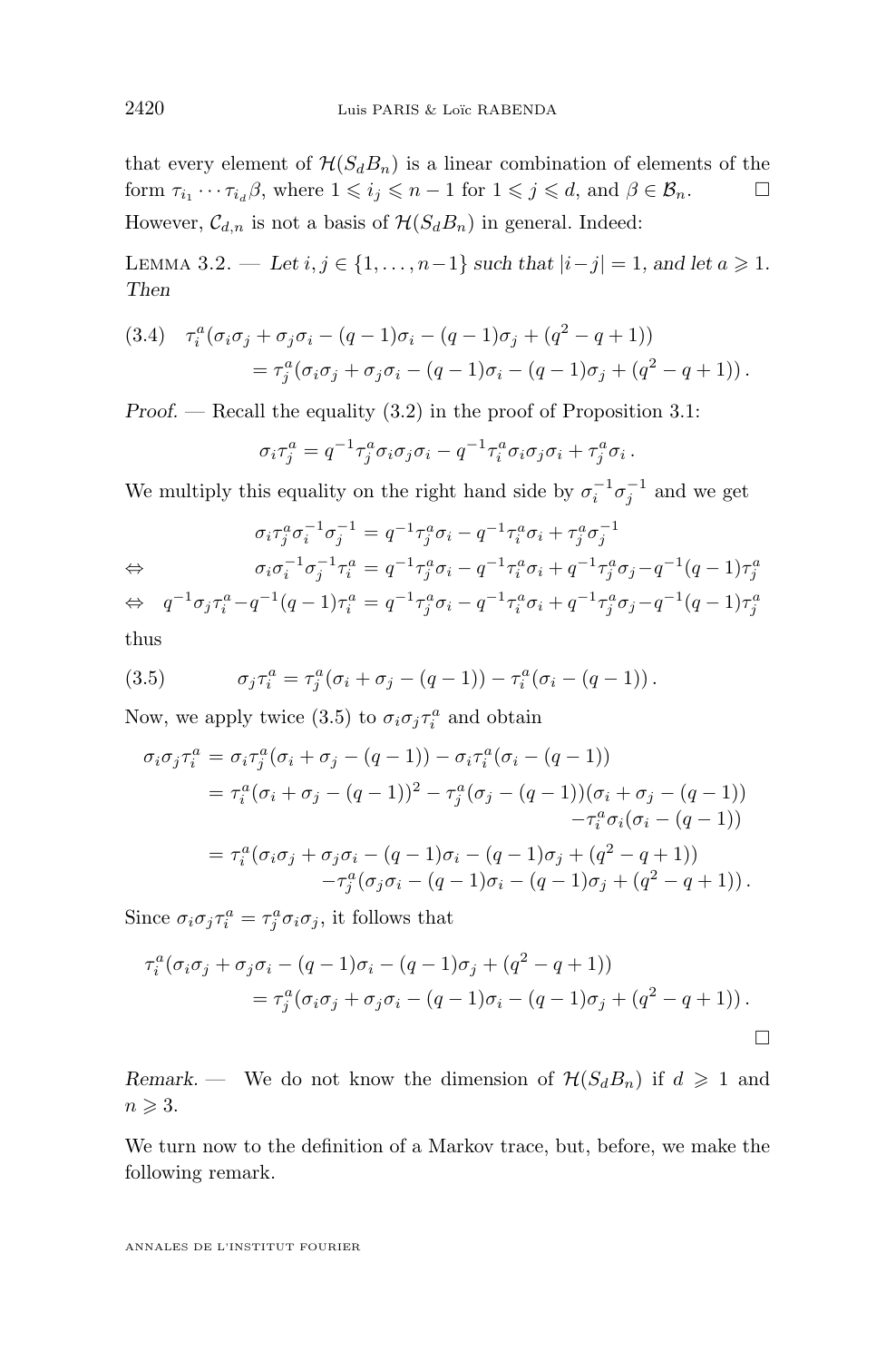*Remark.* — The basis  $\mathcal{B}_n$  of  $\mathcal{H}(B_n)$  can be viewed as a subset of  $\mathcal{B}_{n+1}$ . This implies that the natural embedding  $B_n \hookrightarrow B_{n+1}$  leads to an injective homomorphism  $\mathcal{H}(B_n) \hookrightarrow \mathcal{H}(B_{n+1})$ . In the case of singular Hecke algebras, the natural embedding  $SB_n \hookrightarrow SB_{n+1}$  also leads to a homomorphism  $\iota_n$ :  $\mathcal{H}(SB_n) \to \mathcal{H}(SB_{n+1})$ , but we do not know whether this homomorphism is injective.

Let z be a new variable. Let  $d \geq 0$ . A *Markov trace* on the sequence  ${\lbrace \mathcal{H}(S_dB_n)\rbrace}_{n=1}^{+\infty}$  is defined to be a collection of K-linear maps

$$
\mathrm{tr}_n^d: \mathcal{H}(S_d B_n) \to \mathbb{K}(z), \quad n \geqslant 1,
$$

such that

- $\text{tr}_n^d(\alpha \beta) = \text{tr}_n^d(\beta \alpha)$  for all singular braids  $\alpha \in S_k B_n$  and  $\beta \in S_l B_n$ such that  $k + l = d$ , and all  $n \ge 1$ ;
- $\operatorname{tr}_{n+1}^d \circ \iota_n = \operatorname{tr}_n^d$  for all  $n \geqslant 1$ ;
- $\operatorname{tr}_{n+1}^d(\iota_n(\beta)\sigma_n) = z \cdot \operatorname{tr}_n^d(\beta)$  for all  $\beta \in S_d B_n$  and all  $n \geq 1$ .

Define a *Markov trace* on the sequence  $\{\mathcal{H}(SB_n)\}_{n=1}^{+\infty}$  to be a collection of K-linear maps

$$
\text{tr}_n: \mathcal{H}(SB_n) \to \mathbb{K}(z), \quad n \geqslant 1,
$$

such that

- $\operatorname{tr}_n(\alpha\beta) = \operatorname{tr}_n(\beta\alpha)$  for all singular braids  $\alpha, \beta \in SB_n$ , and all  $n \geq 1$ ;
- $\operatorname{tr}_{n+1} \circ \iota_n = \operatorname{tr}_n$  for all  $n \geq 1$ ;
- $\operatorname{tr}_{n+1}(\iota_n(\beta)\sigma_n) = z \cdot \operatorname{tr}_n(\beta)$  for all  $\beta \in SB_n$  and all  $n \geqslant 1$ .

Note that, if  $T = {\{\text{tr}_n\}}_{n=1}^{+\infty}$  is a Markov trace on  ${\{\mathcal{H}(SB_n)\}}_{n=1}^{+\infty}$ , then, for all  $d \geq 0$ , the collection  $T^d = {\{\mathrm{tr}_n^d = \mathrm{tr}_n |_{\mathcal{H}(S_dB_n)}\}_{n=1}^{+\infty}}$  of restrictions is a Markov trace on  $\{\mathcal{H}(S_dB_n)\}_{n=1}^{+\infty}$ . Conversely, a collection  $\{T^d\}_{d=0}^{+\infty}$ , where  $T^d$  is a Markov trace on  $\{\mathcal{H}(S_dB_n)\}_{n=1}^{+\infty}$  for all  $d \geq 0$ , determines a unique Markov trace on  $\{\mathcal{H}(SB_n)\}_{n=1}^{+\infty}$  . So, both definitions of Markov traces are more or less equivalent. Now, since the number  $d$  of singular points can be fixed in our study, we will mainly consider Markov traces with a fixed number of singular points in the remainder.

*Remark.* — We do not impose the condition  $tr_1(1) = 1$  in the above definitions because this condition has no real meaning in the context of singular braids. Moreover, without this condition, the Markov traces on  ${\{\mathcal{H}(SB_n)\}}_{n=1}^{+\infty}$  (or on  ${\{\mathcal{H}(S_dB_n)\}}_{n=1}^{+\infty}$ ) form a  $\mathbb{K}(z)$ -vector space. This will be of importance in the remainder.

Let  $\mathcal{L}_d$  denote the set of (isotopy classes of) singular links with d singular points. We fix a Markov trace  $T = \{tr_n^d\}_{n=1}^{+\infty}$  on  $\{\mathcal{H}(S_dB_n)\}_{n=1}^{+\infty}$ , and turn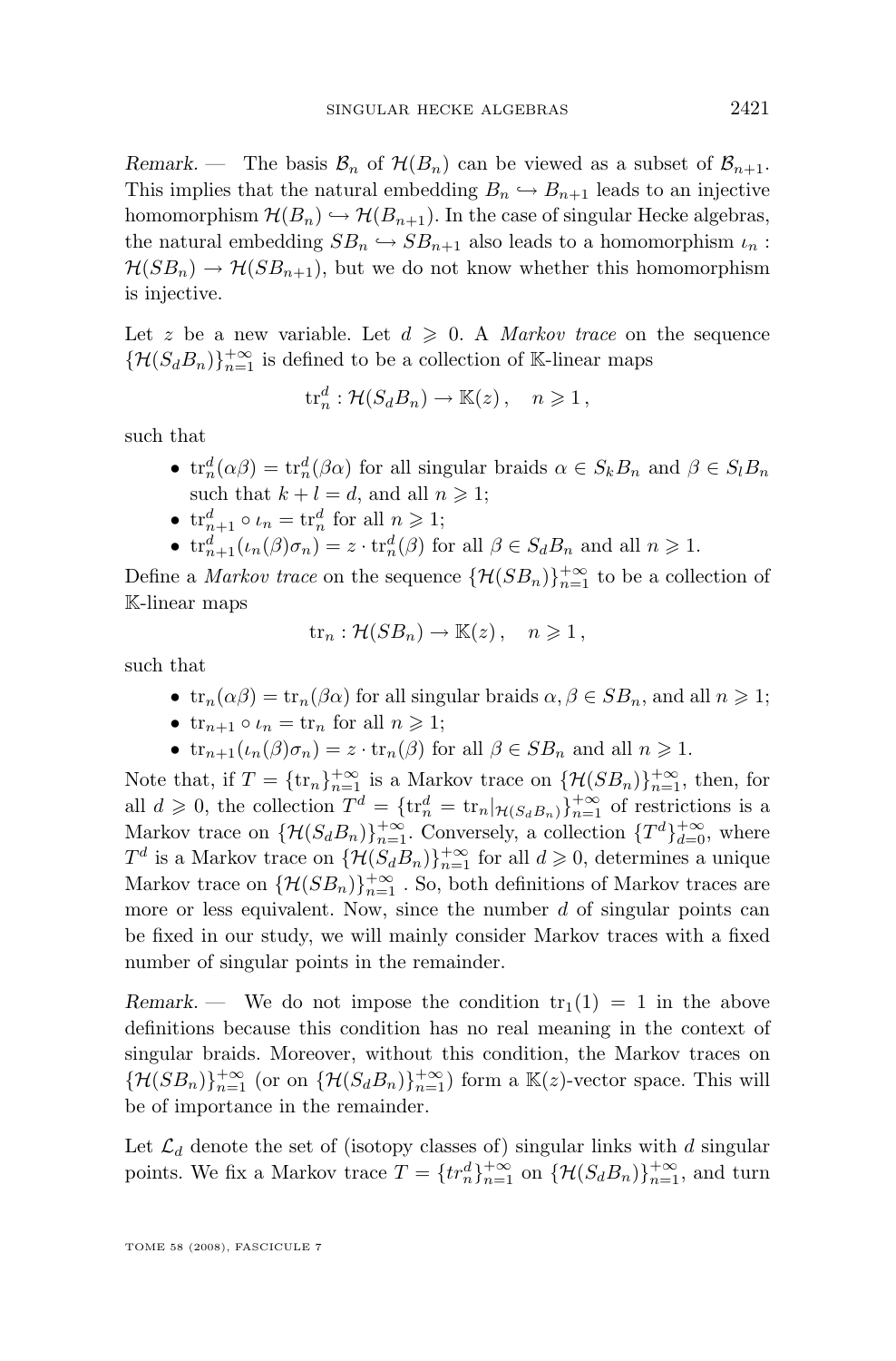<span id="page-10-0"></span>to define an invariant  $I_T : \mathcal{L}_d \to \mathbb{K}(\sqrt{y})$ . We follow the same strategy as Jones in [\[7\]](#page-31-0).

Let  $\pi : SB_n \to \mathcal{H}(SB_n)$  denote the natural map, and let  $\varepsilon : SB_n \to \mathbb{Z}$  be the homomorphism defined by

$$
\varepsilon(\sigma_i) = 1
$$
,  $\varepsilon(\sigma_i^{-1}) = -1$ ,  $\varepsilon(\tau_i) = 0$ , for  $1 \le i \le n - 1$ .

We consider the following change of variables:

$$
z = \frac{q-1}{1-qy} \quad \Leftrightarrow \quad y = \frac{z-q+1}{qz} \, .
$$

For a braid  $\beta \in S_d B_n$  we set

$$
I_T(\beta) = \left(\frac{q-1}{1-qy}\right)^{-n+1} \cdot (\sqrt{y})^{\varepsilon(\beta)-n+1} \cdot \operatorname{tr}_n^d(\pi(\beta)).
$$

This is an element of  $\mathbb{K}(\sqrt{y})$ .

PROPOSITION 3.3. — Let  $(\alpha, n)$  and  $(\beta, m)$  be two singular braids with d *singular points. If*  $\hat{\alpha}$  *is isotopic to*  $\hat{\beta}$ *, then*  $I_T(\alpha) = I_T(\beta)$ *.* 

*Proof.* − This is standard application of Theorem [2.3.](#page-6-0) □ For  $L \in \mathcal{L}_d$ , we choose a singular braid  $(\beta, n)$  such that  $\hat{\beta} = L$ , and we set  $I_T(L) = I_T(\beta)$ . By Proposition 3.3,  $I_T(L)$  is a well-defined invariant.

Let A be an abelian group, let  $I : \mathcal{L}_d \to A$  be an invariant, and let  $t, x \in A$ . We say that I satisfies the  $(t, x)$  *skein relation* if

$$
t^{-1} \cdot I(L_+) - t \cdot I(L_-) = x \cdot I(L_0),
$$

for all singular links  $L_+, L_-, L_0 \in \mathcal{L}_d$  that have the same link diagram except in a neighborhood of a crossing where they are as in Figure 3.1.



*Figure 3.1. The singular links*  $L_{+}$ ,  $L_{-}$ , and  $L_{0}$ .

Now, we set

$$
t = \sqrt{y} \cdot \sqrt{q} \,, \quad x = \sqrt{q} - \frac{1}{\sqrt{q}} \,,
$$

and we define  $\tilde{\mathrm{tr}}_n^d$  $\frac{d}{n}: S_d B_n \to \mathbb{C}(\sqrt{q}, \sqrt{y})$  by

$$
\widetilde{\operatorname{tr}}^d_n(\beta) = (\sqrt{q})^{-\varepsilon(\beta)} \cdot {\operatorname{tr}}^d_n(\pi(\beta))\,.
$$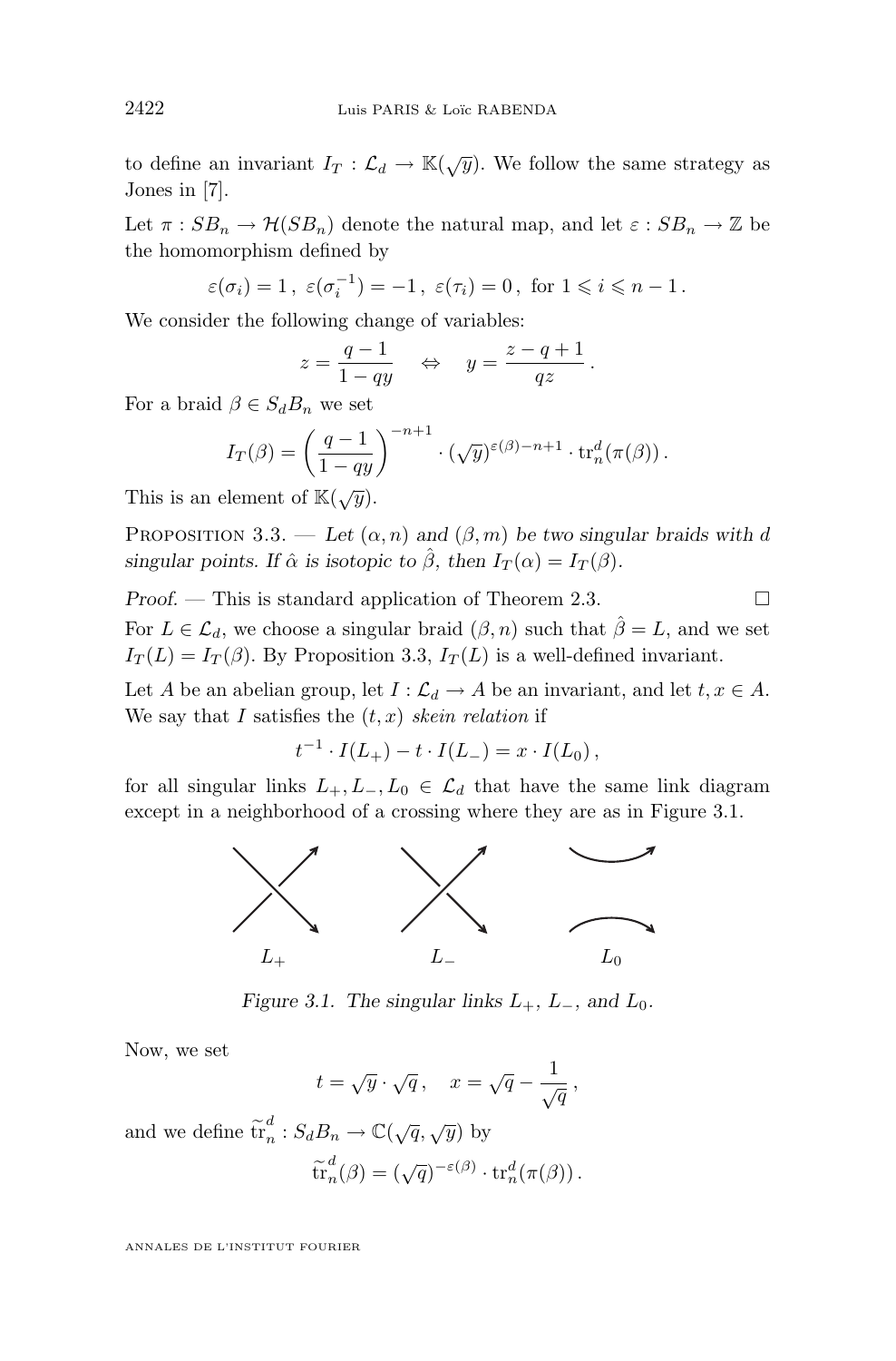<span id="page-11-0"></span>With these new notations  $I_T(\beta)$  can be written

$$
I_T(\beta) = \left(\frac{1-t^2}{tx}\right)^{n-1} \cdot t^{\varepsilon(\beta)} \cdot \widetilde{\operatorname{tr}}_n^d(\beta).
$$

PROPOSITION 3.4. — *The invariant*  $I_T : \mathcal{L}_d \to \mathbb{C}(\sqrt{q}, \sqrt{y})$  *satisfies the* (t, x) *skein relation.*

*Proof.* — Let  $L_+, L_-, L_0 \in \mathcal{L}_d$  be three singular links that have the same singular link diagram except in a neighborhood of a non-singular crossing where they are as in Figure 3.1. A careful reading of Birman's proof of Theorem [2.3](#page-6-0) shows that there exist a singular braid  $(\beta, n)$  with d singular points, and an index  $1 \leq i \leq n-1$ , such that  $L_{+} = \widehat{\beta \sigma_i}$ ,  $L_{-} = \widehat{\beta \sigma_i^{-1}}$ , and  $L_0 = \hat{\beta}$ . On the other hand, the Hecke relation [\(3.1\)](#page-6-0) implies

$$
\widetilde{\operatorname{tr}}_n^d(\beta \sigma_i) = x \widetilde{\operatorname{tr}}_n^d(\beta) + \widetilde{\operatorname{tr}}_n^d(\beta \sigma_i^{-1}).
$$

Hence,

$$
t^{-1}I_T(L_+) - tI_T(L_-) = \left(\frac{1-t^2}{tx}\right)^{n-1} t^{\varepsilon(\beta)} (\tilde{tr}_n^d(\beta \sigma_i) - \tilde{tr}_n^d(\beta \sigma_i^{-1}))
$$
  
=  $x \left(\frac{1-t^2}{tx}\right)^{n-1} t^{\varepsilon(\beta)} \tilde{tr}_n^d(\beta)$   
=  $I_T(L_0)$ .

Define a *Markov trace* on the sequence  $\{\mathcal{H}(S_dB_n)\}_{n=1}^{+\infty}$  *with coefficients in*  $\mathbb{C}(\sqrt{q}, \sqrt{y})$  to be a collection of K-linear maps

$$
\mathrm{tr}_n^d: \mathcal{H}(S_d B_n) \to \mathbb{C}(\sqrt{q}, \sqrt{y}), \quad n \geqslant 1,
$$

such that

- $\operatorname{tr}_n^d(\alpha\beta) = \operatorname{tr}_n^d(\beta\alpha)$  for all singular braids  $\alpha \in S_k B_n$  and  $\beta \in S_l B_n$ such that  $k + l = d$ , and all  $n \ge 1$ ;
- $\operatorname{tr}_{n+1}^d \circ \iota_n = \operatorname{tr}_n^d$  for all  $n \geqslant 1$ ;
- $\operatorname{tr}_{n+1}^d(\iota_n(\beta)\sigma_n) = z \cdot \operatorname{tr}_n^d(\beta)$  for all  $\beta \in S_d B_n$  and all  $n \geq 1$ .

Using the same trick as above, a Markov trace  $T$  on the sequence  $\{\mathcal{H}(S_dB_n)\}_{n=1}^{+\infty}$  with coefficients in  $\mathbb{C}(\sqrt{q},\sqrt{y})$  defines an invariant  $I_T$ :  $\mathcal{L}_d \to \mathbb{C}(\sqrt{q}, \sqrt{y})$  which satisfies the  $(t, x)$  skein relation for  $t = \sqrt{y}\sqrt{q}$  and  $x = \sqrt{q} - \frac{1}{\sqrt{q}}$ . Now, the reverse of Proposition 3.4 is true in the following sense.

PROPOSITION 3.5. — Let  $I : \mathcal{L}_d \to \mathbb{C}(\sqrt{q}, \sqrt{y})$  be an invariant which *satisfies the*  $(t, x)$  *skein relation for*  $t = \sqrt{y}\sqrt{q}$  *and*  $x = \sqrt{q} - \frac{1}{\sqrt{q}}$ . Then there

TOME 58 (2008), FASCICULE 7

 $\Box$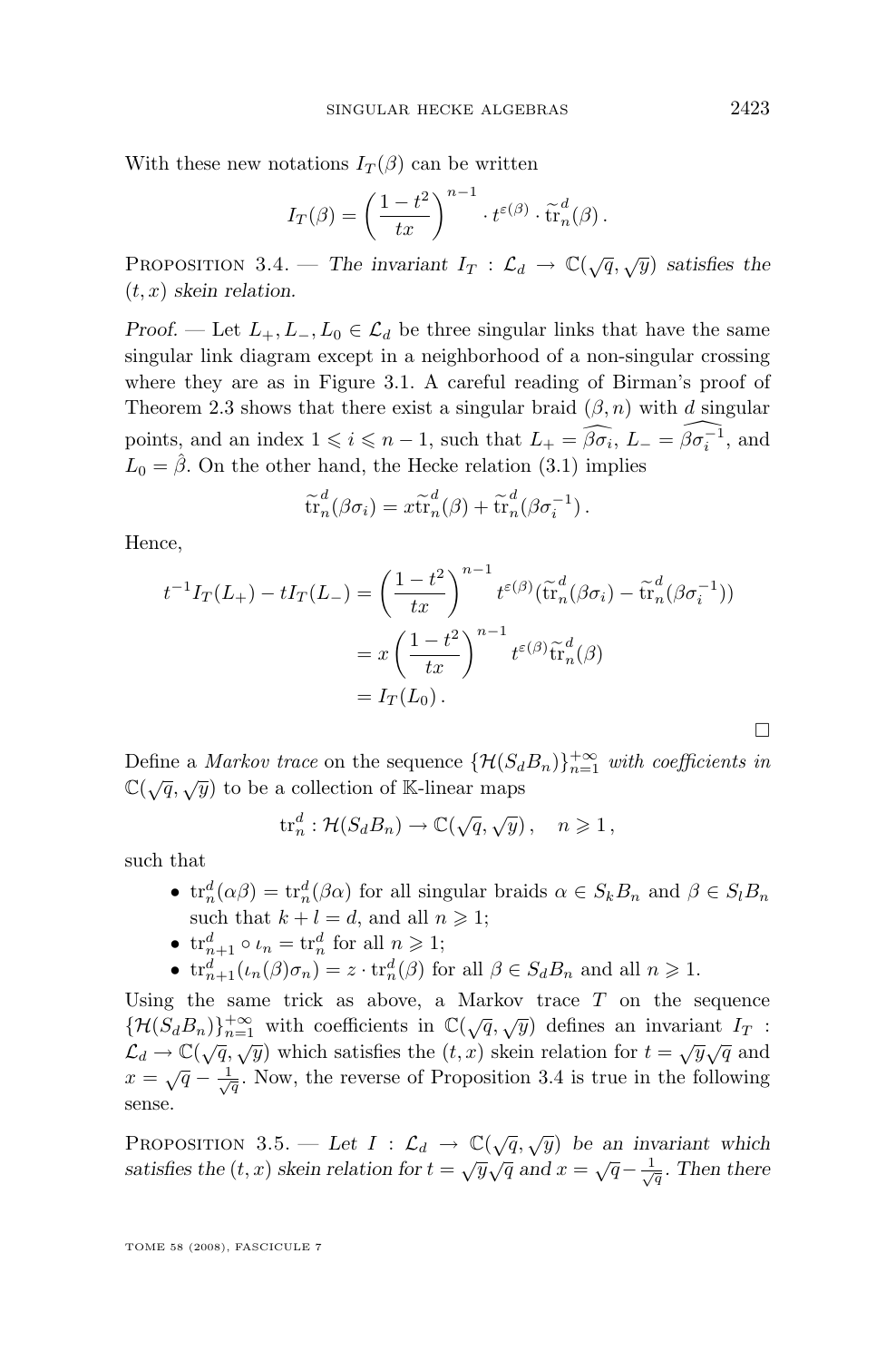<span id="page-12-0"></span>exists a Markov trace  $T$  on  $\{\mathcal{H}(S_dB_n)\}_{n=1}^{+\infty}$  with coefficients in  $\mathbb{C}(\sqrt{q}, \sqrt{y})$ such that  $I = I_T$ .

*Proof.* — Recall that  $\pi : SB_n \to \mathcal{H}(SB_n)$  denotes the natural map, and that  $\varepsilon : SB_n \to \mathbb{Z}$  is the homomorphism defined by  $\varepsilon(\sigma_i) = 1$ ,  $\varepsilon(\sigma_i^{-1}) = -1$ , and  $\varepsilon(\tau_i) = 0$ , for  $1 \leq i \leq n - 1$ .

Let  $\tilde{\mathrm{tr}}_n^d$  $_{n}^{d}:S_{d}B_{n}\rightarrow\mathbb{C}(\sqrt{q},\sqrt{y})$  be the map defined by

$$
\widetilde{tr}_n^d(\beta) = t^{-\varepsilon(\beta)} \cdot \left(\frac{1-t^2}{tx}\right)^{1-n} \cdot I(\hat{\beta}).
$$

and let  $\mathrm{tr}_n^u : \mathbb{K}[S_d B_n] \to \mathbb{C}(\sqrt{q},\sqrt{y})$  be the K-linear map defined by

$$
\operatorname{tr}_n^u(\beta) = (\sqrt{q})^{\varepsilon(\beta)} \cdot \tilde{\operatorname{tr}}_n^d(\beta), \quad \text{for } \beta \in S_d B_n \,.
$$

Thanks to the  $(t, x)$  skein relation, it is easily checked that  $\mathrm{tr}_n^u : \mathbb{K}[S_d B_n] \to$ Thanks to the  $(v, w)$  shell relation, to is easily enceived that  $\alpha_n : \alpha_{[0]} \in \mathcal{O}(\sqrt{q}, \sqrt{y})$  and that  $\mathbb{C}(\sqrt{q}, \sqrt{y})$  and that  $T = {\{ \text{tr}_n^d \}}_{n=1}^{+\infty}$  is a Markov trace on  ${\{\mathcal{H}(S_d B_n)\}}_{n=1}^{+\infty}$  with coefficients in  $\mathbb{C}(\sqrt{q}, \sqrt{y})$ . On the other hand, a direct calculation shows that  $I = I_T$ .  $\Box$ 

#### **4. The space of traces**

For  $d \geq 0$ , we denote by TR<sub>d</sub> the set of all traces on  $\{\mathcal{H}(S_dB_n)\}_{n=1}^{+\infty}$ . This is a  $\mathbb{K}(z)$ -vector space. Note also that the space of all traces on  $\{\mathcal{H}(SB_n)\}_{n=1}^{+\infty}$ is the completion of TR =  $\bigoplus_{d=0}^{+\infty}$ TR<sub>d</sub>. We start our analysis recalling the following.

THEOREM 4.1 (Ocneanu [\[7\]](#page-31-0), [\[3\]](#page-30-0)). — *There exists a unique trace*  $T_0^0$  =  ${\{\text{tr}_{n}^{0}\}}_{n=1}^{+\infty}$  on  ${\{\mathcal{H}(B_{n})\}}_{n=1}^{+\infty}$  such that  ${\text{tr}_{1}^{0}(1)} = 1$ .

COROLLARY  $4.2.$  — TR<sub>0</sub> is a one-dimensional  $\mathbb{K}(z)$ -vector space spanned *by*  $T_0^0$ .

The above trace  $T_0^0$  is called the *Ocneanu trace*. It will be a master piece in our study.

In this section we prove that  $TR_d$  is of dimension  $d+1$  and construct an explicit basis  $\{T_0^d, T_1^d, \ldots, T_d^d\}$  of TR<sub>d</sub>.

We start with the definition of the Markov traces  $T_k^d$ ,  $0 \leqslant k \leqslant d$ .

Let

$$
g_0^d, g_1^d : \mathcal{H}(S_{d+1}B_n) \to \mathcal{H}(S_dB_n)
$$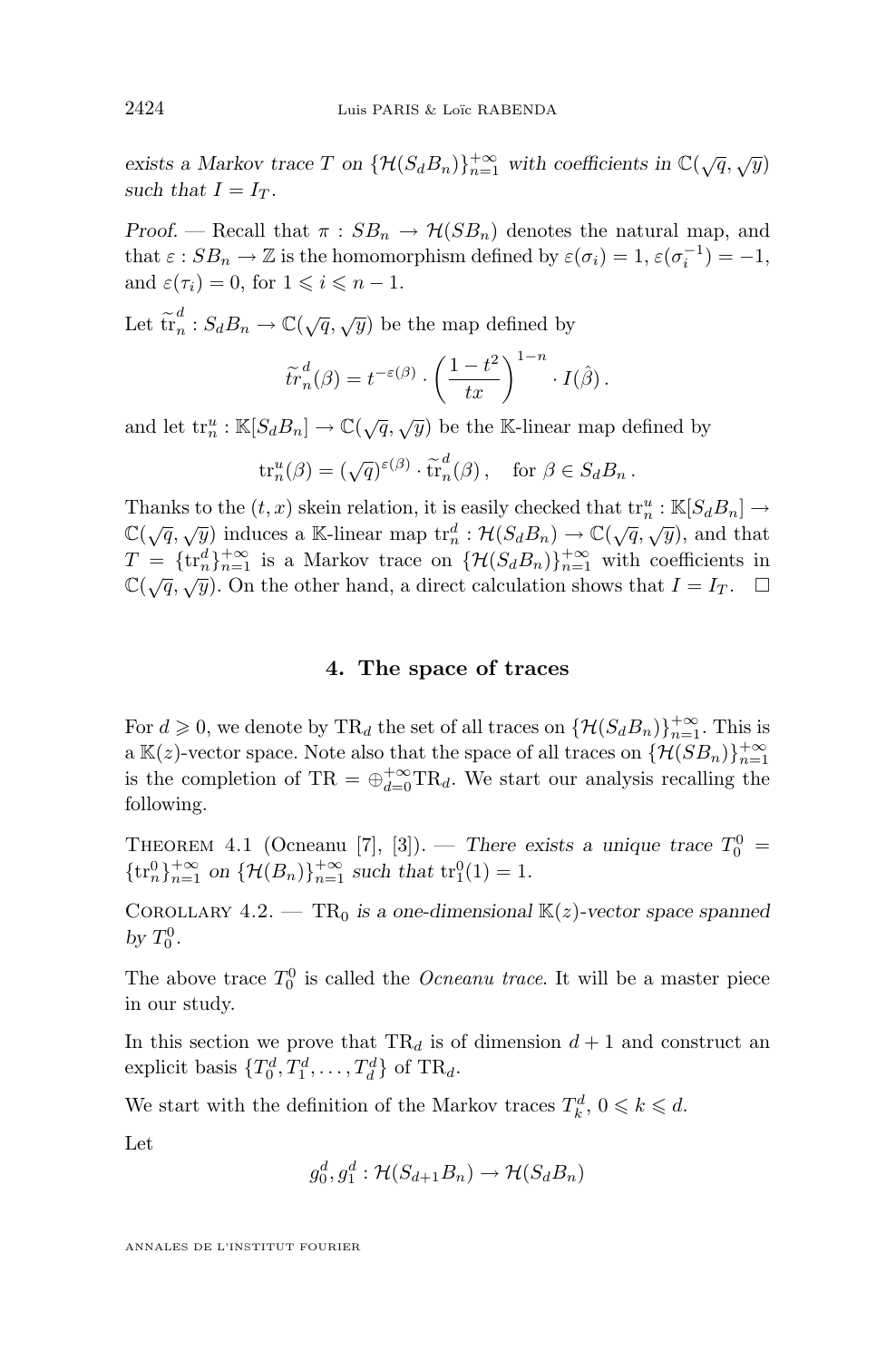<span id="page-13-0"></span>be the K-linear maps defined as follows. Let  $\beta \in S_{d+1}B_n$ . Write  $\beta$  in the form

$$
\beta = \alpha_0 \tau_{i_1} \alpha_1 \cdots \tau_{i_d} \alpha_d \tau_{i_{d+1}} \alpha_{d+1},
$$

where  $1 \leq i_j \leq n-1$  for  $1 \leq j \leq d+1$ , and  $\alpha_j \in B_n$  for  $0 \leq j \leq d+1$ . Then

$$
g_0^d(\beta) = \sum_{j=1}^{d+1} \alpha_0 \tau_{i_1} \alpha_1 \cdots \tau_{i_{j-1}} \alpha_{j-1} \cdot \alpha_j \cdot \tau_{i_{j+1}} \alpha_{j+1} \cdots \tau_{i_{d+1}} \alpha_{d+1},
$$
  

$$
g_1^d(\beta) = \sum_{j=1}^{d+1} \alpha_0 \tau_{i_1} \alpha_1 \cdots \tau_{i_{j-1}} \alpha_{j-1} \cdot \sigma_{i_j} \alpha_j \cdot \tau_{i_{j+1}} \alpha_{j+1} \cdots \tau_{i_{d+1}} \alpha_{d+1}.
$$

It is easily seen from the presentation of  $SB_n$  given in Theorem [2.1](#page-5-0) that  $g_0^d$  and  $g_1^d$  are well-defined.

Let

$$
\Phi_0^d, \Phi_1^d : \text{TR}_d \to \text{TR}_{d+1}
$$

be the  $\mathbb{K}(z)$ -linear maps defined as follows. Let  $T = \{\text{tr}_n^d\}_{n=1}^{+\infty}$  be an element of TR<sub>d</sub>. Then, for  $\omega \in \mathcal{H}(S_{d+1}B_n)$ , we set

$$
\Phi_0^d(T)(\omega) = \text{tr}_n^d(g_0^d(w)), \quad \Phi_1^d(T)(\omega) = \text{tr}_n^d(g_1^d(w)).
$$

It is easily checked that  $\Phi_0^d \circ \Phi_1^{d-1} = \Phi_1^d \circ \Phi_0^{d-1}$  for all  $d \geq 1$ .

Now, we define  $T_k^d$  by induction on d. According to the previous notation,  $T_0^0$  is the Ocneanu trace of Theorem [4.1.](#page-12-0) If  $d \geq 1$ , then

$$
T_k^d = \begin{cases} \Phi_0^{d-1}(T_k^{d-1}) & \text{if } k \leq d-1, \\ \Phi_1^{d-1}(T_{d-1}^{d-1}) & \text{if } k = d. \end{cases}
$$

Note that we also have  $T_k^d = \Phi_1^{d-1}(T_{k-1}^{d-1})$  for all  $1 \leq k \leq d-1$ .

THEOREM 4.3. — Let  $d \geqslant 0$ . Then  $\{T_0^d, T_1^d, \ldots, T_d^d\}$  is a linearly indepen*dent family of*  $TR_d$ .

The following lemmas 4.4 to [4.6](#page-15-0) are preliminaries to the proof of Theorem 4.3.

The submonoid of  $B_n$  generated (as a monoid) by  $\sigma_1, \ldots, \sigma_{n-1}$  is called the *positive braid monoid* and is denoted by  $B_n^+$ . By [\[4\]](#page-30-0), it has a monoid presentation with generators  $\sigma_1, \ldots, \sigma_{n-1}$  and relations

$$
\sigma_i \sigma_j \sigma_i = \sigma_j \sigma_i \sigma_j \quad \text{if } |i - j| = 1,
$$
  

$$
\sigma_i \sigma_j = \sigma_j \sigma_i \quad \text{if } |i - j| \geq 2.
$$

LEMMA 4.4. — Let  $n \geqslant 1$ , and let  $\beta \in B_n^+$ . Then  $T_0^0(\beta) \in \mathbb{Z}[q, z]$ .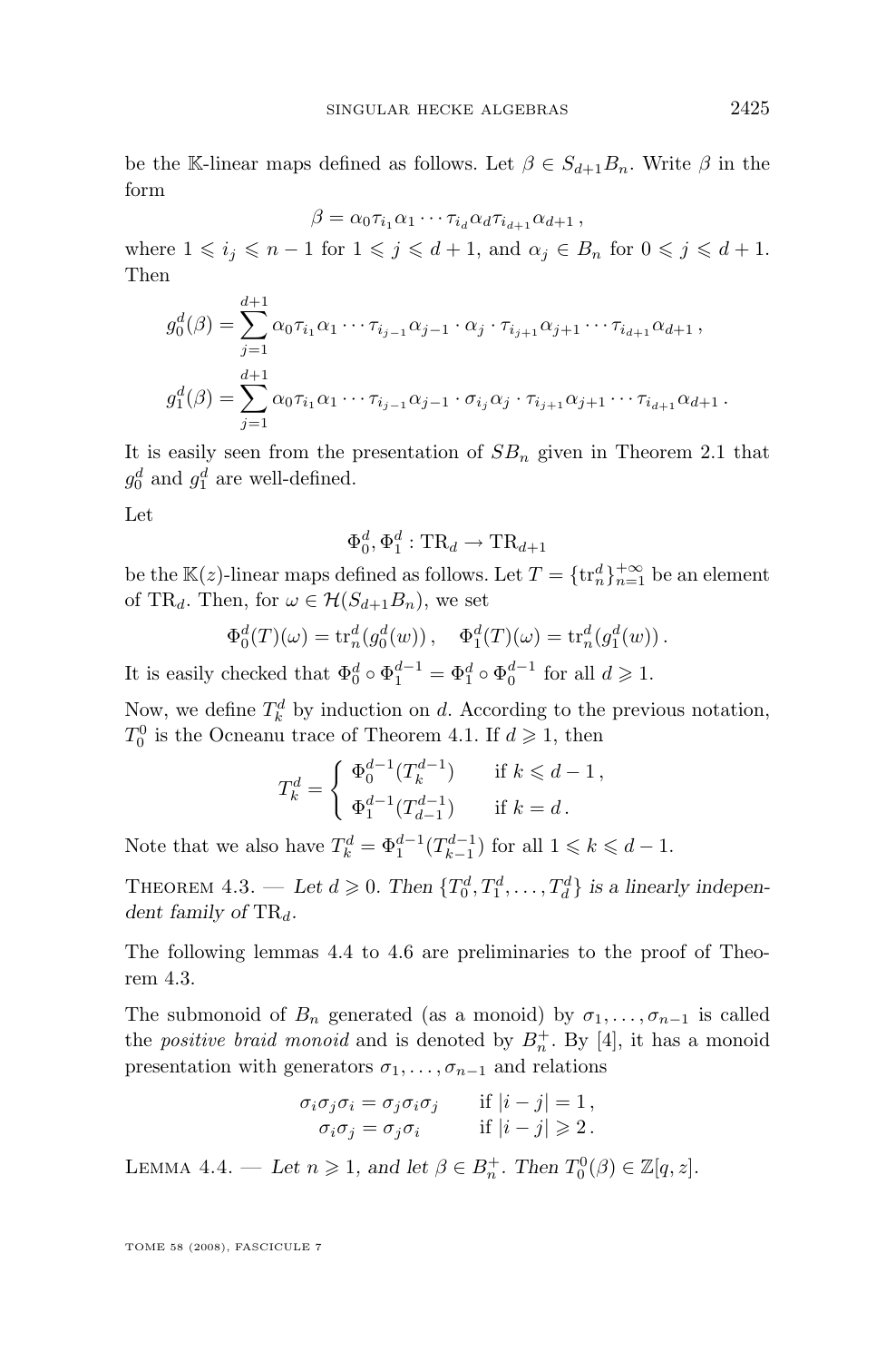*Proof.* — Let  $U_n$  denote the  $\mathbb{Z}[q]$ -submodule of  $\mathcal{H}(B_n)$  spanned by  $B_n^+$ . We prove by induction on  $n \geq 2$  that  $U_n$  is actually spanned as a  $\mathbb{Z}[q]$ -module by  $B_{n-1}^+ \cup {\alpha \sigma_{n-1} \alpha'; \alpha, \alpha' \in B_{n-1}^+}.$ 

Suppose  $n = 2$ . Then  $U_2$  is spanned as a  $\mathbb{Z}[q]$ -module by  $\{\sigma_1^a; a \geq 0\}$ . Now, the Hecke relation [\(3.1\)](#page-6-0) implies that

$$
\sigma_1^a = (q-1)\sigma_1^{a-1} + q\sigma_1^{a-2}
$$
, for all  $a \ge 2$ ,

thus  $U_2$  is spanned by  $\{1, \sigma_1\}.$ 

Suppose  $n \geqslant 3$ . Let  $V_n$  be the  $\mathbb{Z}[q]$ -submodule spanned by  $B_{n-1}^+ \cup \{\alpha \sigma_{n-1} \alpha' ;$  $\alpha, \alpha' \in B_{n-1}^+$ . Let  $\beta \in B_n^+$ . We write  $\beta$  in the form

$$
\beta = \beta_0 \sigma_{n-1} \beta_1 \cdots \sigma_{n-1} \beta_l \,,
$$

where  $\beta_0, \beta_1, \dots, \beta_l \in B_{n-1}^+$ , and prove that  $\beta \in V_n$  by induction on l. The cases  $l = 0$  and  $l = 1$  are obvious. So, we can suppose that  $l \geq 2$ . By induction (on *n*), we can assume that either  $\beta_1 \in B_{n-2}^+$ , or  $\beta_1 = \beta_1' \sigma_{n-2} \beta_1''$ for some  $\beta'_1, \beta''_1 \in B_{n-2}^+$ . If  $\beta_1 \in B_{n-2}^+$ , then

$$
\beta = \beta_0 \beta_1 \sigma_{n-1}^2 \beta_2 \sigma_{n-1} \beta_3 \cdots \sigma_{n-1} \beta_l
$$
  
=  $(q-1) \cdot \beta_0 \beta_1 \sigma_{n-1} \beta_2 \sigma_{n-1} \beta_3 \cdots \sigma_{n-1} \beta_l$   
+  $q \cdot \beta_0 \beta_1 \beta_2 \sigma_{n-1} \beta_3 \cdots \sigma_{n-1} \beta_l$ ,

thus, by induction (on l), we have  $\beta \in V_n$ . If  $\beta_1 = \beta'_1 \sigma_{n-2} \beta''_1$  for some  $\beta'_1, \beta''_1 \in B_{n-2}^+$ , then

$$
\beta = \beta_0 \beta'_1 \sigma_{n-1} \sigma_{n-2} \sigma_{n-1} \beta''_1 \beta_2 \sigma_{n-1} \beta_3 \cdots \sigma_{n-1} \beta_l
$$
  
=  $(\beta_0 \beta'_1 \sigma_{n-2}) \sigma_{n-1} (\sigma_{n-2} \beta''_1 \beta_2) \sigma_{n-1} \beta_3 \cdots \sigma_{n-1} \beta_l$ ,

thus, by induction (on l), we have  $\beta \in V_n$ .

Now, we take  $\beta \in B_n^+$  and turn to prove that  $T_0^0(\beta) \in \mathbb{Z}[q, z]$ . We argue by induction on n.

Suppose  $n \geq 2$ . By the above observation, we can assume that either  $\beta \in$  $B_{n-1}^+$ , or  $\beta = \alpha \sigma_{n-1} \alpha'$  for some  $\alpha, \alpha' \in B_{n-1}^+$ . If  $\beta \in B_{n-1}^+$ , then, by induction,  $T_0^0(\beta) \in \mathbb{Z}[q, z]$ . If  $\beta = \alpha \sigma_{n-1} \alpha'$  for some  $\alpha, \alpha' \in B_{n-1}^+$ , then, by induction,  $T_0^0(\beta) = z \cdot T_0^0(\alpha \alpha') \in \mathbb{Z}[q, z].$ 

LEMMA 4.5. — Let  $1 \leq a \leq n-1$ , and let  $\alpha, \alpha' \in \langle \sigma_{a+1}, \ldots, \sigma_{n-1} \rangle^+$ , where  $\langle \sigma_{a+1}, \ldots, \sigma_{n-1} \rangle^+$  denotes the submonoid generated by  $\sigma_{a+1}, \ldots, \sigma_{n-1}$ . *Then*

$$
T_0^0(\alpha \sigma_a \alpha')|_{z=0} = 0,
$$
  

$$
T_0^0(\alpha \sigma_a^2 \alpha')|_{z=0} = q \cdot T_0^0(\alpha \alpha')|_{z=0}.
$$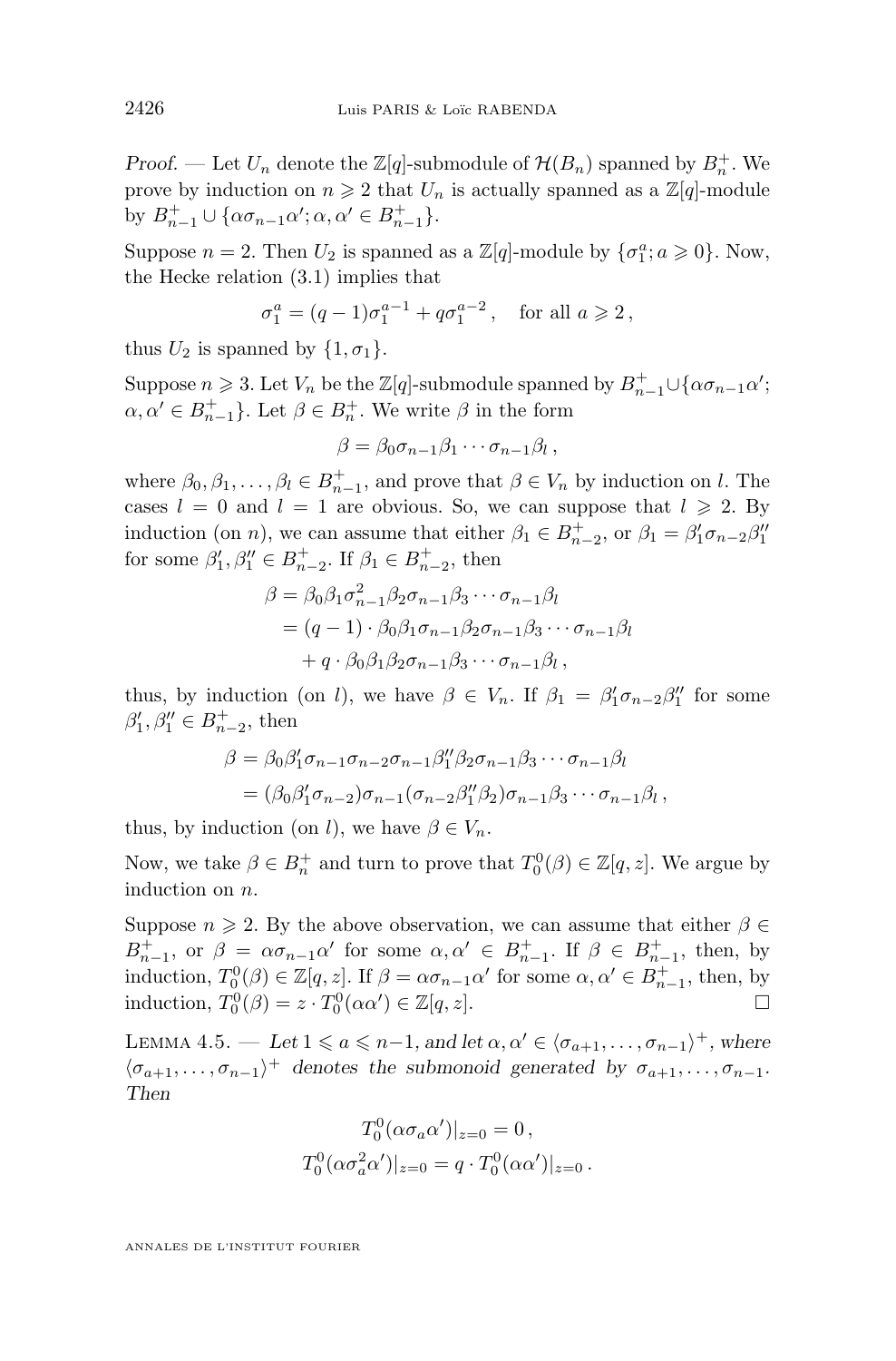<span id="page-15-0"></span>*Proof. —* The first equality is a consequence of the following one

$$
T_0^0(\alpha \sigma_a \alpha') = z \cdot T_0^0(\alpha \alpha')
$$

whose proof is left to the reader. The second equality follows from the first one and the Hecke relation  $(3.1)$ .

The following lemma is a direct consequence of the previous one.

LEMMA 4.6. — Let 0 ≤ a, b ≤ n − 1, and let  $i_1, ..., i_a$  ∈ {1, ..., n − 1} *such that*  $i_1 < i_2 < \cdots < i_a$ *. Let* 

$$
\gamma = \sigma_{i_a} \cdots \sigma_{i_2} \sigma_{i_1} \sigma_1 \sigma_2 \cdots \sigma_b.
$$

*Then*

$$
T_0^0(\gamma)|_{z=0} = \begin{cases} q^a & \text{if } a = b, i_1 = 1, \dots, i_a = a, \\ 0 & \text{otherwise.} \end{cases}
$$

*Proof of Theorem [4.3.](#page-13-0)* For  $0 \leq b \leq d$ , we set

$$
\gamma_b^d = \tau_d \cdots \tau_2 \tau_1 \sigma_1 \sigma_2 \cdots \sigma_b.
$$

A direct calculation shows that

$$
T_a^d(\gamma_b^d) = (d-a)! \, a! \sum_{1 \leq i_1 < \dots < i_a \leq n-1} T_0^0(\sigma_{i_a} \cdots \sigma_{i_2} \sigma_{i_1} \sigma_1 \sigma_2 \cdots \sigma_b).
$$

By Lemma [4.4,](#page-13-0) we have  $T_a^d(\gamma_b^d) \in \mathbb{Z}[q, z]$ , and, by Lemma 4.6,

$$
T_a^d(\gamma_b^d)|_{z=0} = \begin{cases} (d-a)! \, a! \, q^a & \text{if } a=b \,, \\ 0 & \text{otherwise} \,. \end{cases}
$$

This implies that  $T_0^d, T_1^d, \ldots, T_d^d$  are linearly independent.

THEOREM 4.7. — Let  $d \geq 0$ . Then  $TR_d$  is a  $\mathbb{K}(z)$ -vector space of dimension  $d+1$ . In particular,  $\{T_0^d, T_1^d, \ldots, T_d^d\}$  is a basis of TR<sub>d</sub>.

The main ingredient in the proof of Theorem 4.7 are the relations in  $\mathcal{H}(SB_n)$  that will be proved in the following lemmas 4.8 to [4.11.](#page-17-0) We will prove Theorem 4.7 after these lemmas.

LEMMA 4.8. — *Let*  $i, j \in \{1, ..., n-1\}$  *such that*  $|i-j|=1$ *, and let a* ≥ 1*. Set*

$$
B_{i\,j}=\sigma_i+\sigma_j-(q-1)\,.
$$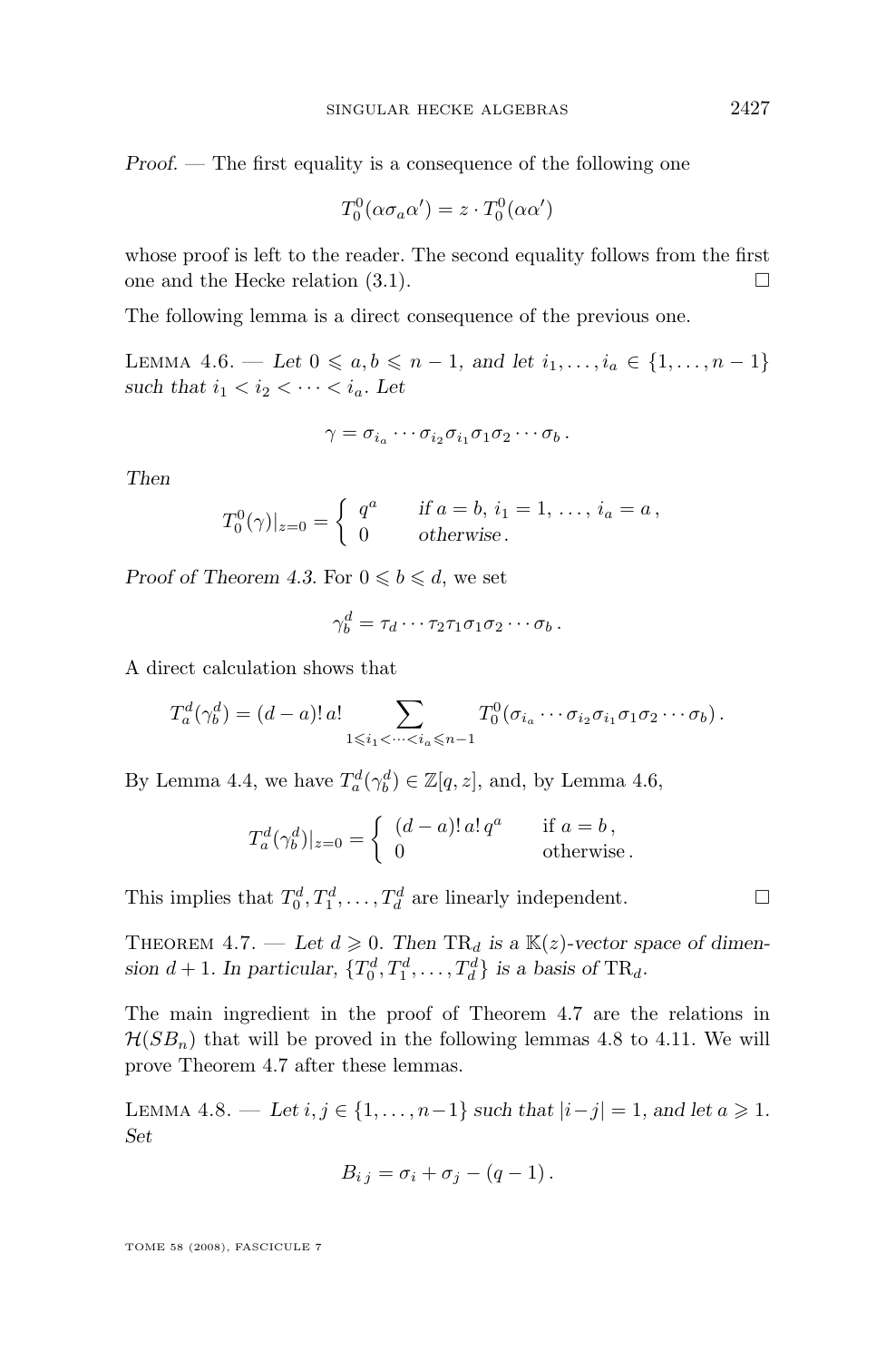<span id="page-16-0"></span>*Then*

(4.1) 
$$
\sigma_i \tau_j^a = q^{-1} \tau_j^a \sigma_i \sigma_j \sigma_i - q^{-1} \tau_i^a \sigma_i \sigma_j \sigma_i + \tau_j^a \sigma_i ;
$$

(4.2) 
$$
\sigma_j \tau_i^a = \tau_j^a (\sigma_i + \sigma_j - (q-1)) - \tau_i^a (\sigma_i - (q-1)) ;
$$

$$
(4.3) \t\t Bi j \tau_i^a = \tau_j^a B_{i j};
$$

(4.4) 
$$
\tau_i^a(\sigma_i \sigma_j + \sigma_j \sigma_i - (q-1)\sigma_i - (q-1)\sigma_j + (q^2 - q + 1))
$$

$$
= \tau_j^a(\sigma_i \sigma_j + \sigma_j \sigma_i - (q-1)\sigma_i - (q-1)\sigma_j + (q^2 - q + 1)).
$$

*Proof.* — The equalities (4.1), (4.2), and (4.4) are proved in Section 3 (see [\(3.2\)](#page-7-0), [\(3.5\)](#page-8-0), [\(3.4\)](#page-8-0)). Since  $\tau_i^a$  commutes with  $\sigma_i - (q - 1)$ , the equality (4.3) is a direct consequence of  $(4.2)$ .

LEMMA 4.9. — *Let*  $i, j \in \{1, ..., n-1\}$  *such that*  $|i - j| = 1$ *. Then*  $B_{i,j}$  *is invertible in*  $\mathcal{H}(B_n)$ *.* 

*Proof. —* A direct calculation shows that

$$
-q^{-1}(q+1)^{-2}(q(q-1)-2q\sigma_i-2q\sigma_j-(q-1)\sigma_i\sigma_j-(q-1)\sigma_j\sigma_i+2\sigma_i\sigma_j\sigma_i)
$$
  
is the inverse of  $B_{i,j}$ .

LEMMA 4.10. — Let  $i, j \in \{1, ..., n-1\}$  such that  $|i - j| \ge 2$ , and let  $a \geqslant 1$ *. Let* 

$$
C_{i\,j} = 2\sigma_i \sigma_j - (q-1)\sigma_i - (q-1)\sigma_j + q^2 + 1.
$$

*Then*

$$
\sigma_i \tau_j^a = \tau_j^a \sigma_i ;
$$

(4.6) 
$$
(\sigma_i - \sigma_j)^2 = (q+1)^2 - C_{ij};
$$

$$
(4.7) \qquad \qquad \tau_i^a C_{i j} = \tau_j^a C_{i j} .
$$

*Proof.* — The equality (4.5) is a straightforward consequence of Theorem [2.1,](#page-5-0) and (4.6) can be easily proved with a direct calculation. So, it remains to prove (4.7).

First, we study the case where  $i = 1$  and  $j = 3$ . We apply twice (4.2) to  $\sigma_1 \sigma_3 \tau_2^a$  and obtain

$$
\sigma_1 \sigma_3 \tau_2^a = \sigma_1 \tau_3^a (\sigma_2 + \sigma_3 - (q-1)) - \sigma_1 \tau_2^a (\sigma_2 - (q-1))
$$
  
\n
$$
= \tau_3^a \sigma_1 (\sigma_2 + \sigma_3 - (q-1)) - \tau_1^a (\sigma_1 + \sigma_2 - (q-1)) (\sigma_2 - (q-1))
$$
  
\n
$$
+ \tau_2^a (\sigma_2 - (q-1))^2
$$
  
\n
$$
= \tau_3^a (\sigma_1 \sigma_2 + \sigma_1 \sigma_3 - (q-1) \sigma_1) - \tau_1^a (\sigma_1 \sigma_2 - (q-1) \sigma_1 - (q-1) \sigma_2)
$$
  
\n
$$
+ (q^2 - q + 1)) + \tau_2^a (\sigma_2 - (q-1))^2.
$$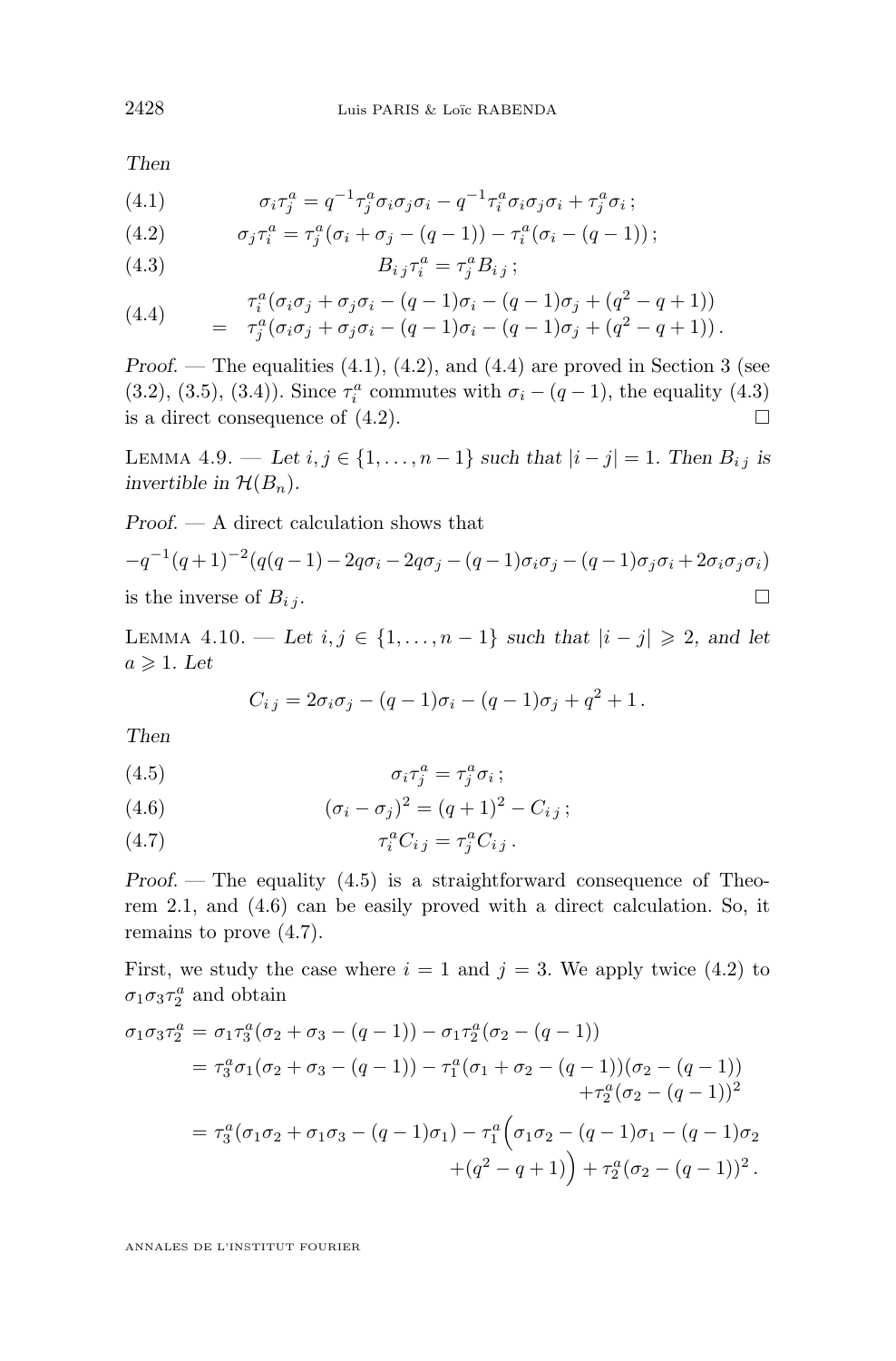<span id="page-17-0"></span>Similarly,

$$
\sigma_3 \sigma_1 \tau_2^a = \tau_1^a (\sigma_3 \sigma_2 + \sigma_1 \sigma_3 - (q-1)\sigma_3) - \tau_3^a (\sigma_3 \sigma_2 - (q-1)\sigma_2 - (q-1)\sigma_3 + (q^2 - q + 1)) + \tau_2^a (\sigma_2 - (q-1))^2.
$$

Since  $\sigma_1 \sigma_3 \tau_2^a = \sigma_3 \sigma_1 \tau_2^a$ , it follows that (4.8)  $\tau_1^a\Big(\sigma_1\sigma_2 + \sigma_3\sigma_2 + \sigma_1\sigma_3 - (q-1)\sigma_1 - (q-1)\sigma_2 - (q-1)\sigma_3$  $+(q^2-q+1)$  $= \tau_3^a\Big(\sigma_1\sigma_2 + \sigma_3\sigma_2 + \sigma_1\sigma_3 - (q-1)\sigma_1 - (q-1)\sigma_2 - (q-1)\sigma_3$  $+ (q^2 - q + 1)$ .

Set

$$
\omega_0 = \sigma_1 \sigma_2 + \sigma_3 \sigma_2 + \sigma_1 \sigma_3 - (q-1)\sigma_1 - (q-1)\sigma_2 - (q-1)\sigma_3 + (q^2 - q + 1).
$$
  
By (4.8), we have  $\tau_1^a \omega_0 = \tau_3^a \omega_0$ . A direct calculation shows that

$$
C_{1\,3} = q^{-2}(q\sigma_1\omega_0 + q\omega_0\sigma_3 + (q-1)\sigma_1\omega_0\sigma_3 - \sigma_1\omega_0\sigma_3\sigma_2)(\sigma_1 - (q-1)).
$$

Since  $\tau_1$  and  $\tau_3$  commute with  $\sigma_1$ , it follows that

(4.9) 
$$
\tau_1^a C_{13} = \tau_3^a C_{13}.
$$

Now, suppose that  $1 \leq i < j - 1 \leq n - 2$ . Set

$$
B_{j3} = B_{j j-1} \cdots B_{54} B_{43}
$$
,  $B_{i1} = B_{i i-1} \cdots B_{32} B_{21}$ ,  $\delta_{i j} = B_{i1} B_{j3}$ .  
By Lemma 4.9,  $\delta_{i j}$  is invertible, and by (4.3), we have

 $\delta_{i\,j}\sigma_1\delta^{-1}_{i\,j}=\sigma_i\,,\quad \delta_{i\,j}\tau_1\delta^{-1}_{i\,j}=\tau_i\,,\quad \delta_{i\,j}\sigma_3\delta^{-1}_{i\,j}=\sigma_j\,,\quad \delta_{i\,j}\tau_3\delta^{-1}_{i\,j}=\tau_j\,,$ thus, by  $(4.9)$ ,

$$
\tau_i^a C_{i j} = \delta_{i j} \tau_1^a C_{1 3} \delta_{i j}^{-1} = \delta_{i j} \tau_3^a C_{1 3} \delta_{i j}^{-1} = \tau_j^a C_{i j} .
$$

LEMMA 4.11.  $-\text{Let } a, b \geq 1$ . Then

$$
(4.10) \qquad \tau_1^a \tau_3^b (\sigma_3 - \sigma_1) = (\tau_2^b \tau_1^a + \tau_2^a \tau_3^b)(\sigma_3 - \sigma_1) + \tau_2^{a+b} (B_{12} - B_{23}).
$$

*Proof.* — Applying twice [\(4.2\)](#page-16-0) to  $\sigma_2 \tau_1^a \tau_3^b$  we obtain

$$
\sigma_2 \tau_1^a \tau_3^b = \tau_2^a (\sigma_1 + \sigma_2 - (q-1)) \tau_3^b - \tau_1^a (\sigma_1 - (q-1)) \tau_3^b
$$
  
\n
$$
= \tau_2^a \tau_3^b (\sigma_1 - (q-1)) + \tau_2^a \sigma_2 \tau_3^b - \tau_1^a \tau_3^b (\sigma_1 - (q-1))
$$
  
\n
$$
= \tau_2^a \tau_3^b (\sigma_1 - (q-1)) + \tau_2^{a+b} (\sigma_2 + \sigma_3 - (q-1))
$$
  
\n
$$
- \tau_2^a \tau_3^b (\sigma_3 - (q-1)) - \tau_1^a \tau_3^b (\sigma_1 - (q-1))
$$
  
\n
$$
= \tau_2^a \tau_3^b (\sigma_1 - \sigma_3) + \tau_2^{a+b} B_{23} - \tau_1^a \tau_3^b (\sigma_1 - (q-1)).
$$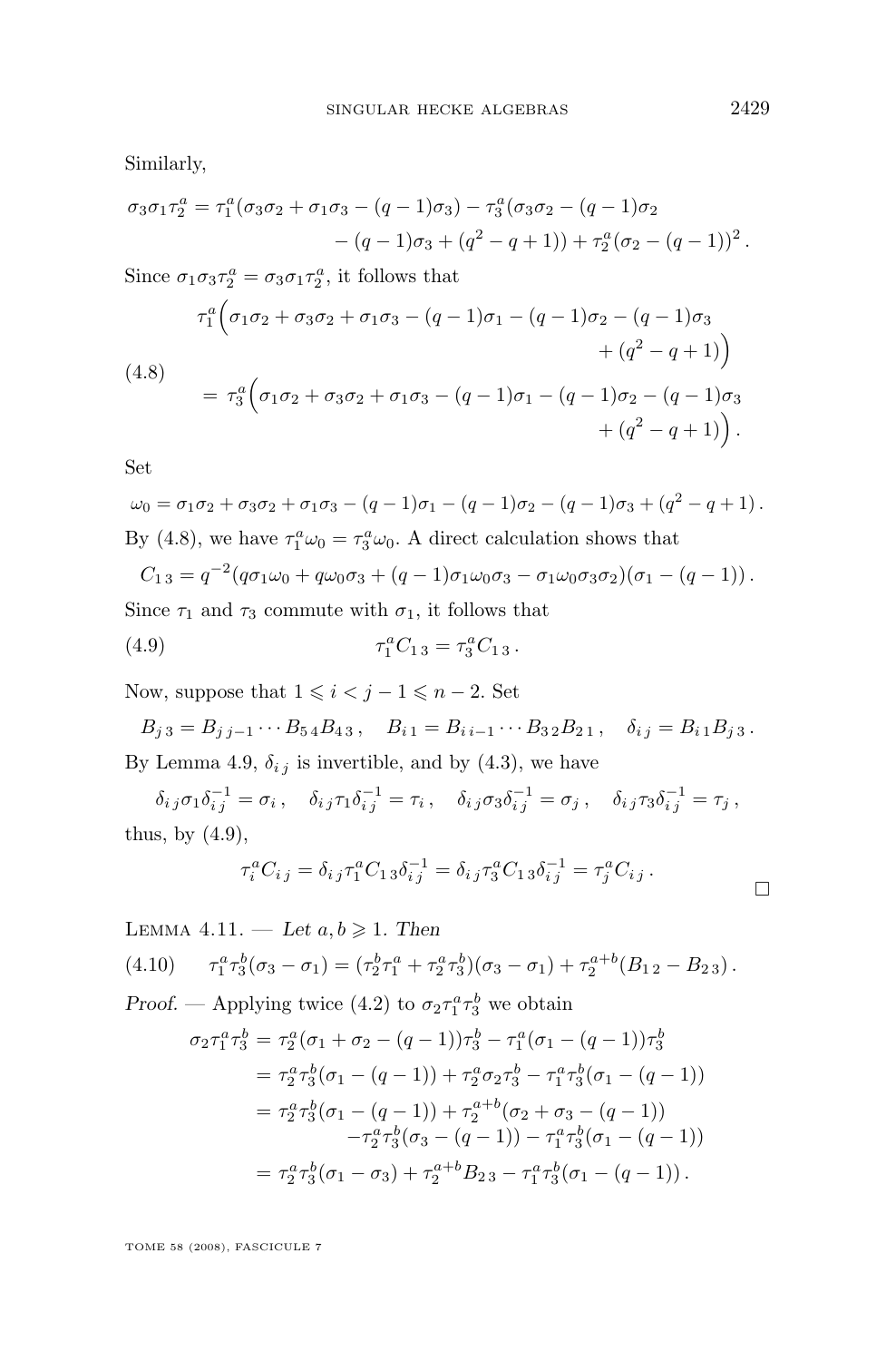Similarly,

$$
\sigma_2 \tau_3^b \tau_1^a = \tau_2^b \tau_1^a (\sigma_3 - \sigma_1) + \tau_2^{a+b} B_{12} - \tau_1^a \tau_3^b (\sigma_3 - (q-1)).
$$

Since  $\sigma_2 \tau_1^a \tau_3^b = \sigma_2 \tau_3^b \tau_1^a$ , it follows that

$$
\tau_1^a \tau_3^b (\sigma_3 - \sigma_1) = (\tau_2^b \tau_1^a + \tau_2^a \tau_3^b)(\sigma_3 - \sigma_1) + \tau_2^{a+b} (B_{12} - B_{23}).
$$

*Proof of Theorem [4.7.](#page-15-0)* — We fix once for all the number  $d \geq 1$  of singular points. We set

$$
\widetilde{\text{TR}}_d = \bigoplus_{n=2}^{+\infty} \left( \mathbb{K}(z) \otimes \mathcal{H}(S_d B_n) \right).
$$

Then  $TR_d$  can and will be viewed as the quotient of  $TR_d$  by the following relations:

- $(\alpha\beta, n) = (\beta\alpha, n)$  for all  $\alpha \in S_k B_n$  and  $\beta \in S_l B_n$  such that  $k+l = d$ , and all  $n \geqslant 2$ ;
- $(\beta, n+1) = (\beta, n)$  for all  $\beta \in S_d B_n$  and all  $n \geq 2$ ;
- $(\beta \sigma_n, n+1) = z \cdot (\beta, n)$  for all  $\beta \in S_d B_n$  and all  $n \geq 2$ .

For  $\omega \in \mathbb{K}(z) \otimes \mathcal{H}(S_d B_n)$ , we will denote by  $[\omega]$  the element of TR<sub>d</sub> represented by  $\omega$ .

We already know that  $\dim TR_d \geq d+1$  (see Theorem [4.3\)](#page-13-0). So, in order to prove Theorem [4.7,](#page-15-0) it suffices to show that  $TR_d$  is spanned by  $d+1$ elements.

Recall the basis  $\mathcal{B}_n$  of  $\mathcal{H}(B_n)$  described in Section 3. For  $n \geq 2$  we set

$$
\mathcal{U}_n = \{1, \sigma_{n-1}, \sigma_{n-1}\sigma_{n-2}, \ldots, \sigma_{n-1}\cdots \sigma_2\sigma_1\}.
$$

Then  $\mathcal{B}_n$  is defined by induction on n by

 $\mathcal{B}_1 = \{1\}$ ,  $\mathcal{B}_n = \{\beta u; \beta \in \mathcal{B}_{n-1} \text{ and } u \in \mathcal{U}_n\}$  if  $n \geq 2$ .

Let  $\mathcal{C}_n$  be the set of elements of TR<sub>d</sub> of the form  $[\tau_{i_1} \cdots \tau_{i_d} \beta]$ , where  $1 \leq$  $i_j \leq n-1$  for  $1 \leq j \leq d$ , and  $\beta \in \mathcal{B}_n$ . Set  $\mathcal{C}_{\infty} = \cup_{n=2}^{+\infty} \mathcal{C}_n$ . By Proposition [3.1,](#page-7-0)  $\mathcal{C}_{\infty}$  spans  $TR_d$ .

Let  $\omega \in \mathcal{C}_n$ . Let  $1 \leqslant l \leqslant d$ . If  $\omega$  can be written in the form  $\omega = [\tau_{i_1}^{a_1} \cdots \tau_{i_l}^{a_l} \beta],$ where  $1 \leq i_j \leq n-1$  and  $a_j \geq 1$  for  $1 \leq j \leq l$ ,  $a_1 + \cdots + a_l = d$ , and  $\beta \in \mathcal{B}_n$ , then we say that  $\omega$  *has a syllable length less or equal to l*, and we write  $Syl(\omega) \leq l$ . We set

$$
\mathcal{D}_{l,n} = \{ \omega \in \mathcal{C}_n; \mathrm{Syl}(\omega) \leq l \}, \quad \text{and } \mathcal{D}_{l,\infty} = \cup_{n=2}^{+\infty} \mathcal{D}_{l,n} \,.
$$

Note that  $\mathcal{D}_{d,\infty} = \mathcal{C}_{\infty}$  spans TR<sub>d</sub>.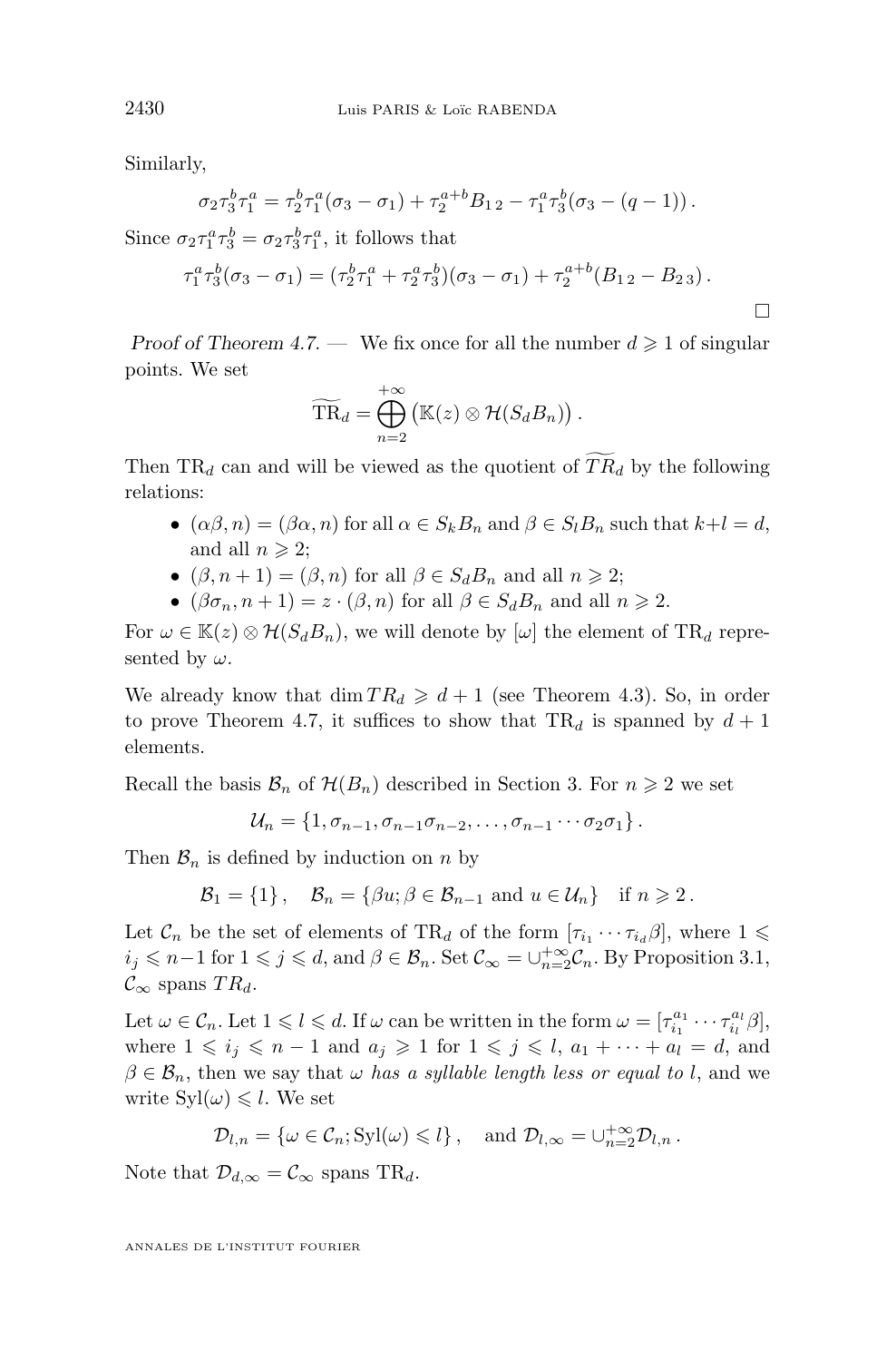<span id="page-19-0"></span>For  $\mathcal{X} \subset \text{TR}_d$ , we denote by  $\text{Span}(\mathcal{X})$  the  $\mathbb{K}(z)$ -linear subspace spanned by  $X$ . The first step in the proof of Theorem [4.7](#page-15-0) will consist on proving that  $\text{Span}(\mathcal{D}_{l,\infty}) = \text{Span}(\mathcal{D}_{l-1,\infty})$  for all  $l \geq 3$  (see Claims 1 to 4). Since  $TR_d = \text{Span}(\mathcal{D}_{d,\infty})$ , it will follow that  $TR_d = \text{Span}(\mathcal{D}_{2,\infty})$ . The second step will consist on proving that there exists a subset  $\mathcal{F}_3 \subset \mathcal{D}_{2,3}$  with  $d+1$ elements such that  $Span(\mathcal{F}_3) = Span(\mathcal{D}_{2,\infty}) = TR_d$  (see Claims 5 to 7).

Let  $1 \leq l \leq d$ , and let  $1 \leq r \leq l$ . Set  $\varepsilon = 2$  if r is even, and  $\varepsilon = 1$  if r is odd. Then we denote by  $\mathcal{E}_{r,l,n}$  the set of elements of  $\mathcal{D}_{l,n}$  of the form

$$
\omega = \left[ \tau_1^{a_1} \tau_2^{a_2} \tau_1^{a_3} \cdots \tau_{\varepsilon}^{a_r} \tau_{i_{r+1}}^{a_{r+1}} \cdots \tau_{i_l}^{a_l} \beta \right],
$$

where  $1 \leq i_j \leq n-1$  for  $r+1 \leq j \leq l$ , and  $\beta \in \mathcal{B}_n$ . We set  $\mathcal{E}_{r,l,\infty}$  = ∪ $_{n=2}^{+\infty}$  $x_{n=2}^{+\infty} \mathcal{E}_{r,l,n}.$ 

CLAIM 1. — Let  $2 \leq l \leq d$ . Then

(4.11) 
$$
\text{Span}(\mathcal{D}_{l,\infty}) = \text{Span}(\mathcal{D}_{l-1,\infty} \cup \mathcal{E}_{2,l,\infty}).
$$

*Proof.* – For  $k \geqslant 2$ , we denote by  $\mathcal{E}'_{1,l,n}(k)$  the set of elements  $\omega \in \mathcal{D}_{l,n}$ of the form  $\omega = \left[\tau_{i_1}^{a_1}\tau_{i_2}^{a_2}\cdots\tau_{i_l}^{a_l}\beta\right],$  where  $1 \leqslant i_1 \leqslant k, 1 \leqslant i_j \leqslant n-1$ for  $2 \leqslant j \leqslant l$ , and  $\beta \in \mathcal{B}_n$ . We set  $\mathcal{E}'_{1,l,\infty}(k) = \cup_{n=2}^{+\infty} \mathcal{E}'_{1,l,n}(k)$ . Note that  $\mathcal{E}'_{1,l,\infty}(1) = \mathcal{E}_{1,l,\infty}$ , and  $\mathcal{D}_{l,n} = \mathcal{D}_{l-1,n} \cup \mathcal{E}'_{1,l,n}(n-1)$  for all  $n \geqslant 2$ .

We prove that

(4.12) 
$$
\mathrm{Span}(\mathcal{D}_{l-1,\infty}\cup \mathcal{E}'_{1,l,\infty}(k))=\mathrm{Span}(\mathcal{D}_{l-1,\infty}\cup \mathcal{E}'_{1,l,\infty}(k-1))
$$

for all  $k \geqslant 2$ . This implies that

(4.13) 
$$
\text{Span}(\mathcal{D}_{l,\infty}) = \text{Span}(\mathcal{D}_{l-1,\infty} \cup \mathcal{E}_{1,l,\infty}).
$$

Let  $\omega \in \mathcal{E}'_{1,l,\infty}(k)$  be of the form  $\omega = [\tau_k^{a_1} \tau_{i_2}^{a_2} \cdots \tau_{i_l}^{a_l} \beta]$ . By [\(4.1\)](#page-16-0), we have

$$
\omega = [\tau_{k}^{a_{1}} \sigma_{k} \sigma_{k-1} \sigma_{k} \sigma_{k}^{-1} \sigma_{k-1}^{-1} \sigma_{k}^{-1} \tau_{i_{2}}^{a_{2}} \cdots \tau_{i_{l}}^{a_{l}} \beta]
$$
\n
$$
= [\tau_{k-1}^{a_{1}} \tau_{i_{2}}^{a_{2}} \cdots \tau_{i_{l}}^{a_{l}} \beta] - q[\sigma_{k} \tau_{k-1}^{a_{1}} \sigma_{k}^{-1} \sigma_{k-1}^{-1} \sigma_{k}^{-1} \tau_{i_{2}}^{a_{2}} \cdots \tau_{i_{l}}^{a_{l}} \beta]
$$
\n
$$
+ q[\tau_{k-1}^{a_{1}} \sigma_{k-1}^{-1} \sigma_{k}^{-1} \tau_{i_{2}}^{a_{2}} \cdots \tau_{i_{l}}^{a_{l}} \beta]
$$
\n
$$
= [\tau_{k-1}^{a_{1}} \tau_{i_{2}}^{a_{2}} \cdots \tau_{i_{l}}^{a_{l}} \beta] - q[\tau_{k-1}^{a_{1}} \sigma_{k}^{-1} \sigma_{k-1}^{-1} \sigma_{k}^{-1} \tau_{i_{2}}^{a_{2}} \cdots \tau_{i_{l}}^{a_{l}} \beta \sigma_{k}]
$$
\n
$$
+ q[\tau_{k-1}^{a_{1}} \sigma_{k-1}^{-1} \sigma_{k}^{-1} \tau_{i_{2}}^{a_{2}} \cdots \tau_{i_{l}}^{a_{l}} \beta].
$$

It is easily checked by means of  $(4.2)$  and  $(4.5)$  that this element belongs to Span $(\mathcal{D}_{l-1,\infty}\cup \mathcal{E}'_{1,l,\infty}(k-1)).$ 

Now, for  $k \geq 2$ , we denote by  $\mathcal{E}'_{2,l,n}(k)$  the set of elements  $\omega \in \mathcal{D}_{l,n}$  of the form  $\omega = \left[\tau_1^{a_1} \tau_{i_2}^{a_2} \tau_{i_3}^{a_3} \cdots \tau_{i_l}^{a_l} \beta\right],$  where  $2 \leqslant i_2 \leqslant k, 1 \leqslant i_j \leqslant n-1$ for  $3 \leqslant j \leqslant l$ , and  $\beta \in \mathcal{B}_n$ . We set  $\mathcal{E}'_{2,l,\infty}(k) = \cup_{n=2}^{+\infty} \mathcal{E}'_{2,l,n}(k)$ . Note that  $\mathcal{E}'_{2,l,\infty}(2) = \mathcal{E}_{2,l,\infty}$ , and  $\mathcal{E}'_{2,l,n}(n-1) = \mathcal{E}'_{1,l,n}$  for all  $n \geqslant 2$ .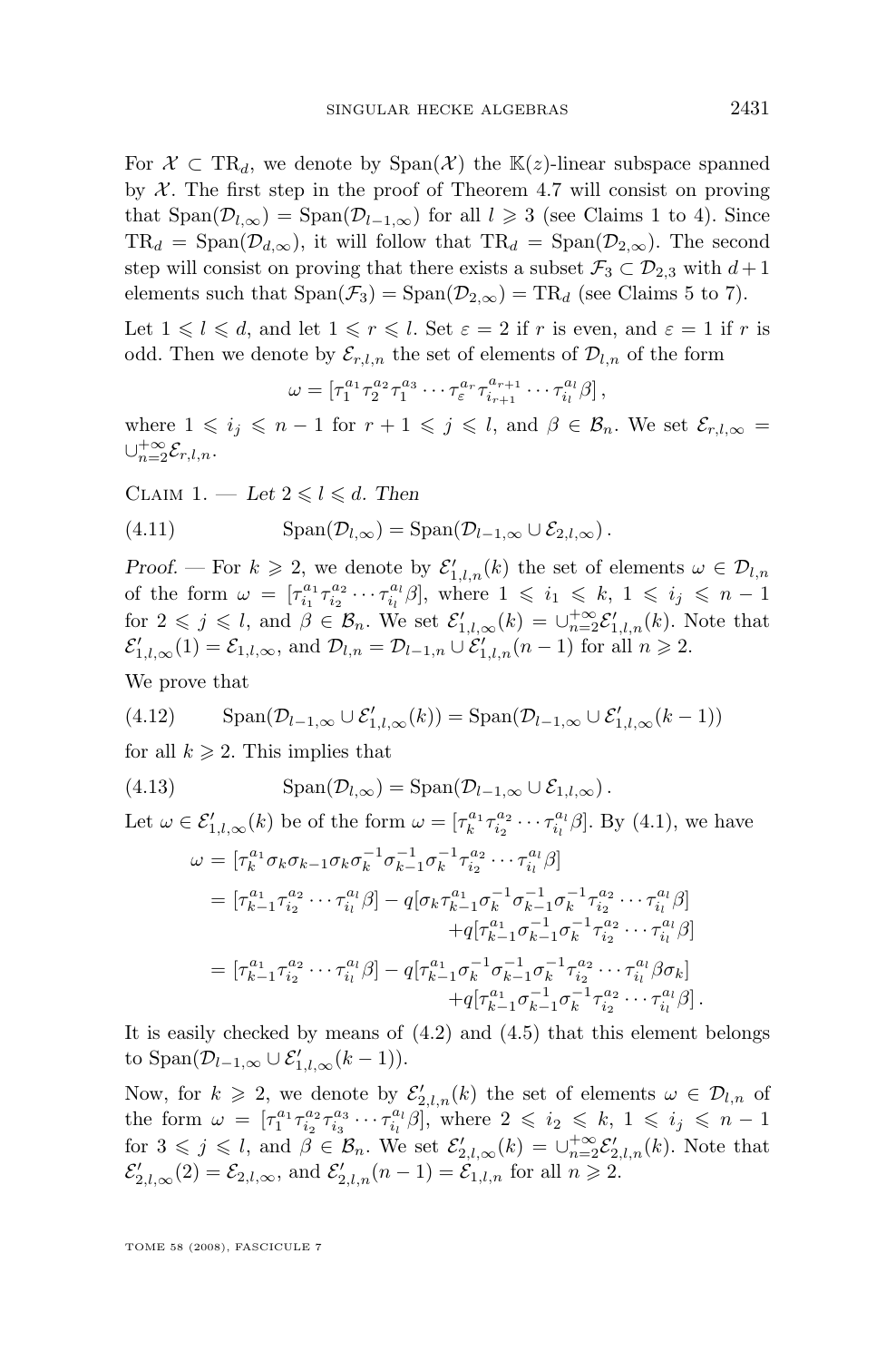Using the same arguments as in the proof of  $(4.12)$ , one can easily show that

(4.14) 
$$
\text{Span}(\mathcal{D}_{l-1,\infty} \cup \mathcal{E}'_{2,l,\infty}(k)) = \text{Span}(\mathcal{D}_{l-1,\infty} \cup \mathcal{E}'_{2,l,\infty}(k-1))
$$

for all  $k \geq 3$ . (Here we also need to use the fact that  $\sigma_k$  commutes with  $\tau_1$ .) It follows that

$$
\mathrm{Span}(\mathcal{D}_{l,\infty}) = \mathrm{Span}(\mathcal{D}_{l-1,\infty} \cup \mathcal{E}_{2,l,\infty}).
$$

CLAIM 2. — Let  $l \geq 3$ , and let  $2 \leq r \leq l-1$ . Then

(4.15) 
$$
\mathrm{Span}(\mathcal{D}_{l-1,\infty}\cup \mathcal{E}_{r,l,\infty})=\mathrm{Span}(\mathcal{D}_{l-1,\infty}\cup \mathcal{E}_{r+1,l,\infty}).
$$

*Proof.* — Set  $\varepsilon = 2$  if r is even, and  $\varepsilon = 1$  if r is odd. For  $k \geq 3$ , we denote by  $\mathcal{E}'_{r+1,l,n}(k)$  the set of elements  $\omega \in \mathcal{D}_{l,n}$  of the form  $\omega =$  $[\tau_1^{a_1} \tau_2^{a_2} \tau_1^{a_3} \cdots \tau_{\varepsilon}^{a_r} \tau_{i_{r+1}}^{a_{r+1}}]$  $\frac{a_{r+1}}{i_{r+1}} \tau^{a_{r+2}}_{i_{r+2}}$  $i_{i_{r+2}}^{a_{r+2}} \cdots \tau_{i_l}^{a_l} \beta,$  where  $1 \leqslant i_{r+1} \leqslant k, 1 \leqslant i_j \leqslant n-1$ for  $r + 2 \leqslant j \leqslant l$ , and  $\beta \in \mathcal{B}_n$ . We set  $\mathcal{E}'_{r+1,l,\infty}(k) = \bigcup_{n=2}^{+\infty} \mathcal{E}'_{r+1,l,n}(k)$ . Note that  $\mathcal{E}'_{r+1,l,n}(n-1) = \mathcal{E}_{r,l,n}$  for all  $n \geq 2$ .

Using the same arguments as in the proof of [\(4.12\)](#page-19-0), one can easily show that

(4.16) 
$$
\mathrm{Span}(\mathcal{D}_{l-1,\infty} \cup \mathcal{E}'_{r+1,l,\infty}(k)) = \mathrm{Span}(\mathcal{D}_{l-1,\infty} \cup \mathcal{E}'_{r+1,l,\infty}(k-1))
$$

for all  $k \geq 4$ . (Here we also need to use the fact that  $\sigma_k$  commutes with  $\tau_1$ and  $\tau_2$ .) This implies that

(4.17) 
$$
\mathrm{Span}(\mathcal{D}_{l-1,\infty}\cup \mathcal{E}_{r,l,\infty})=\mathrm{Span}(\mathcal{D}_{l-1,\infty}\cup \mathcal{E}'_{r+1,l,\infty}(3)).
$$

Let  $\omega \in \mathcal{E}'_{r+1,l,\infty}(3)$  be an element of the form

$$
\omega = [\tau_1^{a_1} \tau_2^{a_2} \cdots \tau_{\varepsilon}^{a_r} \tau_3^{a_{r+1}} \tau_{i_{r+2}}^{a_{r+2}} \cdots \tau_{i_l}^{a_l} \beta].
$$

Now, in order to prove Claim 2, it suffices to show that such an element belongs to Span $(\mathcal{D}_{l-1,\infty}\cup\mathcal{E}_{r+1,l,\infty}).$ 

Assume that  $r$  is odd. So,

$$
\omega = [\tau_1^{a_1} \cdots \tau_2^{a_{r-1}} \tau_1^{a_r} \tau_3^{a_{r+1}} \tau_{i_{r+2}}^{a_{r+2}} \cdots \tau_{i_l}^{a_l} \beta].
$$

Let

$$
\omega_1 = [\tau_1^{a_1} \cdots \tau_2^{a_{r-1}} \tau_1^{a_r} \tau_3^{a_{r+1}} (\sigma_3 - \sigma_1)^2 \tau_{i_{r+2}}^{a_{r+2}} \cdots \tau_{i_l}^{a_l} \beta],
$$
  
\n
$$
\omega_2 = [\tau_1^{a_1} \cdots \tau_2^{a_{r-1}} \tau_1^{a_r} \tau_3^{a_{r+1}} C_{13} \tau_{i_{r+2}}^{a_{r+2}} \cdots \tau_{i_l}^{a_l} \beta].
$$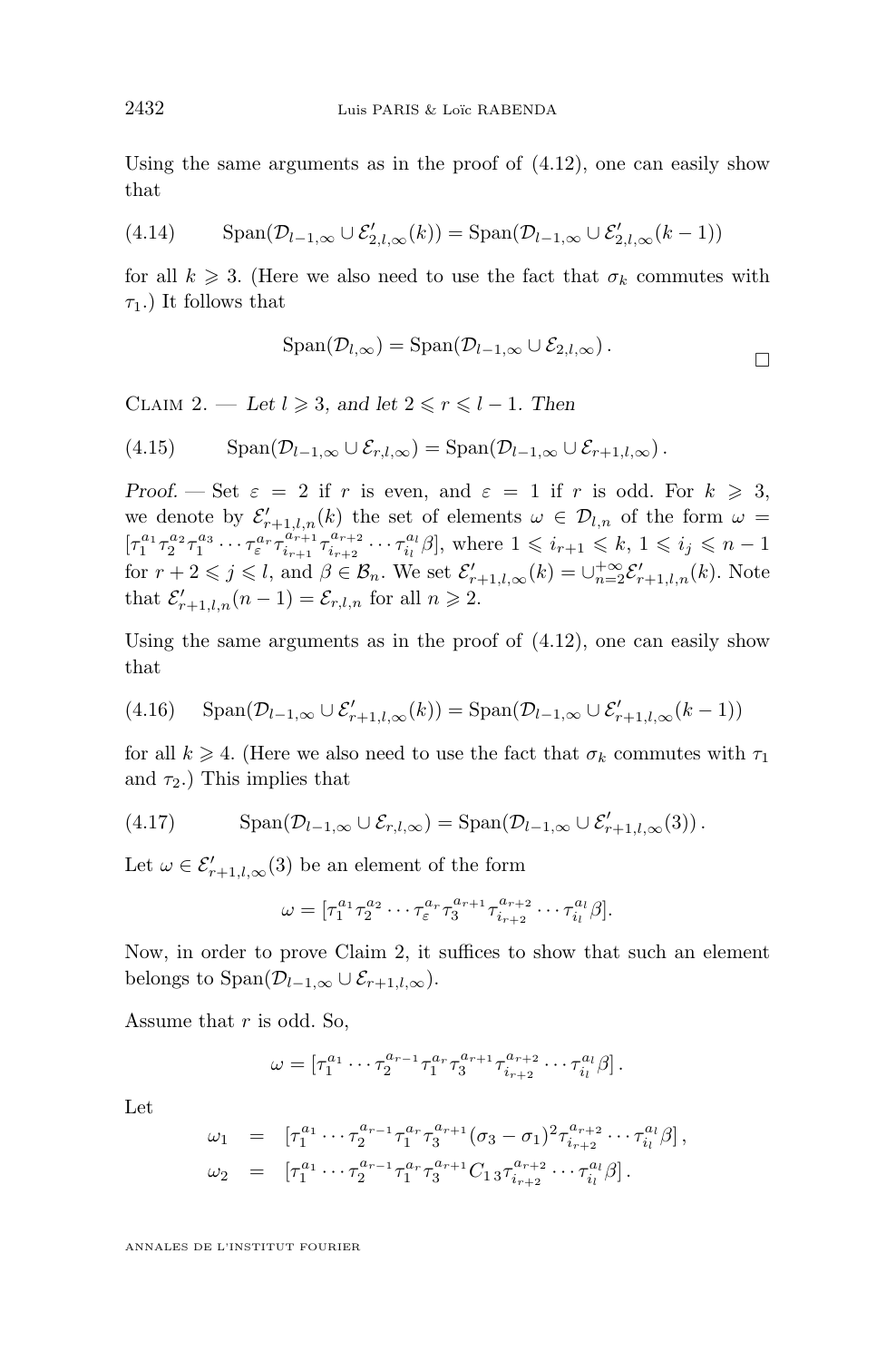By Lemma [4.11,](#page-17-0) we have

$$
\omega_1 = [\tau_1^{a_1} \cdots \tau_2^{a_{r-1}+a_r} \tau_3^{a_{r+1}} (\sigma_3 - \sigma_1)^2 \tau_{i_{r+2}}^{a_{r+2}} \cdots \tau_{i_l}^{a_l} \beta] \n+ [\tau_1^{a_1} \cdots \tau_2^{a_{r-1}+a_{r+1}} \tau_1^{a_r} (\sigma_3 - \sigma_1)^2 \tau_{i_{r+2}}^{a_{r+2}} \cdots \tau_{i_l}^{a_l} \beta] \n+ [\tau_1^{a_1} \cdots \tau_2^{a_{r-1}+a_r+a_{r+1}} (B_{12} - B_{23})(\sigma_3 - \sigma_1) \tau_{i_{r+2}}^{a_{r+2}} \cdots \tau_{i_l}^{a_l} \beta] \n\in \text{Span}(\mathcal{D}_{l-1,\infty}) \subset \text{Span}(\mathcal{D}_{l-1,\infty} \cup \mathcal{E}_{r+1,l,\infty}).
$$

On the other hand, by Lemma [4.10,](#page-16-0)

$$
\omega_2 = [\tau_1^{a_1} \cdots \tau_2^{a_{r-1}} \tau_1^{a_r + a_{r+1}} C_{13} \tau_{i_{r+2}}^{a_{r+2}} \cdots \tau_{i_l}^{a_l} \beta] \n\in \text{Span}(\mathcal{D}_{l-1,\infty}) \subset \text{Span}(\mathcal{D}_{l-1,\infty} \cup \mathcal{E}_{r+1,l,\infty}).
$$

Hence, by Lemma [4.10,](#page-16-0)

$$
\omega = (q+1)^{-2}(\omega_1 + \omega_2) \in \mathrm{Span}(\mathcal{D}_{l-1,\infty} \cup \mathcal{E}_{r+1,l,\infty}).
$$

Now, assume that  $r$  is even. So

$$
\omega = \left[ \tau_1^{a_1} \cdots \tau_1^{a_{r-1}} \tau_2^{a_r} \tau_3^{a_{r+1}} \tau_{i_{r+2}}^{a_{r+2}} \cdots \tau_{i_l}^{a_l} \beta \right].
$$

Let

$$
\omega_1 = [\tau_1^{a_1} \cdots \tau_1^{a_{r-1}} \tau_2^{a_r} \tau_1^{a_{r+1}} B_{12} B_{23} \tau_{i_{r+2}}^{a_{r+2}} \cdots \tau_{i_l}^{a_l} \beta B_{12}^{-2}],
$$
  
\n
$$
\omega_2 = [\tau_2^{a_1} \cdots \tau_2^{a_{r-1}} \tau_1^{a_r} \tau_3^{a_{r+1}} (\sigma_1 - \sigma_3) \tau_{i_{r+2}}^{a_{r+2}} \cdots \tau_{i_l}^{a_l} \beta B_{12}^{-1}].
$$

Obviously,  $\omega_1 \in \text{Span}(\mathcal{D}_{l-1,\infty} \cup \mathcal{E}_{r+1,l,\infty})$ . On the other hand, by Lemma [4.11,](#page-17-0)

$$
\begin{array}{rcl}\n\omega_2 &=& [\tau_2^{a_1} \cdots \tau_2^{a_{r-1}+a_r} \tau_3^{a_{r+1}} (\sigma_1 - \sigma_3) \tau_{i_{r+2}}^{a_{r+2}} \cdots \tau_{i_l}^{a_l} \beta B_{1\, 2}^{-1}] \\
& &+ [\tau_2^{a_1} \cdots \tau_2^{a_{r-1}+a_{r+1}} \tau_1^{a_r} (\sigma_1 - \sigma_3) \tau_{i_{r+2}}^{a_{r+2}} \cdots \tau_{i_l}^{a_l} \beta B_{1\, 2}^{-1}] \\
& &+ [\tau_2^{a_1} \cdots \tau_2^{a_{r-1}+a_r+a_{r+1}} (B_{2\, 3} - B_{1\, 2}) \tau_{i_{r+2}}^{a_{r+2}} \cdots \tau_{i_l}^{a_l} \beta B_{1\, 2}^{-1}] \\
&\in & \text{Span}(\mathcal{D}_{l-1,\infty}) \subset \text{Span}(\mathcal{D}_{l-1,\infty} \cup \mathcal{E}_{r+1,l,\infty}).\n\end{array}
$$

Hence, by Lemma [4.8,](#page-15-0)

$$
\begin{array}{rcl}\n\omega & = & [B_{1\,2}\tau_1^{a_1}\cdots\tau_1^{a_{r-1}}\tau_2^{a_r}\tau_3^{a_{r+1}}\tau_{i_{r+2}}^{a_{r+2}}\cdots\tau_{i_l}^{a_l}\beta B_{1\,2}^{-1}] \\
& = & [\tau_2^{a_1}\cdots\tau_2^{a_{r-1}}\tau_1^{a_r}B_{1\,2}\tau_3^{a_{r+1}}\tau_{i_{r+2}}^{a_{r+2}}\cdots\tau_{i_l}^{a_l}\beta B_{1\,2}^{-1}] \\
& = & [\tau_2^{a_1}\cdots\tau_2^{a_{r-1}}\tau_1^{a_r}\tau_3^{a_{r+1}}(\sigma_1-(q-1))\tau_{i_{r+2}}^{a_{r+2}}\cdots\tau_{i_l}^{a_l}\beta B_{1\,2}^{-1}] \\
& & + [\tau_2^{a_1}\cdots\tau_2^{a_{r-1}}\tau_1^{a_r}\sigma_2\tau_3^{a_{r+1}}\tau_{i_{r+2}}^{a_{r+2}}\cdots\tau_{i_l}^{a_l}\beta B_{1\,2}^{-1}] \\
& = & [\tau_2^{a_1}\cdots\tau_2^{a_{r-1}}\tau_1^{a_r}\tau_3^{a_{r+1}}(\sigma_1-(q-1))\tau_{i_{r+2}}^{a_{r+2}}\cdots\tau_{i_l}^{a_l}\beta B_{1\,2}^{-1}] \\
& + [\tau_2^{a_1}\cdots\tau_2^{a_{r-1}}\tau_1^{a_r}\tau_2^{a_{r+1}}B_{2\,3}\tau_{i_{r+2}}^{a_{r+2}}\cdots\tau_{i_l}^{a_l}\beta B_{1\,2}^{-1}] \\
& - [\tau_2^{a_1}\cdots\tau_2^{a_{r-1}}\tau_1^{a_r}\tau_3^{a_{r+1}}(\sigma_3-(q-1))\tau_{i_{r+2}}^{a_{r+2}}\cdots\tau_{i_l}^{a_l}\beta B_{1\,2}^{-1}] \\
& = & \omega_1 + \omega_2 \in \text{Span}(\mathcal{D}_{l-1,\infty} \cup \mathcal{E}_{r+1,l,\infty}).\n\end{array}
$$

 $\Box$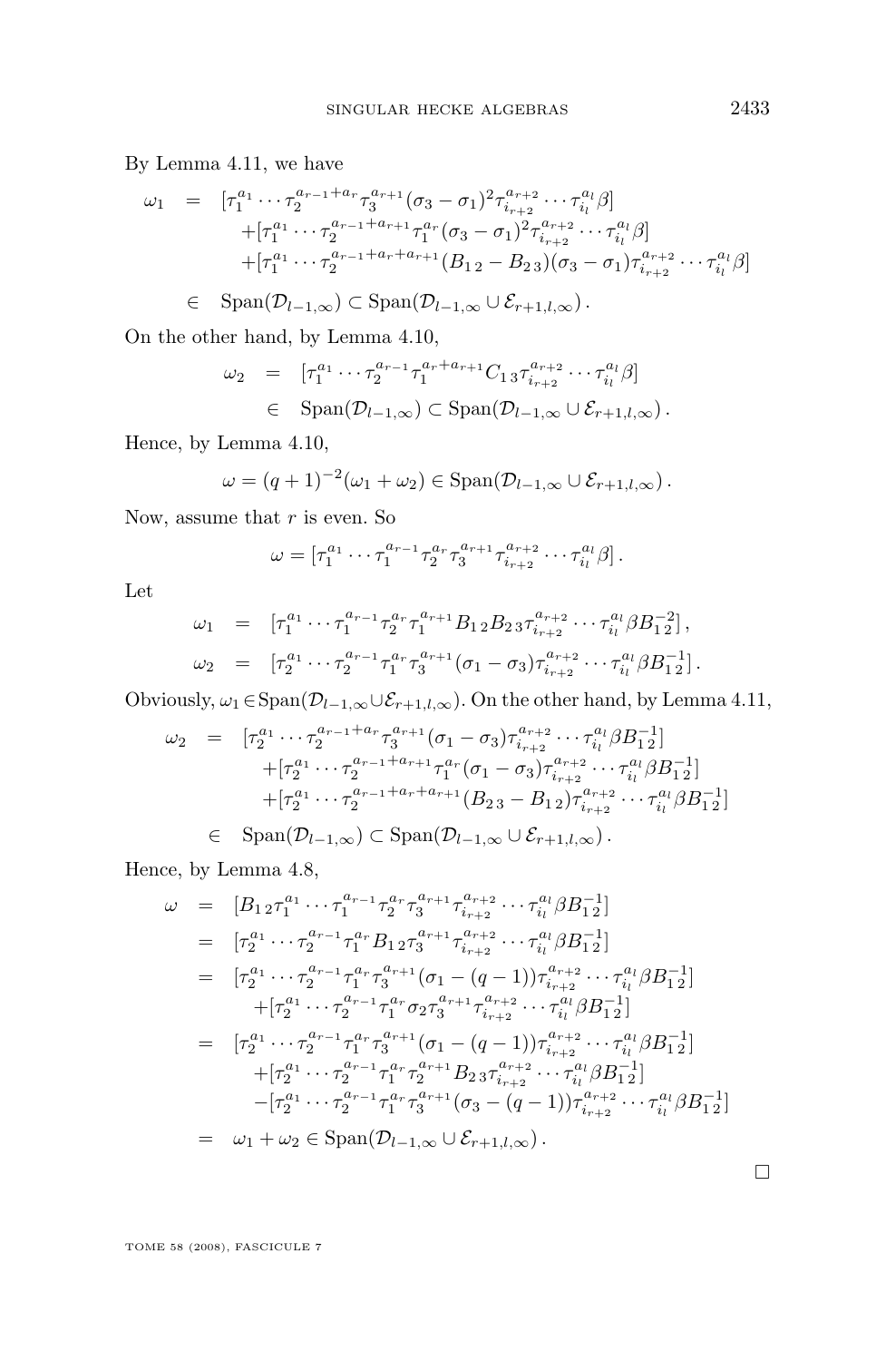At this point, thanks to Claims 1 and 2, we have proved that

(4.18) 
$$
\text{Span}(\mathcal{D}_{l,\infty}) = \text{Span}(\mathcal{D}_{l-1,\infty} \cup \mathcal{E}_{l,l,\infty}),
$$

for all  $l \geqslant 3$ .

CLAIM 3. — Let  $l \geq 3$ . Then

(4.19) 
$$
\mathrm{Span}(\mathcal{D}_{l-1,\infty}\cup \mathcal{E}_{l,l,\infty})=\mathrm{Span}(\mathcal{D}_{l-1,\infty}\cup \mathcal{E}_{l,l,3}).
$$

*Proof. —* It suffices to show that

$$
\mathrm{Span}(\mathcal{D}_{l-1,\infty}\cup \mathcal{E}_{l,l,n})=\mathrm{Span}(\mathcal{D}_{l-1,\infty}\cup \mathcal{E}_{l,l,n-1})
$$

for all  $n \geqslant 4$ .

Set  $\varepsilon = 2$  if l is even, and  $\varepsilon = 1$  if l is odd. Let  $\omega \in \mathcal{E}_{l,l,n}$  be an element of the form  $\omega = [\tau_1^{a_1} \tau_2^{a_2} \tau_1^{a_3} \cdots \tau_\varepsilon^{a_l} \beta],$  where  $\beta \in \mathcal{B}_n$ . By construction, either  $\beta \in \mathcal{B}_{n-1}$ , or  $\beta = \alpha_1 \sigma_{n-1} \alpha_2$  for some  $\alpha_1, \alpha_2 \in B_{n-1}$ . If  $\beta \in \mathcal{B}_{n-1}$ , then  $\omega \in \mathcal{E}_{l,l,n-1}$ . If  $\beta = \alpha_1 \sigma_{n-1} \alpha_2$  for some  $\alpha_1, \alpha_2 \in B_{n-1}$ , then

$$
\omega = z[\tau_1^{a_1} \tau_2^{a_2} \tau_1^{a_3} \cdots \tau_\varepsilon^{a_l} \alpha_1 \alpha_2] \in \text{Span}(\mathcal{D}_{l-1,\infty} \cup \mathcal{E}_{l,l,n-1}).
$$

 $\Box$ 

CLAIM  $4. - Let$   $l \geq 3$ . Then

(4.20) 
$$
\text{Span}(\mathcal{D}_{l-1,\infty}\cup \mathcal{E}_{l,l,3}) = \text{Span}(\mathcal{D}_{l-1,\infty}).
$$

*Proof. —* Let

$$
\delta_0 = (z^2 - (q-1)z - q)^{-1}(z - (q-1) + \sigma_1).
$$

A direct calculation shows that we have

$$
\delta_0(z-\sigma_1)=(z-\sigma_1)\delta_0=1
$$

in  $\mathbb{K}(z) \otimes \mathcal{H}(B_2)$ .

We set  $\varepsilon = 1$  if l is odd, and  $\varepsilon = 2$  if l is even. Let  $\omega \in \mathcal{E}_{l,l,3}$ . We write  $\omega = [\tau_1^{a_1} \tau_2^{a_2} \cdots \tau_{\varepsilon}^{a_l} \beta],$  where  $\beta \in \mathcal{B}_3$ . Set

$$
\omega_1 = [\tau_1^{a_1} \tau_3^{a_2} \tau_2^{a_3} B_{12} \tau_2^{a_4} \cdots \tau_\varepsilon^{a_l} \beta \delta_0],
$$
  
\n
$$
\omega_2 = [\tau_1^{a_1 + a_3} \tau_3^{a_2} (\sigma_3 - \sigma_1) \tau_2^{a_4} \cdots \tau_\varepsilon^{a_l} \beta \delta_0],
$$
  
\n
$$
\omega_3 = [\tau_1^{a_1 + a_2} B_{12} \tau_1^{a_3} \tau_2^{a_4} \cdots \tau_\varepsilon^{a_l} \beta \delta_0].
$$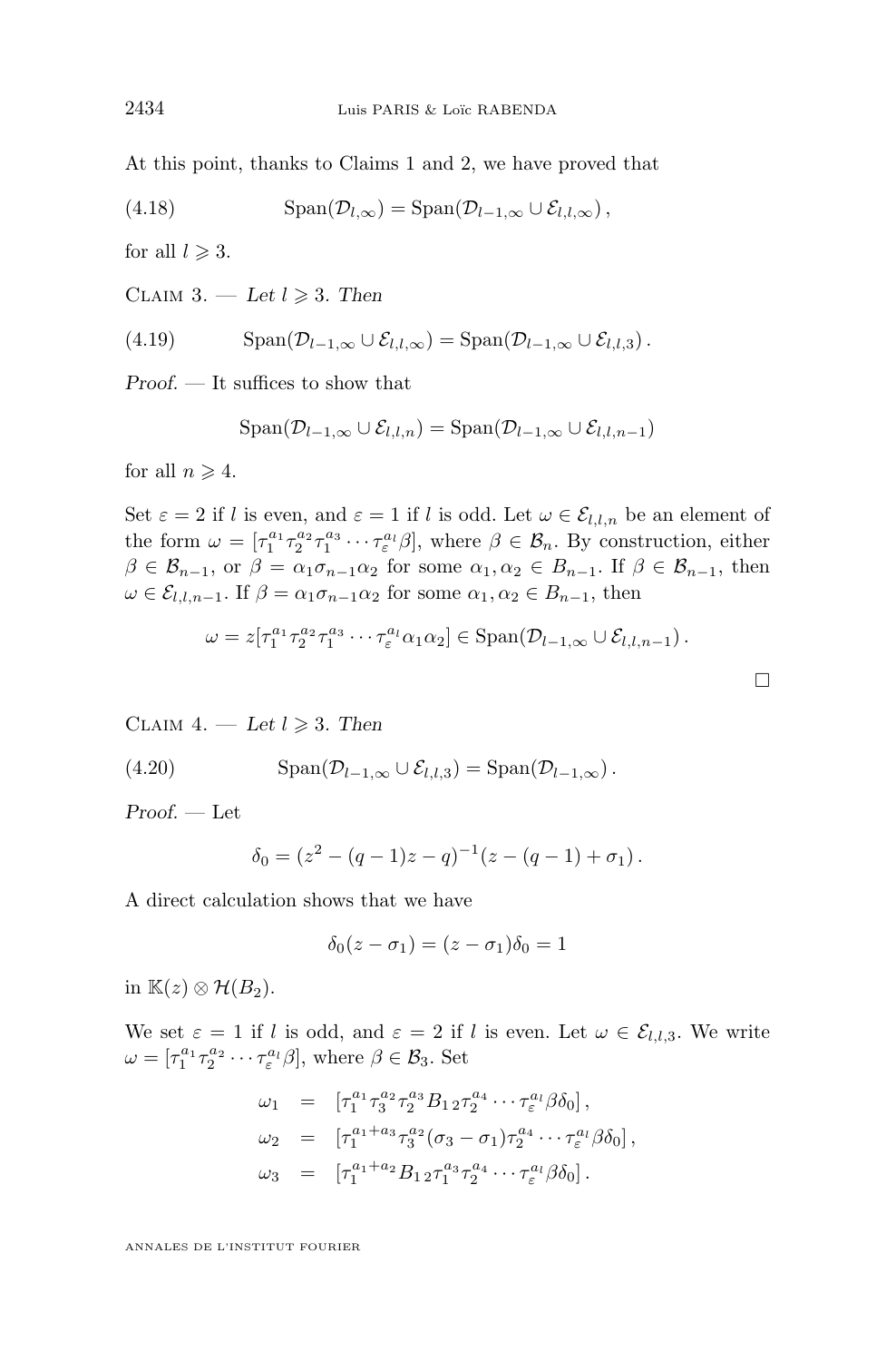Obviously,  $\omega_2, \omega_3 \in \text{Span}(\mathcal{D}_{l-1,\infty})$ . On the other hand, by Lemma [4.11,](#page-17-0)

$$
[(\sigma_3 - \sigma_1)^2 \tau_1^{a_1} \tau_3^{a_2} \tau_2^{a_3} B_{12} \tau_2^{a_4} \cdots \tau_{\varepsilon}^{a_l} \beta \delta_0]
$$
  
\n
$$
= [(\sigma_3 - \sigma_1)^2 \tau_1^{a_1} \tau_2^{a_2 + a_3} B_{12} \tau_2^{a_4} \cdots \tau_{\varepsilon}^{a_l} \beta \delta_0]
$$
  
\n
$$
+ [(\sigma_3 - \sigma_1)^2 \tau_3^{a_2} \tau_2^{a_1 + a_3} B_{12} \tau_2^{a_4} \cdots \tau_{\varepsilon}^{a_l} \beta \delta_0]
$$
  
\n
$$
+ [(\sigma_3 - \sigma_1)(B_{12} - B_{23}) \tau_2^{a_1 + a_2 + a_3} B_{12} \tau_2^{a_4} \cdots \tau_{\varepsilon}^{a_l} \beta \delta_0]
$$
  
\n
$$
\in \text{Span}(\mathcal{D}_{l-1,\infty}).
$$

Moreover, by Lemma [4.10,](#page-16-0)

$$
[C_{1\,3}\tau_1^{a_1}\tau_3^{a_2}\tau_2^{a_3}B_{1\,2}\tau_2^{a_4}\cdots\tau_\varepsilon^{a_l}\beta\delta_0] = [C_{1\,3}\tau_1^{a_1+a_2}\tau_2^{a_3}B_{1\,2}\tau_2^{a_4}\cdots\tau_\varepsilon^{a_l}\beta\delta_0] \in \text{Span}(\mathcal{D}_{l-1,\infty}).
$$

Hence, by Lemma [4.10,](#page-16-0)

$$
\omega_1 = (q+1)^{-2} [(\sigma_3 - \sigma_1)^2 \tau_1^{a_1} \tau_3^{a_2} \tau_2^{a_3} B_{12} \tau_2^{a_4} \cdots \tau_{\varepsilon}^{a_l} \beta \delta_0] + (q+1)^{-2} [C_{13} \tau_1^{a_1} \tau_3^{a_2} \tau_2^{a_3} B_{12} \tau_2^{a_4} \cdots \tau_{\varepsilon}^{a_l} \beta \delta_0]
$$
  

$$
\in \text{Span}(\mathcal{D}_{l-1,\infty}).
$$

Finally, by  $(4.2)$ ,

$$
\omega = [(z - \sigma_1)\tau_1^{a_1}\tau_2^{a_2}\tau_1^{a_3}\tau_2^{a_4}\cdots\tau_\varepsilon^{a_l}\beta\delta_0]
$$
  
\n
$$
= [(\sigma_3 - \sigma_1)\tau_1^{a_1}\tau_2^{a_2}\tau_1^{a_3}\tau_2^{a_4}\cdots\tau_\varepsilon^{a_l}\beta\delta_0]
$$
  
\n
$$
= [\tau_1^{a_1}\sigma_3\tau_2^{a_2}\tau_1^{a_3}\tau_2^{a_4}\cdots\tau_\varepsilon^{a_l}\beta\delta_0] - [\tau_1^{a_1}\sigma_1\tau_2^{a_2}\tau_1^{a_3}\tau_2^{a_4}\cdots\tau_\varepsilon^{a_l}\beta\delta_0]
$$
  
\n
$$
= [\tau_1^{a_1}\tau_3^{a_2}\sigma_2\tau_1^{a_3}\tau_2^{a_4}\cdots\tau_\varepsilon^{a_l}\beta\delta_0] + [\tau_1^{a_1+a_3}\tau_3^{a_2}(\sigma_3 - (q-1))\tau_2^{a_4}\cdots\tau_\varepsilon^{a_l}\beta\delta_0]
$$
  
\n
$$
-[\tau_1^{a_1+a_2}B_{12}\tau_1^{a_3}\tau_2^{a_4}\cdots\tau_\varepsilon^{a_l}\beta\delta_0]
$$
  
\n
$$
= \omega_1 + \omega_2 - \omega_3 \in \text{Span}(\mathcal{D}_{l-1,\infty}).
$$

At this point we have proved that

$$
\mathrm{Span}(\mathcal{D}_{l,\infty}) = \mathrm{Span}(\mathcal{D}_{l-1,\infty})
$$

for all  $l \geqslant 3$ . This implies that

(4.21) 
$$
TR_d = \text{Span}(\mathcal{D}_{d,\infty}) = \text{Span}(\mathcal{D}_{2,\infty}).
$$

Now, let

$$
\mathcal{F}_1 = \left\{ [\tau_1^d], [\tau_1^d \sigma_1] \right\} \cup \left\{ [\tau_1^a \tau_2^b], [\tau_1^a \tau_2^b \sigma_1], [\tau_1^a \tau_2^b \sigma_2], [\tau_1^a \tau_2^b \sigma_1 \sigma_2], [\tau_1^a \tau_2^b \sigma_2 \sigma_1], \right\}
$$

$$
[\tau_1^a \tau_2^b \sigma_1 \sigma_2 \sigma_1]; a, b \ge 1 \text{ and } a + b = d \right\}.
$$

CLAIM 5. —  $TR_d = \text{Span}(\mathcal{F}_1)$ .

TOME 58 (2008), FASCICULE 7

 $\Box$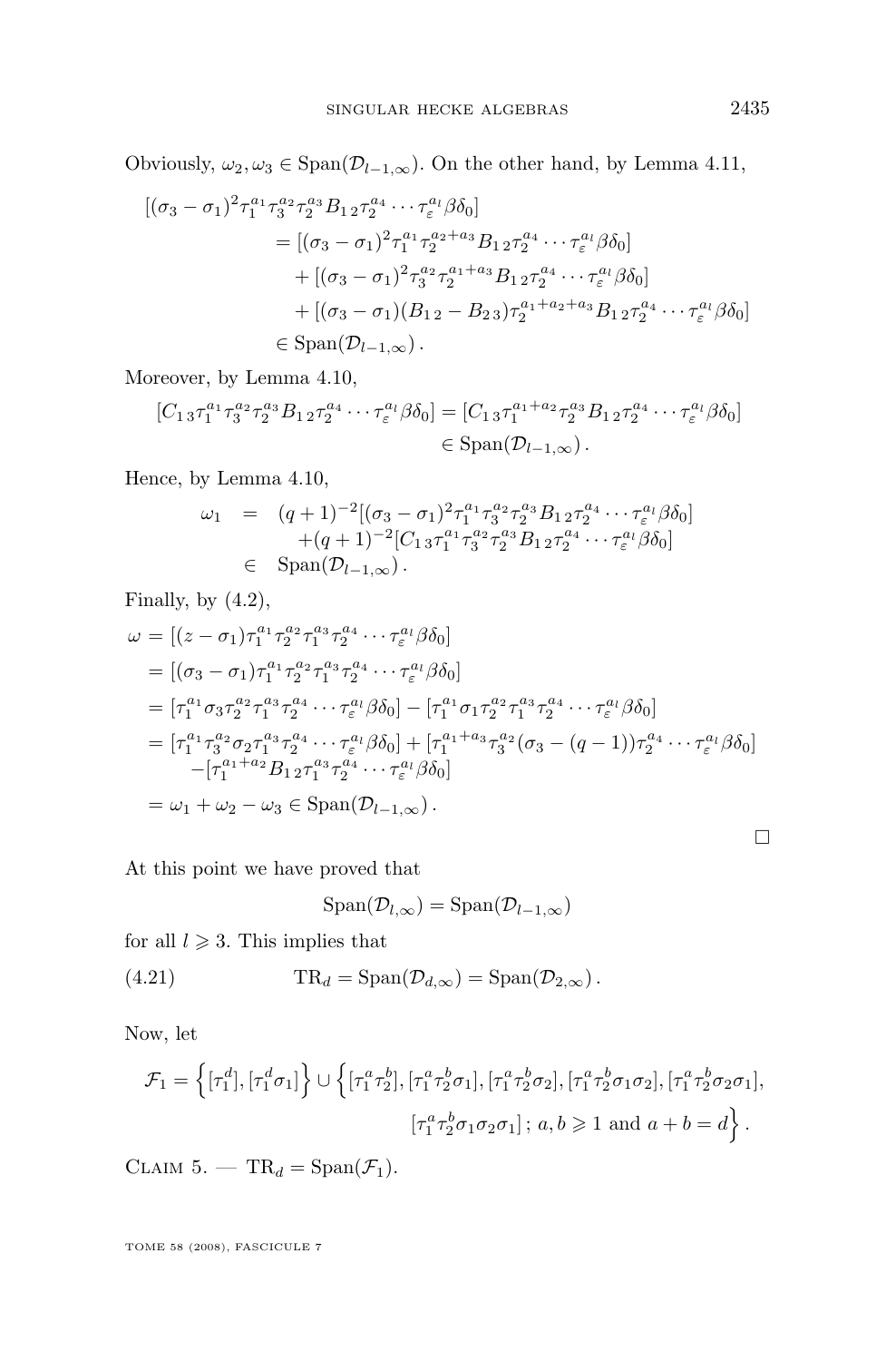*Proof. —* One can easily prove using the same arguments as in the proof of Claim 1 that

$$
\mathrm{Span}(\mathcal{D}_{2,\infty})=\mathrm{Span}(\mathcal{E}_{1,1,\infty}\cup\mathcal{E}_{2,2,\infty})\,.
$$

On the other hand, using the same arguments as in the proof of Claim 3, it is easily seen that

$$
\mathrm{Span}(\mathcal{E}_{1,1,\infty}\cup\mathcal{E}_{2,2,\infty})=\mathrm{Span}(\mathcal{F}_1)
$$

Now, let

$$
\mathcal{F}_2 = \{[\tau_1^d], [\tau_1^d \sigma_1]\} \cup \{[\tau_1^a \tau_2^b], [\tau_1^a \tau_2^b \sigma_1]; a, b \geq 1 \text{ and } a + b = d\}.
$$

CLAIM  $6. - TR_d = Span(\mathcal{F}_2)$ .

*Proof.* — Let  $a, b \ge 1$  such that  $a + b = d$ . Then

$$
\begin{aligned} \left[\tau_1^a \tau_2^b \sigma_1 \sigma_2 \sigma_1\right] &= \left[\tau_1^a \sigma_1 \sigma_2 \sigma_1 \tau_1^b\right] = \left[\tau_1^{a+b} \sigma_1 \sigma_2 \sigma_1\right] = z[\tau_1^{a+b} \sigma_1^2] \\ &= z(q-1)[\tau_1^d \sigma_1] + zq[\tau_1^d] \in \text{Span}(\mathcal{F}_2) \,. \end{aligned}
$$
\n
$$
\begin{aligned} \left[\tau_1^a \tau_2^b \sigma_1 \sigma_2\right] &= \left[\tau_1^a \sigma_1 \sigma_2 \tau_1^b\right] = \left[\tau_1^{a+b} \sigma_1 \sigma_2\right] = z[\tau_1^d \sigma_1] \in \text{Span}(\mathcal{F}_2) \,. \end{aligned}
$$

$$
\tau_1^a \tau_2^b \sigma_1 \sigma_2] = [\tau_1^a \sigma_1 \sigma_2 \tau_1^b] = [\tau_1^{a+b} \sigma_1 \sigma_2] = z[\tau_1^d \sigma_1] \in \text{Span}(\mathcal{F}_2).
$$

By  $(4.3)$  we have

$$
\begin{aligned} \left[\tau_1^a \tau_2^b B_{1\,2}\right] &= \left[\tau_1^a B_{1\,2} \tau_1^b\right] = \left[\tau_1^{a+b} (\sigma_1 + \sigma_2 - (q-1))\right] \\ &= \left[\tau_1^d (\sigma_1 + z - (q-1))\right] \in \text{Span}(\mathcal{F}_2) \,. \end{aligned}
$$

On the other hand,

$$
[\tau_1^a \tau_2^b \sigma_2] = [\tau_1^a \tau_2^b B_{12}] - [\tau_1^a \tau_2^b \sigma_1] + (q-1)[\tau_1^a \tau_2^b],
$$

thus  $[\tau_1^a \tau_2^b \sigma_2] \in \text{Span}(\mathcal{F}_2)$ . By [\(4.4\)](#page-16-0) we have

$$
\begin{aligned} \left[\tau_1^a \tau_2^b (\sigma_1 \sigma_2 + \sigma_2 \sigma_1 - (q-1)\sigma_1 - (q-1)\sigma_2 + (q^2 - q + 1))\right] \\ &= \left[\tau_1^{a+b} (\sigma_1 \sigma_2 + \sigma_2 \sigma_1 - (q-1)\sigma_1 - (q-1)\sigma_2 + (q^2 - q + 1))\right] \\ &= \left[\tau_1^d (2z\sigma_1 - (q-1)\sigma_1 - (q-1)z + (q^2 - q + 1))\right] \\ &\in \text{Span}(\mathcal{F}_2). \end{aligned}
$$

On the other hand,

$$
\begin{aligned} \left[\tau_1^a \tau_2^b \sigma_2 \sigma_1\right] &= \left[\tau_1^a \tau_2^b \left(\sigma_1 \sigma_2 + \sigma_2 \sigma_1 - (q-1)\sigma_1 - (q-1)\sigma_2\right) \right. \\ &\left. + (q^2 - q + 1)\right) \right] - \left[\tau_1^a \tau_2^b \sigma_1 \sigma_2\right] + (q-1) \left[\tau_1^a \tau_2^b \sigma_1\right] + (q-1) \left[\tau_1^a \tau_2^b \sigma_2\right] \\ &\left. - (q^2 - q + 1)\right] \left[\tau_1^a \tau_2^b\right], \end{aligned}
$$

thus  $[\tau_1^a \tau_2^b \sigma_2 \sigma_1] \in \text{Span}(\mathcal{F}_2).$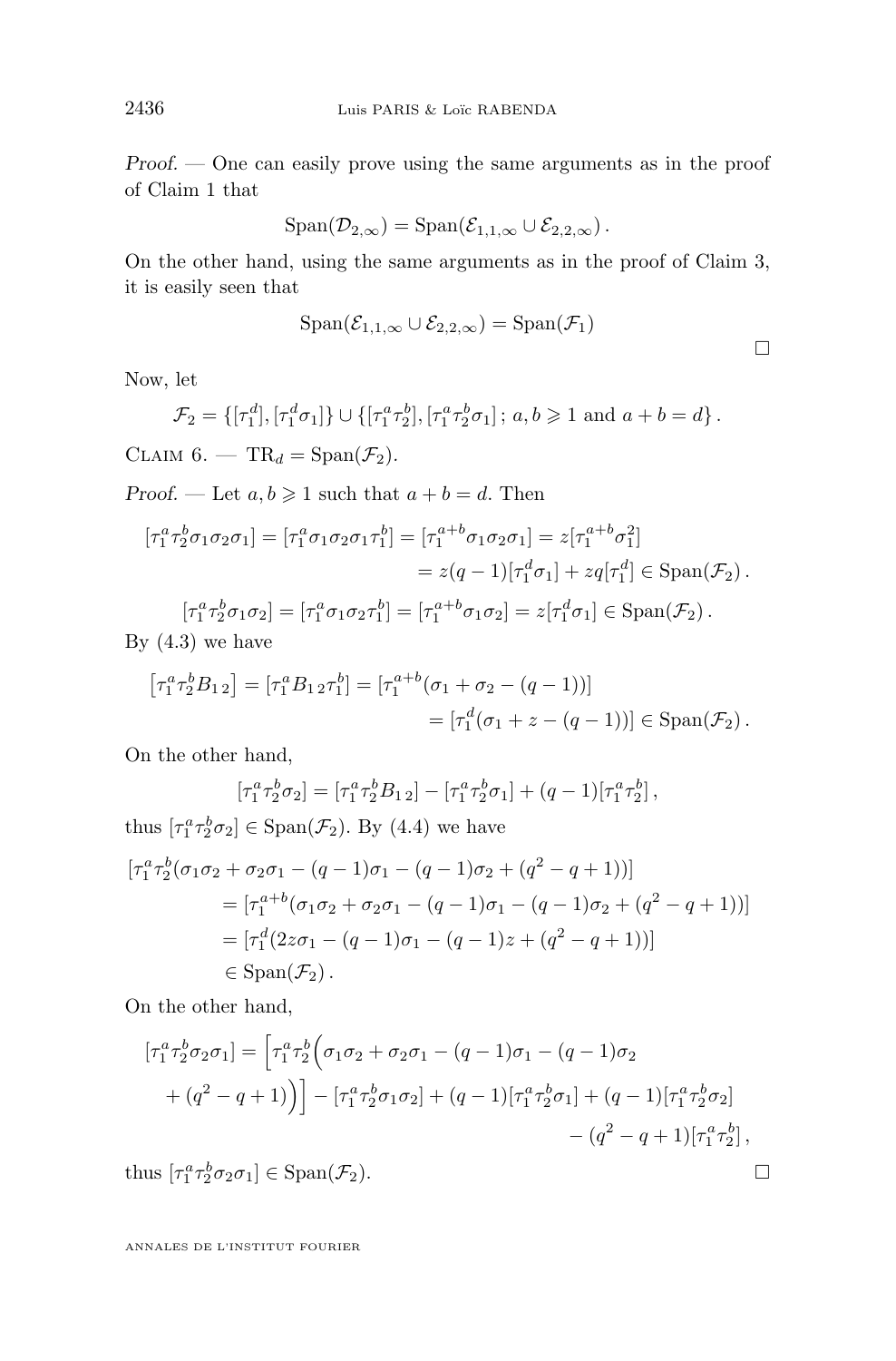Let

$$
\mathcal{F}_3 = \{ [\tau_1^d], [\tau_1^d \sigma_1] \} \cup \{ [\tau_1^a \tau_2^b]; a \ge b \ge 1 \text{ and } a + b = d \}
$$
  

$$
\cup \{ [\tau_1^a \tau_2^b \sigma_1]; a > b \ge 1 \text{ and } a + b = d \}.
$$

Note that  $|\mathcal{F}_3|=d+1,$  thus the following finishes the proof of Theorem [4.7.](#page-15-0)

CLAIM 7. —  $TR_d = \text{Span}(\mathcal{F}_3)$ .

*Proof.* — Let  $a, b \ge 1$  such that  $a < b$  and  $a + b = d$ .

$$
[\tau_1^a \tau_2^b] = [\tau_2^b \tau_1^a] = [B_{1\,2} \tau_2^b \tau_1^a B_{1\,2}^{-1}] = [\tau_1^b \tau_2^a] \in \text{Span}(\mathcal{F}_3).
$$

By Lemma [4.8,](#page-15-0)

$$
\begin{aligned} \left[\tau_1^b \tau_2^a B_{1\,2}\right] &= \left[\tau_1^b B_{1\,2} \tau_1^a\right] = \left[\tau_1^{a+b} (\sigma_1 + \sigma_2 - (q-1))\right] \\ &= \left[\tau_1^d (\sigma_1 + z - (q-1))\right] \in \text{Span}(\mathcal{F}_3) \,. \end{aligned}
$$

Moreover,

$$
[\tau_1^b \tau_2^a \sigma_2] = [\tau_1^b \tau_2^a B_{12}] - [\tau_1^b \tau_2^a \sigma_1] + (q-1)[\tau_1^b \tau_2^a],
$$

thus  $[\tau_1^b \tau_2^a \sigma_2] \in \text{Span}(\mathcal{F}_3)$ . It follows that

$$
\begin{aligned} \left[\tau_1^a \tau_2^b \sigma_1\right] &= \left[\sigma_1 \tau_1^a \tau_2^b\right] = \left[\tau_1^a \sigma_1 \tau_2^b\right] = \left[\tau_2^b \tau_1^a \sigma_1\right] = \left[B_{1\, 2} \tau_2^b \tau_1^a \sigma_1 B_{1\, 2}^{-1}\right] \\ &= \left[\tau_1^b \tau_2^a \sigma_2\right] \in \text{Span}(\mathcal{F}_3) \,. \end{aligned}
$$

Now, assume that d is even, and let  $a = b = \frac{d}{2}$ . We have

$$
[\tau_1^a \tau_2^a \sigma_1] = [\sigma_1 \tau_1^a \tau_2^a] = [\tau_1^a \sigma_1 \tau_2^a] = [\tau_2^a \tau_1^a \sigma_1] = [B_{1 \ 2} \tau_2^a \tau_1^a \sigma_1 B_{1 \ 2}^{-1}] = [\tau_1^a \tau_2^a \sigma_2].
$$

Moreover,

$$
\begin{aligned} \left[\tau_1^a \tau_2^a B_{1\,2}\right] &= \left[\tau_1^a B_{1\,2} \tau_1^a\right] = \left[\tau_1^d (\sigma_1 + \sigma_2 - (q-1))\right] \\ &= \left[\tau_1^d (\sigma_1 + z - (q-1))\right] \in \text{Span}(\mathcal{F}_3) \,. \end{aligned}
$$

Thus

$$
\begin{aligned} \left[\tau_1^a \tau_2^a \sigma_1\right] &= \frac{1}{2} \left( \left[\tau_1^a \tau_2^a \sigma_1\right] + \left[\tau_1^a \tau_2^a \sigma_2\right] \right) \\ &= \frac{1}{2} \left[\tau_1^a \tau_2^a B_{12}\right] + \frac{1}{2} (q-1) \left[\tau_1^a \tau_2^a\right] \in \text{Span}(\mathcal{F}_3) \,. \end{aligned}
$$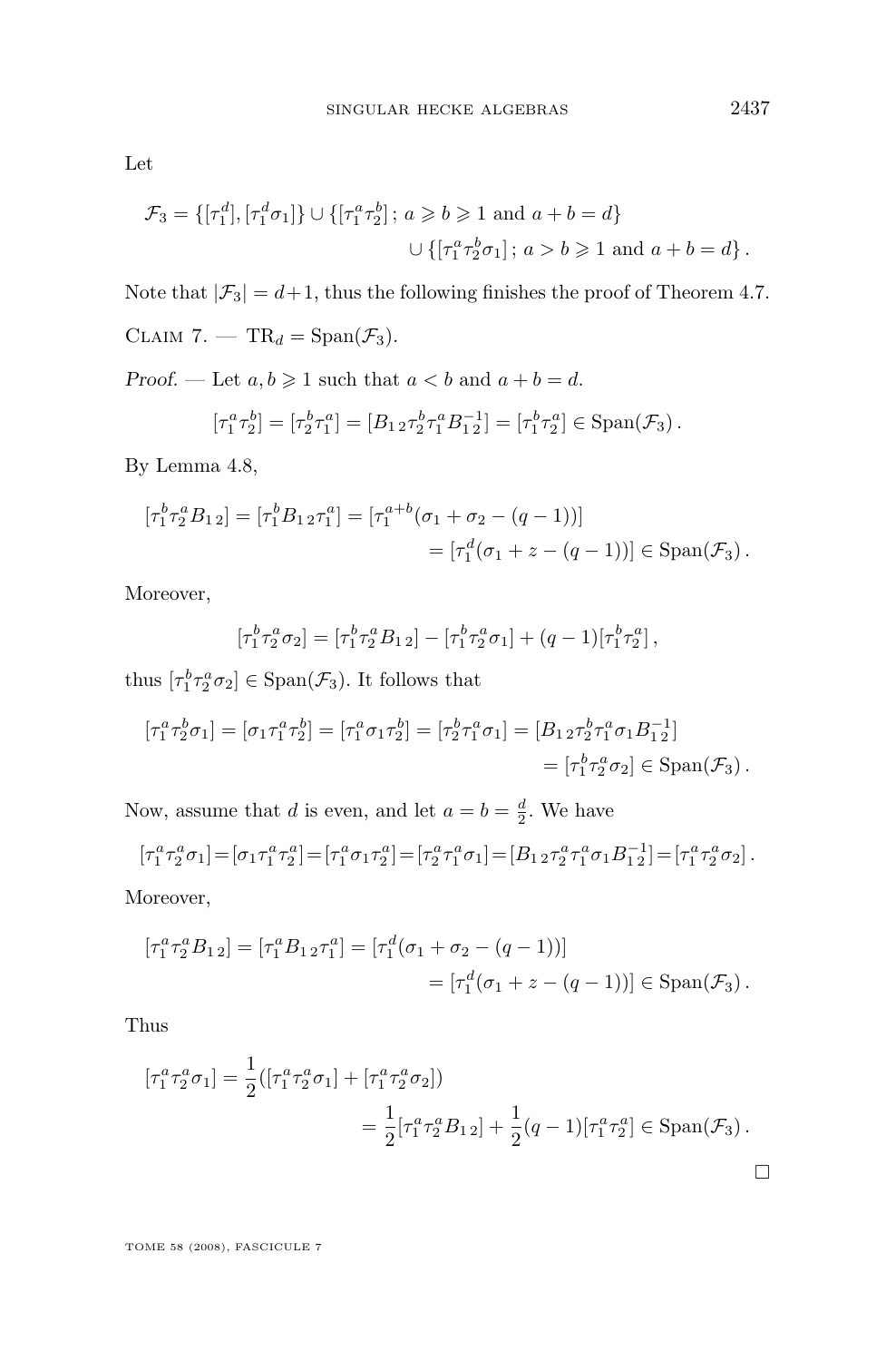#### <span id="page-26-0"></span>**5. Universal Markov trace and universal HOMFLY-type invariant**

Let X, Y be two new variables. We define the *universal Markov trace* as the collection  $\hat{T} = {\hat{\text{tr}}_n}_{n=1}^{+\infty}$  of K-linear maps

$$
\widehat{\text{tr}}_n : \mathcal{H}(SB_n) \to \mathbb{C}(\sqrt{q}, z)[X, Y], \quad n \geqslant 1,
$$

defined as follows. Let  $d \geq 0$ , and let  $\omega \in \mathcal{H}(S_d B_n)$ . Then

$$
\widehat{\text{tr}}_n(\omega) = \sum_{k=0}^d \frac{\sqrt{q}^k}{(d-k)! \, k!} X^k \cdot Y^{d-k} \cdot T_k^d(\omega),
$$

where  $\{T_0^d, T_1^d, \ldots, T_d^d\}$  is the  $\mathbb{K}(z)$ -basis of TR<sub>d</sub> constructed in Section 4. PROPOSITION  $5.1.$  -

- (1) *We have*  $\hat{\mathrm{tr}}_n(\alpha \beta) = \hat{\mathrm{tr}}_n(\beta \alpha)$  *for all*  $\alpha, \beta \in SB_n$ *, and all*  $n \geq 1$ *.*
- (2) Let  $\iota_n : \mathcal{H}(SB_n) \to \mathcal{H}(SB_{n+1})$  be the morphism induced by the *inclusion*  $SB_n \hookrightarrow SB_{n+1}$ *. Then*  $\hat{\mathrm{tr}}_{n+1} \circ \iota_n = \hat{\mathrm{tr}}_n$  *for all*  $n \geq 1$ *.*
- (3)  $\hat{\mathrm{tr}}_{n+1}(\iota_n(\omega)\sigma_n) = z \cdot \hat{\mathrm{tr}}_n(\omega)$  for all  $\omega \in \mathcal{H}(SB_n)$ , and all  $n \geq 1$ .
- (4) *We have*

$$
\widehat{\text{tr}}_n(\tau_i \omega) = X\sqrt{q} \cdot \widehat{\text{tr}_n}(\sigma_i \omega) + Y \cdot \widehat{\text{tr}}_n(\omega)
$$

*for all*  $\omega \in \mathcal{H}(SB_n)$ *, all*  $n \geq 2$ *, and all*  $1 \leq i \leq n-1$ *.* 

*Proof. —* Parts (1), (2), and (3) follow from the definition of a Markov trace (see Section 3), and from the fact that  $T_0^d, T_1^d, \ldots, T_d^d$  are Markov traces for all  $d \geqslant 0$ .

We turn now to prove (4). Let  $\beta \in S_d B_n$ . We write  $\beta$  in the form

$$
\beta = \alpha_0 \tau_{i_1} \alpha_1 \cdots \tau_{i_d} \alpha_d \,,
$$

where  $1 \leq i_j \leq n-1$  for  $1 \leq j \leq d$ , and  $\alpha_j \in B_n$  for  $0 \leq j \leq d$ . For  $S \subset \{1, \ldots, d\}$  we set

$$
\beta(S)=\alpha_0u_1\alpha_1\cdots u_d\alpha_d\,,
$$

where  $u_j = \sigma_{i_j}$  if  $j \in S$ , and  $u_j = 1$  if  $j \notin S$ . It is easily checked that, for  $0 \leq k \leq d$ ,  $T_k^d(\beta)$  is given by the formula

(5.1) 
$$
T_k^d(\beta) = k! (d-k)! \sum_{\substack{S \subset \{1,\ldots,d\} \\ |S| = k}} T_0^0(\beta(S)).
$$

This implies that

(5.2) 
$$
\widehat{\text{tr}}_n(\beta) = \sum_{S \subset \{1, ..., d\}} \sqrt{q}^{|S|} X^{|S|} Y^{d-|S|} \cdot T_0^0(\beta(S)).
$$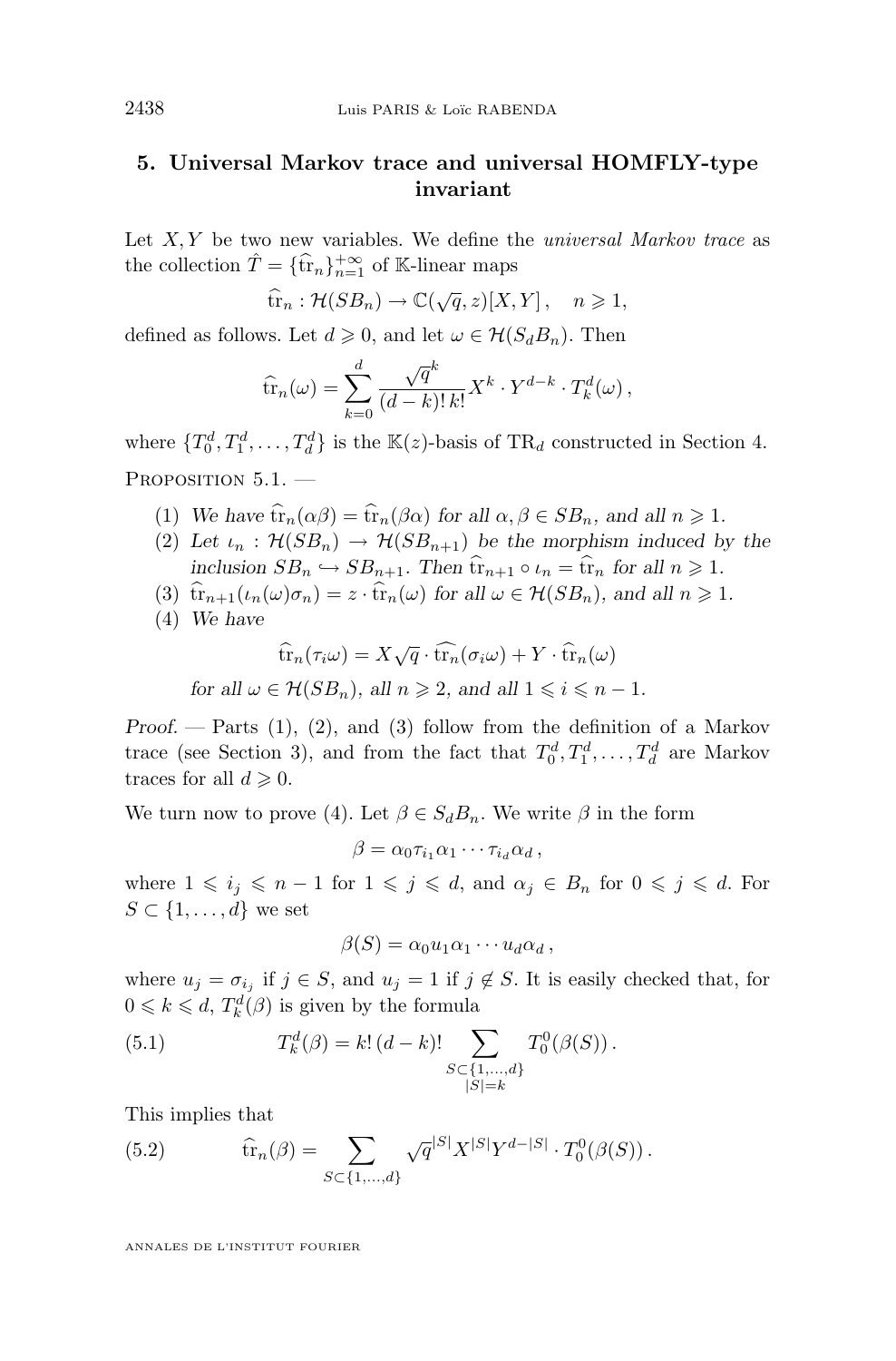<span id="page-27-0"></span>Now, from [\(5.2\)](#page-26-0), it follows that

$$
\widehat{\mathrm{tr}}_n(\tau_i \beta) = X \sqrt{q} \sum_{S \subset \{1, ..., d\}} \sqrt{q}^{|S|} X^{|S|} Y^{d-|S|} \cdot T_0^0(\sigma_i \beta(S))
$$

$$
+ Y \sum_{S \subset \{1, ..., d\}} \sqrt{q}^{|S|} X^{|S|} Y^{d-|S|} \cdot T_0^0(\beta(S))
$$

$$
= X \sqrt{q} \cdot \widehat{\mathrm{tr}}_n(\sigma_i \beta) + Y \cdot \widehat{\mathrm{tr}}_n(\beta).
$$

Recall from Section 3 that  $\pi : SB_n \to \mathcal{H}(SB_n)$  denotes the natural map, and that  $\varepsilon : SB_n \to \mathbb{Z}$  is the homomorphism defined by

$$
\varepsilon(\sigma_i) = 1
$$
,  $\varepsilon(\sigma_i^{-1}) = -1$ ,  $\varepsilon(\tau_i) = 0$ , for  $1 \le i \le n - 1$ .

We consider the following change of variables:

$$
z = \frac{q-1}{1-qy} \quad \Leftrightarrow \quad y = \frac{z-q+1}{qz}.
$$

For  $\beta \in SB_n$ , we set

$$
\hat{I}(\beta) = \left(\frac{q-1}{1-qy}\right)^{-n+1} \cdot (\sqrt{y})^{\varepsilon(\beta)-n+1} \cdot \widehat{\text{tr}}_n(\pi(\beta)).
$$

This is an element of  $\mathbb{C}(\sqrt{q}, \sqrt{y})[X, Y].$ 

The following can be proved in the same way as Proposition [3.3.](#page-10-0)

PROPOSITION 5.2. — Let  $(\alpha, n)$  and  $(\beta, m)$  be two singular braids. If  $\hat{\alpha}$  is *isotopic to*  $\hat{\beta}$ *, then*  $\hat{I}(\alpha) = \hat{I}(\beta)$ *.* 

Let  $\mathcal L$  denote the set of (isotopy classes of) singular links. For  $L \in \mathcal L$ , we choose a singular braid  $(\beta, n)$  such that  $\hat{\beta} = L$ , and we set  $\hat{I}(L) = \hat{I}(\beta)$ . By Proposition 5.2, the map  $\hat{I}: \mathcal{L} \to \mathbb{C}(\sqrt{q}, \sqrt{y})[X, Y]$  is a well-defined invariant that we call the *universal HOMFLY-type invariant* of L.

For  $d \geqslant 0$ , we denote by  $\mathcal{S}_d$  the set of invariants  $I: \mathcal{L}_d \to \mathbb{C}(\sqrt{q}, \sqrt{y})$ which satisfies the skein relation for  $t = \sqrt{y}\sqrt{q}$  and  $x = \sqrt{q} - \frac{1}{\sqrt{q}}$ . Now, the above terminology "universal HOMFLY-type invariant" is justified by the following.

THEOREM 5.3. — Let  $d \geqslant 0$ , and let  $L, L' \in \mathcal{L}_d$ . We have  $\hat{I}(L) = \hat{I}(L')$  if and only if  $I(L) = I(L')$  for all  $I \in S_d$ .

*Proof.* — Let TR'<sub>d</sub> be the space of traces on  $\{\mathcal{H}(S_dB_n)\}_{n=1}^{+\infty}$  with coefficients in  $\mathbb{C}(\sqrt{q}, \sqrt{y})$ . Clearly, TR'<sub>d</sub> is a  $\mathbb{C}(\sqrt{q}, \sqrt{y})$ -vector space, and

$$
TR'_d = \mathbb{C}(\sqrt{q}, \sqrt{y}) \otimes TR_d.
$$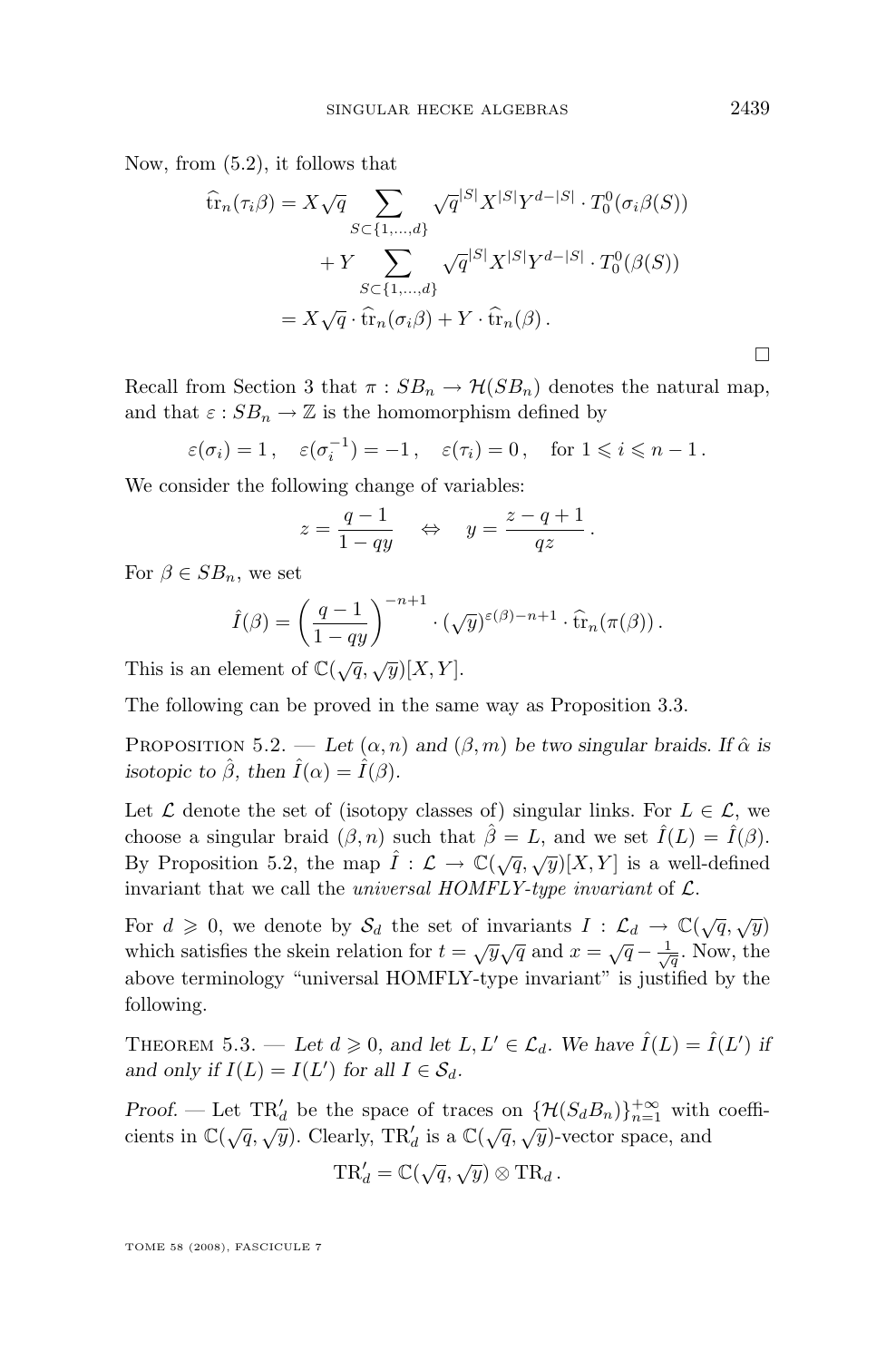On the other hand, we have

(5.3) 
$$
\hat{I}(\beta) = \sum_{k=0}^{d} \frac{\sqrt{q}^k}{(d-k)! \, k!} X^k Y^{d-k} \cdot I_{T_k^d}(\beta),
$$

for all  $\beta \in S_d B_n$ .

Let  $L, L' \in \mathcal{L}_d$  such that  $\hat{I}(L) = \hat{I}(L')$ . By (5.3), we have  $I_{T_k^d}(L) = I_{T_k^d}(L')$ for all  $0 \leq k \leq d$ . Let  $I \in S_d$ . By Proposition [3.5,](#page-11-0) there exists  $T \in TR'_d$ such that  $I = I_T$ . By Theorem [4.7,](#page-15-0) there exist  $\lambda_0, \lambda_1, ..., \lambda_d \in \mathbb{C}(\sqrt{q}, \sqrt{y})$ such that

$$
T = \lambda_0 T_0^d + \lambda_1 T_1^d + \cdots + \lambda_d T_d^d.
$$

Then

$$
I(L) = \sum_{k=0}^{d} \lambda_k I_{T_k^d}(L) = \sum_{k=0}^{d} \lambda_k I_{T_k^d}(L') = I(L').
$$

Now, let  $L, L' \in \mathcal{L}_d$  such that  $I(L) = I(L')$  for all  $I \in \mathcal{S}_d$ . We have in particular  $I_{T_k^d}(L) = I_{T_k^d}(L')$  for all  $0 \leq k \leq d$ , thus, by (5.3),  $\hat{I}(L) =$  $\hat I(L'$ ).  $\Box$ 

Let A be an abelian group, let  $I : \mathcal{L} \to A$  be an invariant, and let  $X, Y \in A$ . We say that I satisfies the  $(X, Y)$  *desingularization relation* if

$$
I(L_X) = X \cdot I(L_+) + Y \cdot I(L_0),
$$

for all singular links  $L_X, L_+, L_0 \in \mathcal{L}$  that have the same link diagram except in a neighborhood of a crossing where they are as in Figure 5.1.



*Figure 5.1. The singular links*  $L_X$ *,*  $L_+$ *, and*  $L_0$ *.* 

We set

$$
t = \sqrt{y}\sqrt{q} \,, \quad x = \sqrt{q} - \frac{1}{\sqrt{q}} \,,
$$

and we define  $\widetilde{\operatorname{tr}}_n : SB_n \to \mathbb{C}(\sqrt{q}, \sqrt{y})[X, Y]$  by

$$
\widetilde{\operatorname{tr}}_n(\beta) = (\sqrt{y})^{-\varepsilon(\beta)} \cdot \widehat{\operatorname{tr}}_n(\pi(\beta)).
$$

<span id="page-28-0"></span>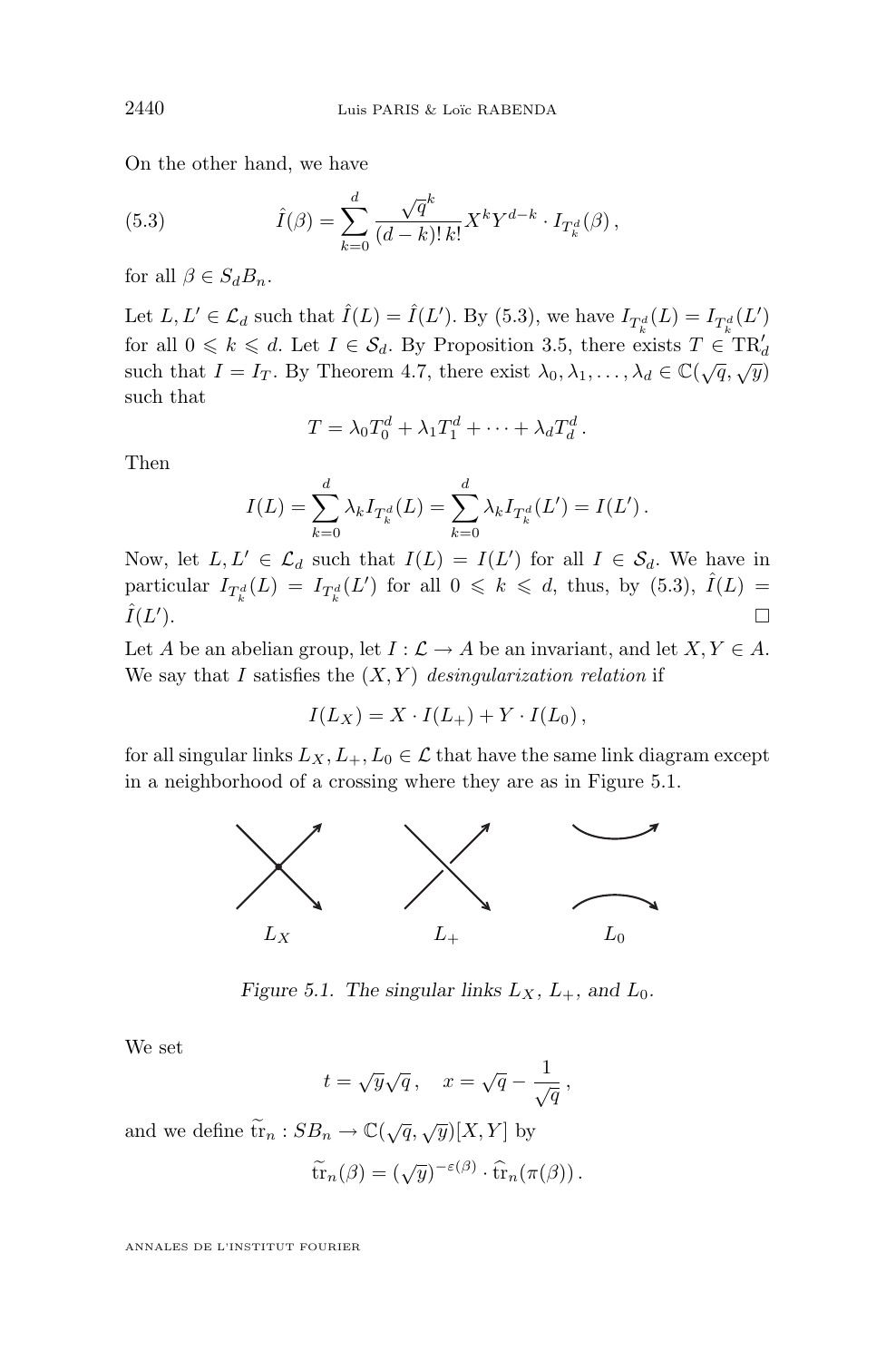<span id="page-29-0"></span>With these new notations,  $\hat{I}(\beta)$  can be written

$$
\hat{I}(\beta) = \left(\frac{1-t^2}{tx}\right)^{n-1} \cdot t^{\varepsilon(\beta)} \cdot \widetilde{\text{tr}}_n(\beta).
$$

PROPOSITION 5.4. — *The invariant*  $\hat{I}$  *satisfies the*  $(t, x)$  *skein relation and the* (X, Y ) *desingularization relation.*

*Proof.* — The fact that  $\hat{I}$  satisfies the  $(t, x)$  skein relation is proved in the same way as Proposition [3.4.](#page-11-0) So, we only need to show that  $\hat{I}$  satisfies the  $(X, Y)$  desingularization relation.

Let  $L_X, L_+, L_0 \in \mathcal{L}$  be three singular links that have the same link diagram except in a neighborhood of a crossing where they are as in Figure [5.1.](#page-28-0) A careful reading of Birman's proof of Theorem [2.2](#page-5-0) shows that there exist a singular braid  $(\beta, n)$  and an index  $1 \leq i \leq n-1$  such that  $L_X = \tilde{\tau}_i \tilde{\beta}$ ,  $L_{+} = \widehat{\sigma_{i}\beta}$ , and  $L_{0} = \widehat{\beta}$ . On the other hand, Proposition [5.1\(](#page-26-0)4) implies that

$$
\widetilde{\mathrm{tr}}_n(\tau_i\beta)=Xt\cdot\widetilde{\mathrm{tr}}_n(\sigma_i\beta)+Y\cdot\widetilde{\mathrm{tr}}_n(\beta).
$$

Hence

$$
X \cdot \hat{I}(L_{+}) + Y \cdot \hat{I}(L_{0}) = \left(\frac{1-t^{2}}{tx}\right)^{n-1} \cdot t^{\varepsilon(\tau_{i}\beta)} \cdot (Xt \cdot \tilde{\operatorname{tr}}_{n}(\sigma_{i}\beta) + Y \cdot \tilde{\operatorname{tr}}_{n}(\beta))
$$
  
=  $\left(\frac{1-t^{2}}{tx}\right)^{n-1} \cdot t^{\varepsilon(\tau_{i}\beta)} \cdot \tilde{\operatorname{tr}}_{n}(\tau_{i}\beta)$   
=  $\hat{I}(L_{X})$ .

Now, the following shows that our invariant  $\hat{I}$  is a reasonable extension of the HOMFLY polynomial to the singular links.

THEOREM 5.5. — *There exists a unique invariant*  $\hat{I}: \mathcal{L} \to \mathbb{C}(\sqrt{q}, \sqrt{y})[X, Y]$ which satisfies the  $(t, x)$  *skein relation and the*  $(X, Y)$  *desingularization relation, and which takes the value* 1 *on the trivial knot. Moreover,*  $\hat{I}(L) \in$  $\mathbb{C}[t^{\pm 1}, x^{\pm 1}, X, Y]$  for all  $L \in \mathcal{L}$ .

*Proof. —* The existence of the invariant is given by Proposition 5.4.

Suppose that  $\hat{I}': \mathcal{L} \to \mathbb{C}(\sqrt{q}, \sqrt{y})[X, Y]$  is an invariant which satisfies the  $(t, x)$  skein relation and the  $(X, Y)$  desingularization relation, and which takes the value 1 on the trivial knot. Let  $L \in \mathcal{L}_d$  be a singular link with d singular points. We prove by induction on  $d \geq 0$  that  $\hat{I}'(L) = \hat{I}(L)$ , and that this element belongs to  $\mathbb{C}[t^{\pm 1}, x^{\pm 1}, X, Y].$ 

The case  $d = 0$  is well-known (see [\[7\]](#page-31-0), [\[3\]](#page-30-0)). We assume  $d \ge 1$ . Let P be a singular point of L. Set  $L_X = L$ , and let  $L_+$  and  $L_0$  be the singular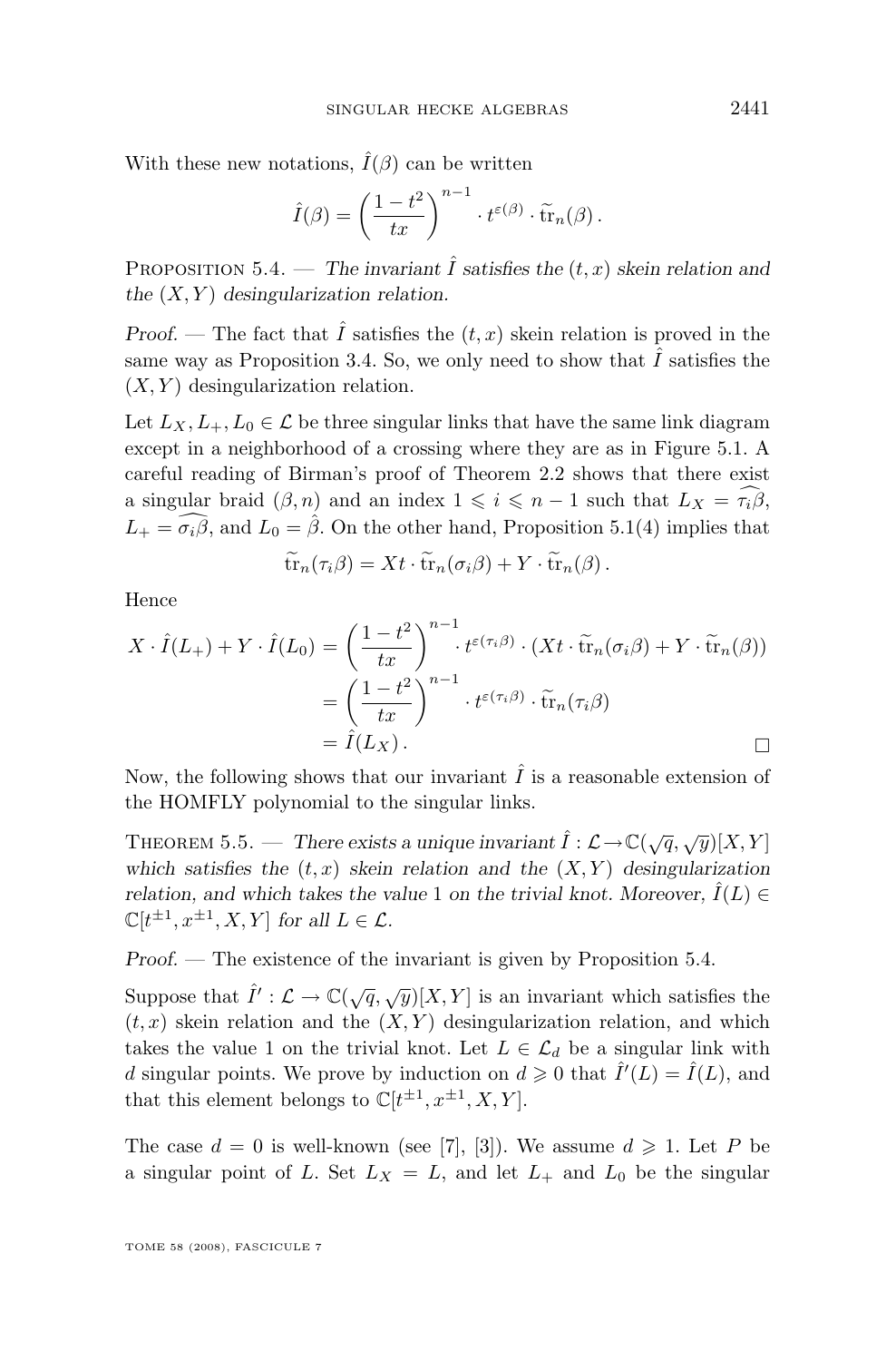links having the same link diagram as  $L$  except in a neighborhood of  $P$ where they are as in Figure [5.1.](#page-28-0) Then, by induction and by the  $(X, Y)$ desingularization relation, we have

$$
\hat{I}'(L) = X \cdot \hat{I}'(L_+) + Y \cdot \hat{I}'(L_0) = X \cdot \hat{I}(L_+) + Y \cdot \hat{I}(L_0) = \hat{I}(L).
$$

Moreover, again by induction,

$$
\hat{I}(L) = X \cdot \hat{I}(L_{+}) + Y \cdot \hat{I}(L_{0}) \in \mathbb{C}[t^{\pm 1}, x^{\pm 1}, X, Y].
$$

In [\[9\]](#page-31-0) Kauffman and Vogel proved that there exists an invariant  $I_{KV}$  :  $\mathcal{L} \rightarrow$  $\mathbb{C}(a, A, B)$  defined by the equalities

(5.4) 
$$
a \cdot I_{KV}(L_+) = A \cdot I_{KV}(L_0) + I_{KV}(L_X),
$$

$$
a^{-1} \cdot I_{KV}(L_-) = B \cdot I_{KV}(L_0) + I_{KV}(L_X),
$$

for all links  $L_X, L_+, L_-, L_0 \in \mathcal{L}$  that have the same link diagram except in a neighborhood of a crossing where they are as in Figure [3.1](#page-10-0) or as in Figure [5.1.](#page-28-0) It is easily checked that (5.4) is equivalent to

(5.5) 
$$
a \cdot I_{KV}(L_+) - a^{-1} \cdot I_{KV}(L_-) = (A - B) \cdot I_{KV}(L_0),
$$

$$
I_{KV}(L_X) = a \cdot I_{KV}(L_+) - A \cdot I_{KV}(L_0),
$$

thus  $I_{KV}$  is defined by the  $(a^{-1}, A - B)$  skein relation and the  $(a, A^{-1})$ desingularization relation. In other words, we have:

LEMMA 5.6. — The invariant  $I_{KV}$  can be obtained from the universal *HOMFLY-type invariant*  $\hat{I}$  *by setting*  $t = a^{-1}$ ,  $x = A - B$ ,  $X = a$ , and  $Y = -A$ .

#### BIBLIOGRAPHY

- [1] J. C. Baez, "Link invariants of finite type and perturbation theory", *Lett. Math. Phys.* **26** (1992), no. 1, p. 43-51.
- [2] J. S. Birman, "New points of view in knot theory", *Bull. Amer. Math. Soc. (N.S.)* **28** (1993), no. 2, p. 253-287.
- [3] P. FREYD, D. YETTER, J. HOSTE, W. B. R. LICKORISH, K. MILLETT & A. OCNEANU, "A new polynomial invariant of knots and links", *Bull. Amer. Math. Soc. (N.S.)* **12** (1985), no. 2, p. 239-246.
- [4] F. A. GARSIDE, "The braid group and other groups", *Quart. J. Math. Oxford Ser.* **20** (1969), no. 2, p. 235-254.
- [5] B. Gemein, "Singular braids and Markov's theorem", *J. Knot Theory Ramifications* **6** (1997), no. 4, p. 441-454.
- [6] V. F. R. Jones, "A polynomial invariant for knots via von Neumann algebras", *Bull. Amer. Math. Soc. (N.S.)* **12** (1985), no. 1, p. 103-111.

<span id="page-30-0"></span>